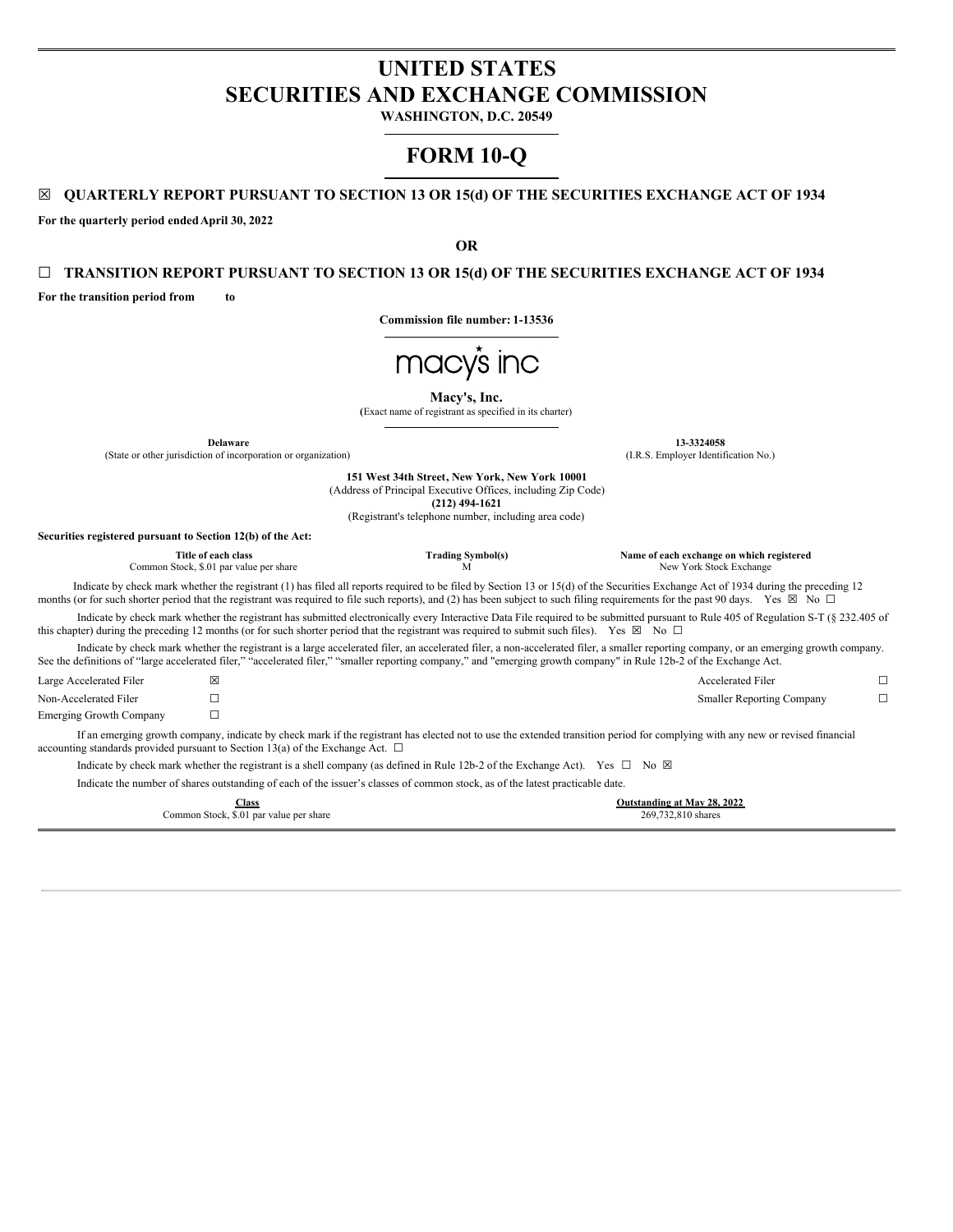## **CONSOLIDATED STATEMENTS OF INCOME**

**(Unaudited)**

# **(millions, except per share figures)**

|                                              | 13 Weeks Ended |              |             |  |  |
|----------------------------------------------|----------------|--------------|-------------|--|--|
|                                              | April 30, 2022 |              | May 1, 2021 |  |  |
| Net sales                                    | \$<br>5,348    | $\mathbb{S}$ | 4,706       |  |  |
| Credit card revenues, net                    | 191            |              | 159         |  |  |
|                                              |                |              |             |  |  |
| Cost of sales                                | (3,231)        |              | (2,889)     |  |  |
| Selling, general and administrative expenses | (1,879)        |              | (1,748)     |  |  |
| Gains on sale of real estate                 | 42             |              | 6           |  |  |
| Impairment, restructuring and other costs    | (8)            |              | (19)        |  |  |
| Operating income                             | 463            |              | 215         |  |  |
| Benefit plan income, net                     |                |              | 15          |  |  |
| Interest expense                             | (48)           |              | (79)        |  |  |
| Losses on early retirement of debt           | (31)           |              | (11)        |  |  |
| Interest income                              |                |              |             |  |  |
| Income before income taxes                   | 392            |              | 140         |  |  |
| Federal, state and local income tax expense  | (106)          |              | (37)        |  |  |
| Net income                                   | 286            |              | 103         |  |  |
| Basic earnings per share                     | 1.01           |              | 0.33        |  |  |
| Diluted earnings per share                   | 0.98           |              | 0.32        |  |  |
|                                              |                |              |             |  |  |

The accompanying notes are an integral part of these Consolidated Financial Statements.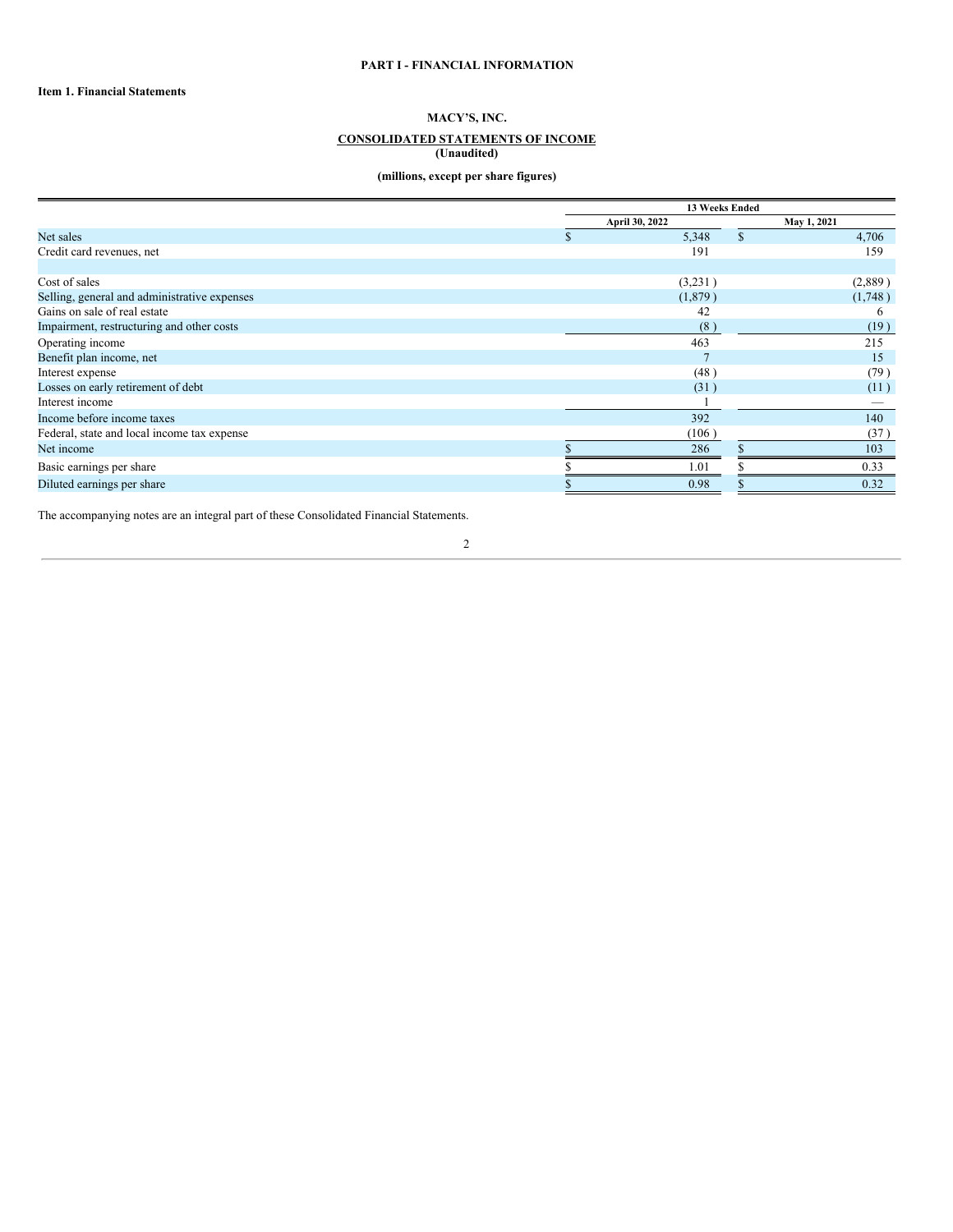#### **CONSOLIDATED STATEMENTS OF COMPREHENSIVE INCOME**

**(Unaudited)**

# **(millions)**

|                                                                                                                                                          | <b>13 Weeks Ended</b> |  |             |  |
|----------------------------------------------------------------------------------------------------------------------------------------------------------|-----------------------|--|-------------|--|
|                                                                                                                                                          | April 30, 2022        |  | May 1, 2021 |  |
| Net income                                                                                                                                               | 286                   |  | 103         |  |
| Reclassifications to net income:                                                                                                                         |                       |  |             |  |
| Amortization of net actuarial loss and prior service credit on<br>post employment and postretirement benefit plans included in<br>net income, before tax |                       |  | 10          |  |
| Tax effect related to items of other comprehensive income                                                                                                |                       |  |             |  |
| Total other comprehensive income, net of tax effect                                                                                                      |                       |  |             |  |
| Comprehensive income                                                                                                                                     | 290                   |  |             |  |
|                                                                                                                                                          |                       |  |             |  |

The accompanying notes are an integral part of these Consolidated Financial Statements.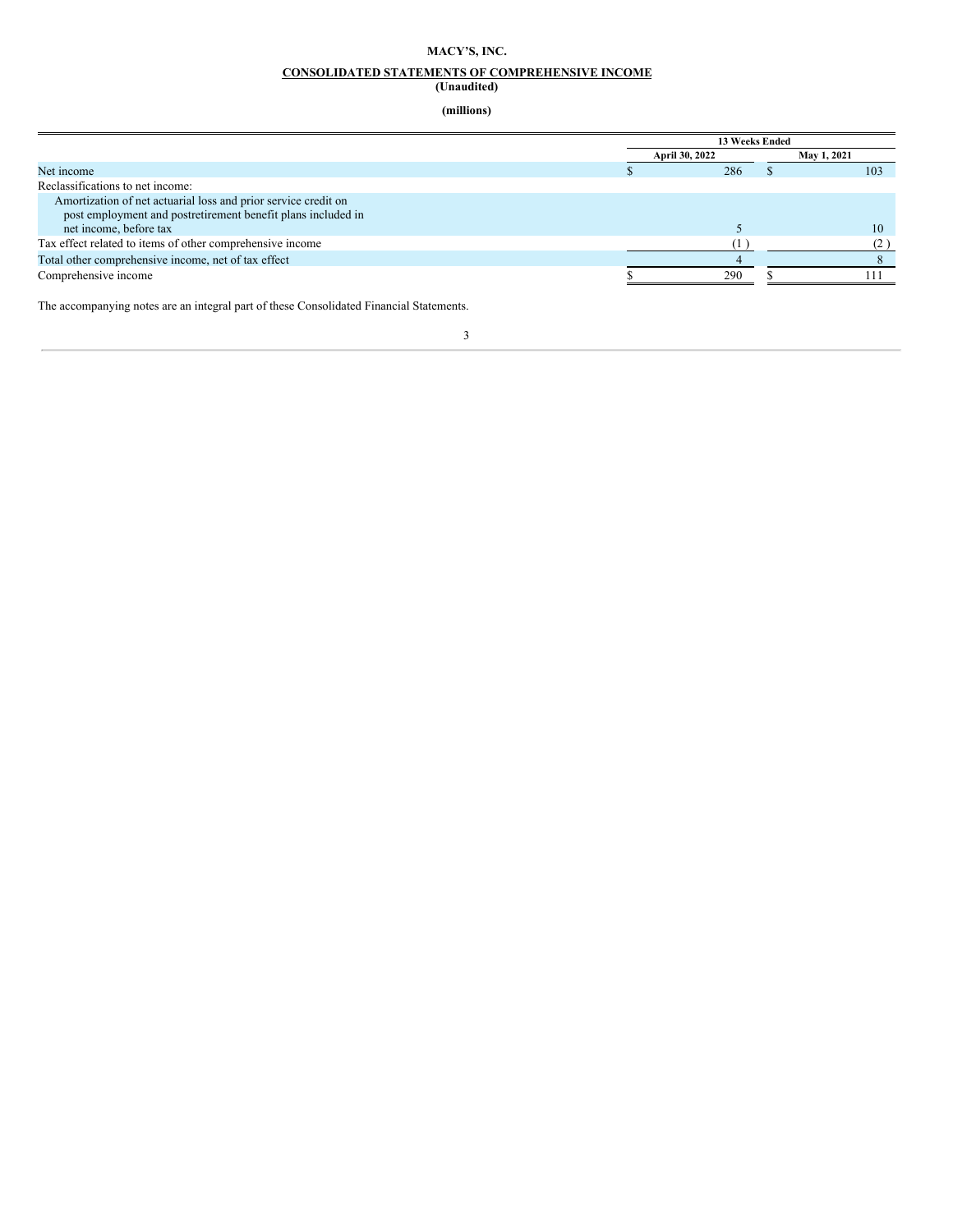#### **CONSOLIDATED BALANCE SHEETS**

# **(Unaudited)**

# **(millions)**

|                                                              | April 30, 2022 |        | <b>January 29, 2022</b> |        |              | May 1, 2021 |
|--------------------------------------------------------------|----------------|--------|-------------------------|--------|--------------|-------------|
| <b>ASSETS</b>                                                |                |        |                         |        |              |             |
| <b>Current Assets:</b>                                       |                |        |                         |        |              |             |
| Cash and cash equivalents                                    | $\mathbf S$    | 672    | \$                      | 1,712  | $\mathbb{S}$ | 1,798       |
| Receivables                                                  |                | 233    |                         | 297    |              | 205         |
| Merchandise inventories                                      |                | 4,956  |                         | 4,383  |              | 4,230       |
| Prepaid expenses and other current assets                    |                | 372    |                         | 366    |              | 1,007       |
| <b>Total Current Assets</b>                                  |                | 6,233  |                         | 6,758  |              | 7,240       |
| Property and Equipment - net of accumulated depreciation and |                |        |                         |        |              |             |
| amortization of \$4,671, \$4,548 and \$4,550                 |                | 5,601  |                         | 5,665  |              | 5,798       |
| <b>Right of Use Assets</b>                                   |                | 2,736  |                         | 2,808  |              | 2,853       |
| Goodwill                                                     |                | 828    |                         | 828    |              | 828         |
| Other Intangible Assets - net                                |                | 434    |                         | 435    |              | 436         |
| Other Assets                                                 |                | 1,140  |                         | 1,096  |              | 927         |
| <b>Total Assets</b>                                          | \$.            | 16,972 | \$                      | 17,590 | $\mathbb{S}$ | 18,082      |
| <b>LIABILITIES AND SHAREHOLDERS' EQUITY</b>                  |                |        |                         |        |              |             |
| <b>Current Liabilities:</b>                                  |                |        |                         |        |              |             |
| Short-term debt                                              | \$             |        | \$                      |        | $\mathbb{S}$ | 294         |
| Merchandise accounts payable                                 |                | 2,865  |                         | 2,222  |              | 2,545       |
| Accounts payable and accrued liabilities                     |                | 2,456  |                         | 3,086  |              | 2,616       |
| Income taxes                                                 |                | 222    |                         | 108    |              | 63          |
| <b>Total Current Liabilities</b>                             |                | 5,543  |                         | 5,416  |              | 5,518       |
| Long-Term Debt                                               |                | 2,994  |                         | 3,295  |              | 4,558       |
| Long-Term Lease Liabilities                                  |                | 3,030  |                         | 3,098  |              | 3,166       |
| Deferred Income Taxes                                        |                | 968    |                         | 983    |              | 868         |
| Other Liabilities                                            |                | 1,159  |                         | 1,177  |              | 1,297       |
| <b>Shareholders' Equity</b>                                  |                | 3,278  |                         | 3,621  |              | 2,675       |
| Total Liabilities and Shareholders' Equity                   | <sup>\$</sup>  | 16.972 | \$                      | 17.590 | S.           | 18.082      |

The accompanying notes are an integral part of these Consolidated Financial Statements.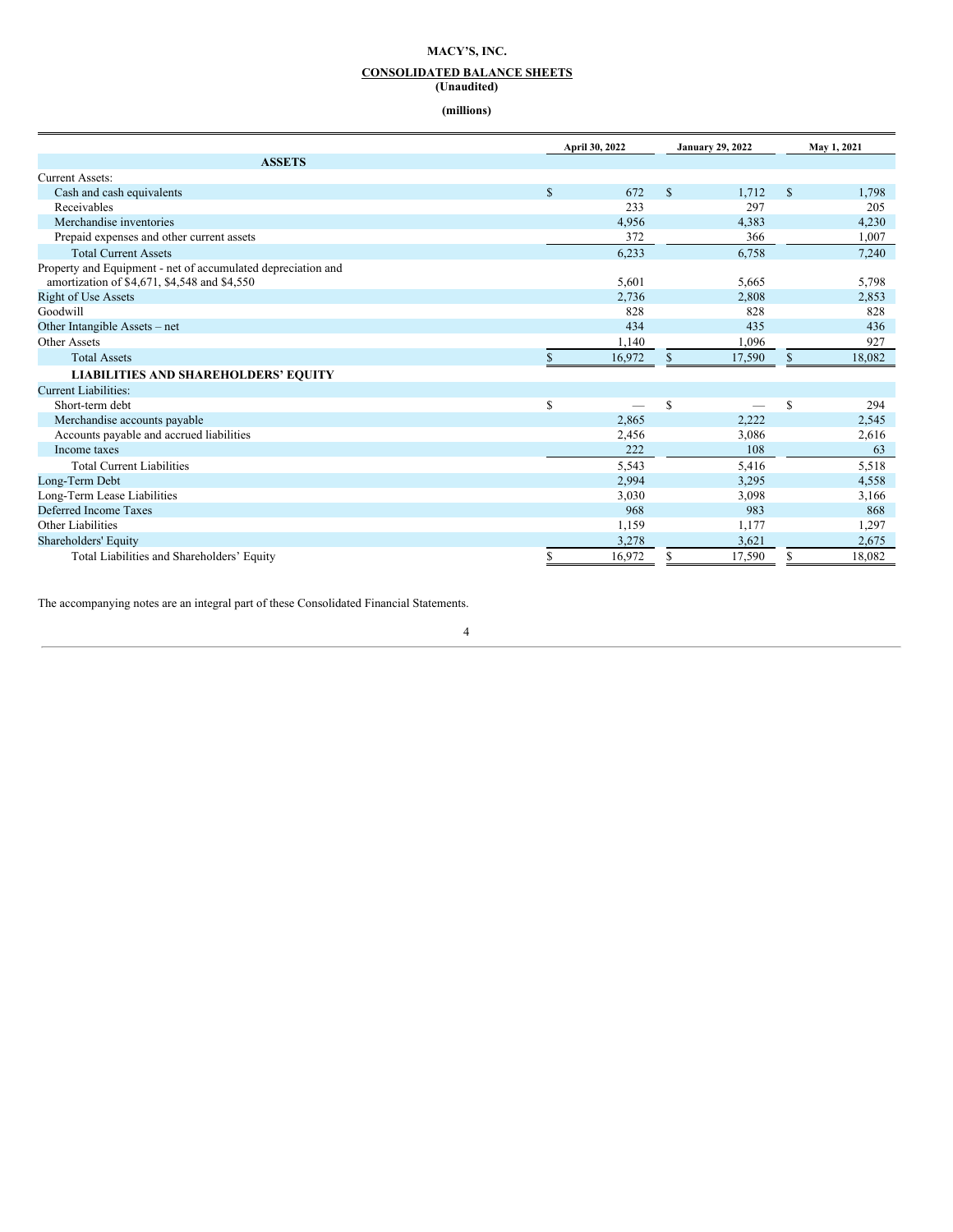#### **CONSOLIDATED STATEMENTS OF CHANGES IN SHAREHOLDERS' EQUITY**

**(Unaudited)**

**(millions)**

|                                                  | Common<br>Stock | <b>Additional</b><br>Paid-In<br>Capital | Accumulated<br>Equity | Treasury<br>Stock | Accumulated<br>Other<br>Comprehensive<br>Income (Loss) |               | Total<br>Shareholders'<br>Equity |
|--------------------------------------------------|-----------------|-----------------------------------------|-----------------------|-------------------|--------------------------------------------------------|---------------|----------------------------------|
| Balance at January 29, 2022                      |                 | 517                                     | 5,268                 | (1,545)           | (622)                                                  | <sup>\$</sup> | 3,621                            |
| Net income                                       |                 |                                         | 286                   |                   |                                                        |               | 286                              |
| Other comprehensive income                       |                 |                                         |                       |                   | $\overline{4}$                                         |               | 4                                |
| Common stock dividends<br>$(\$0.1575$ per share) |                 |                                         | (45)                  |                   |                                                        |               | (45)                             |
| Stock repurchases                                |                 |                                         |                       | (600)             |                                                        |               | (600)                            |
| Stock-based compensation expense                 |                 | 13                                      |                       |                   |                                                        |               | 13                               |
| Stock issued under stock plans                   |                 | (54)                                    |                       | 53                |                                                        |               | (1)                              |
| Balance at April 30, 2022                        |                 | 476                                     | 5.509                 | (2.092)           | (618)                                                  |               | 3,278                            |

The accompanying notes are an integral part of these Consolidated Financial Statements.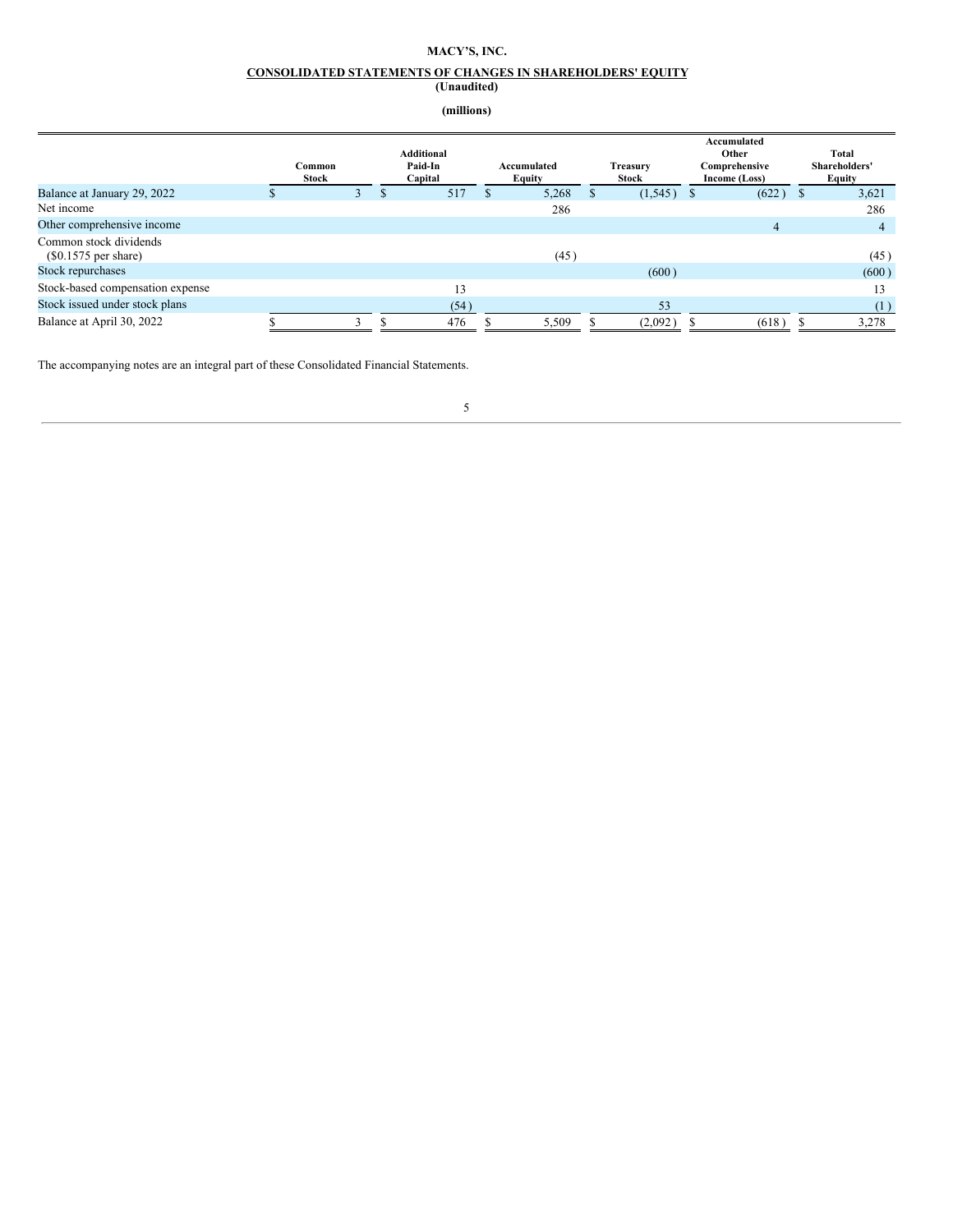**CONSOLIDATED STATEMENTS OF CHANGES IN SHAREHOLDERS' EQUITY - (Continued) (Unaudited)**

**(millions)**

|                                  | Common<br><b>Stock</b> |  | Additional<br>Paid-In<br>Capital | Accumulated<br><b>Equity</b> | Treasury<br><b>Stock</b> | Accumulated<br>Other<br>Comprehensive<br>Income (Loss) | Total<br>Shareholders'<br><b>Equity</b> |
|----------------------------------|------------------------|--|----------------------------------|------------------------------|--------------------------|--------------------------------------------------------|-----------------------------------------|
| Balance at January 30, 2021      |                        |  | 571                              | 3,928                        | (1,161)                  | (788)                                                  | 2,553                                   |
| Net income                       |                        |  |                                  | 103                          |                          |                                                        | 103                                     |
| Other comprehensive income       |                        |  |                                  |                              |                          | 8                                                      | 8                                       |
| Stock-based compensation expense |                        |  |                                  |                              |                          |                                                        |                                         |
| Stock issued under stock plans   |                        |  | (24)                             |                              | 24                       |                                                        |                                         |
| Balance at May 1, 2021           |                        |  | 558                              | 4,031                        | (1, 137)                 | (780)                                                  | 2,675                                   |

The accompanying notes are an integral part of these Consolidated Financial Statements.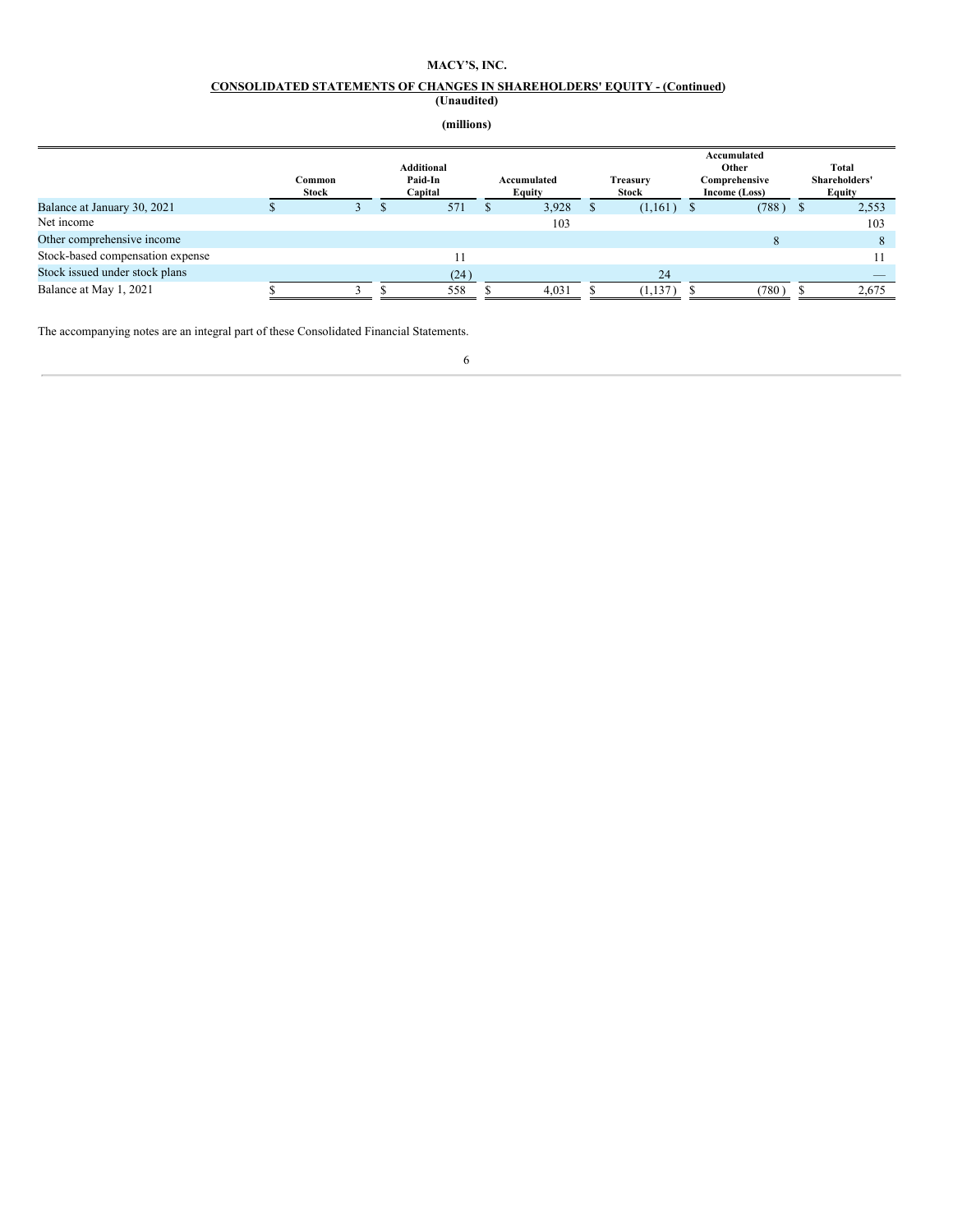#### **CONSOLIDATED STATEMENTS OF CASH FLOWS**

# **(Unaudited)**

**(millions)**

|                                                                       |               | 13 Weeks Ended     |             |  |
|-----------------------------------------------------------------------|---------------|--------------------|-------------|--|
|                                                                       |               | April 30, 2022     | May 1, 2021 |  |
| Cash flows from operating activities:                                 |               |                    |             |  |
| Net income                                                            | <sup>\$</sup> | 286<br>\$          | 103         |  |
| Adjustments to reconcile net income to net cash provided by           |               |                    |             |  |
| operating activities:                                                 |               |                    |             |  |
| Impairment, restructuring and other costs                             |               | 8                  | 19          |  |
| Depreciation and amortization                                         |               | 206                | 224         |  |
| Stock-based compensation expense                                      |               | 13                 | 11          |  |
| Gains on sale of real estate                                          |               | (42)               | (6)         |  |
| Benefit plans                                                         |               | 5                  | 10          |  |
| Amortization of financing costs and premium on acquired debt          |               | $\overline{2}$     | 8           |  |
| Deferred income taxes                                                 |               | (17)               | (43)        |  |
| Changes in assets and liabilities:                                    |               |                    |             |  |
| Decrease in receivables                                               |               | 65                 | 71          |  |
| Increase in merchandise inventories                                   |               | (573)              | (457)       |  |
| Increase in prepaid expenses and other current assets                 |               | (13)               | (56)        |  |
| Increase in merchandise accounts payable                              |               | 639                | 674         |  |
| Decrease in accounts payable and accrued liabilities                  |               | (424)              | (114)       |  |
| Increase in current income taxes                                      |               | 122                | 75          |  |
| Change in other assets and liabilities                                |               | (29)               | (25)        |  |
| Net cash provided by operating activities                             |               | 248                | 494         |  |
| Cash flows from investing activities:                                 |               |                    |             |  |
| Purchase of property and equipment                                    |               | (171)              | (61)        |  |
| Capitalized software                                                  |               | (90)               | (38)        |  |
| Disposition of property and equipment                                 |               | 73                 | 8           |  |
| Other, net                                                            |               | (6)                | 17          |  |
| Net cash used by investing activities                                 |               | (194)              | (74)        |  |
| Cash flows from financing activities:                                 |               |                    |             |  |
| Debt issued                                                           |               | 850                | 500         |  |
| Debt issuance costs                                                   |               | (21)               | (9)         |  |
| Debt repaid                                                           |               | (1, 139)           | (503)       |  |
| Debt repurchase premium and expenses                                  |               | (29)               | (12)        |  |
| Dividends paid                                                        |               | (45)               |             |  |
| Decrease in outstanding checks                                        |               | (126)              | (276)       |  |
| Acquisition of treasury stock                                         |               | (584)              |             |  |
| Net cash used by financing activities                                 |               | (1,094)            | (300)       |  |
| Net increase (decrease) in cash, cash equivalents and restricted cash |               | (1,040)            | 120         |  |
| Cash, cash equivalents and restricted cash beginning of period        |               | 1,715              | 1,754       |  |
| Cash, cash equivalents and restricted cash end of period              | <sup>\$</sup> | 675<br>\$          | 1.874       |  |
| Supplemental cash flow information:                                   |               |                    |             |  |
| Interest paid                                                         | $\mathbf S$   | 86<br>$\mathbb{S}$ | 52          |  |
| Interest received                                                     |               | $\mathbf{1}$       |             |  |
| Income taxes paid, net of refunds received                            |               | $\mathbf{1}$       | 5           |  |

Note: Restricted cash of \$ 3 million and \$ 76 million have been included with cash and cash equivalents for the 39 weeks ended April 30, 2022 and May 1, 2021, respectively.

The accompanying notes are an integral part of these Consolidated Financial Statements.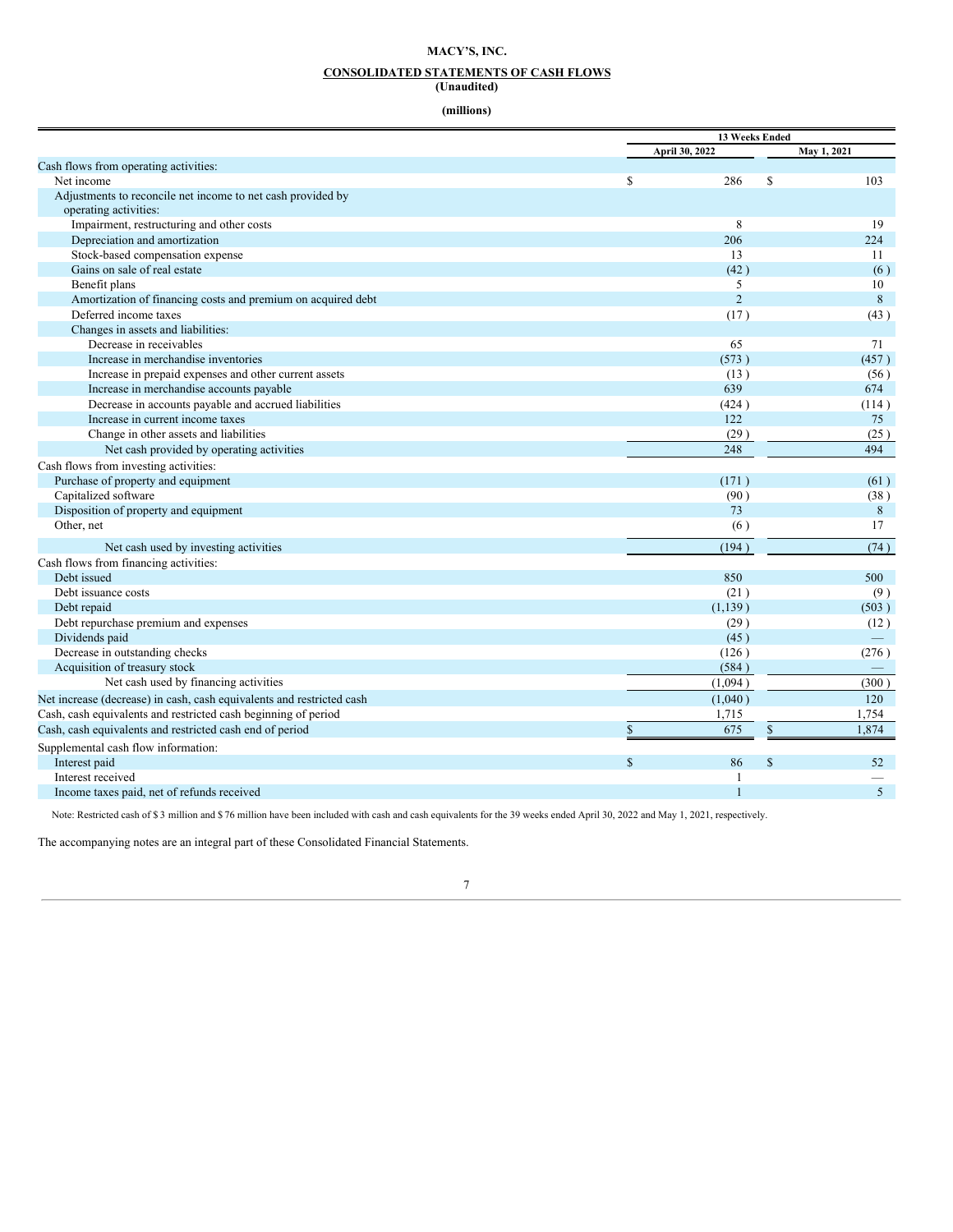#### **1. Organization and Summary of Significant Accounting Policies**

#### *Nature of Operations*

Macy's, Inc., together with its subsidiaries (the "Company"), is an omnichannel retail organization operating stores, websites and mobile applications under three brands (Macy's, Bloomingdale's and bluemercury) that sell a wide range of merchandise, including apparel and accessories (men's, women's and kids'), cosmetics, home furnishings and other consumer goods. The Company has stores in 43 states, the District of Columbia, Puerto Rico and Guam. As of April 30, 2022, the Company's operations and operating segments were conducted through Macy's, Market by Macy's, Macy's Backstage, Bloomingdale's, Bloomingdale's The Outlet, Bloomie's, and bluemercury.

Bloomingdale's in Dubai, United Arab Emirates and Al Zahra, Kuwait are operated under a license agreement with Al Tayer Insignia, a company of Al Tayer Group, LLC.

A description of the Company's significant accounting policies is included in the Company's Annual Report on Form 10-K for the fiscal year ended January 29, 2022 (the "2021 10-K"). The accompanying Consolidated Financial Statements should be read in conjunction with the Consolidated Financial Statements and notes thereto in the 2021 10-K.

#### *Use of Estimates*

The preparation of financial statements in conformity with accounting principles generally accepted in the United States of America ("GAAP") requires management to make estimates and assumptions that affect the reported amounts of assets and liabilities and disclosure of contingent assets and liabilities at the date of the financial statements and the reported amounts of revenues and expenses during the reporting period. Such estimates and assumptions are subject to inherent uncertainties which may result in actual amounts differing from reported amounts.

The Consolidated Financial Statements for the 13 weeks ended April 30, 2022 and May 1, 2021, in the opinion of management, include all adjustments (consisting only of normal recurring adjustments) considered necessary to present fairly, in all material respects, the consolidated financial position and results of operations of the Company.

#### *Seasonality*

Because of the seasonal nature of the retail business, the results of operations for the 13 weeks ended April 30, 2022 and May 1, 2021 (which do not include the Christmas season) are not necessarily indicative of such results for the full fiscal year.

#### *Comprehensive Income*

Total comprehensive income represents the change in equity during a period from sources other than transactions with shareholders and, as such, includes net income. For the Company, the only other components of total comprehensive income for the 13 weeks ended April 30, 2022 and May 1, 2021 relate to post employment and postretirement plan items. Settlement charges incurred are included as a separate component of income (loss) before income taxes in the Consolidated Statements of Income. Amortization reclassifications out of accumulated other comprehensive loss are included in the computation of net periodic benefit cost (income) and are included in benefit plan income, net on the Consolidated Statements of Income. See Note 5, "Retirement Plans," for further information.

| I |         |
|---|---------|
| × | ï<br>۰, |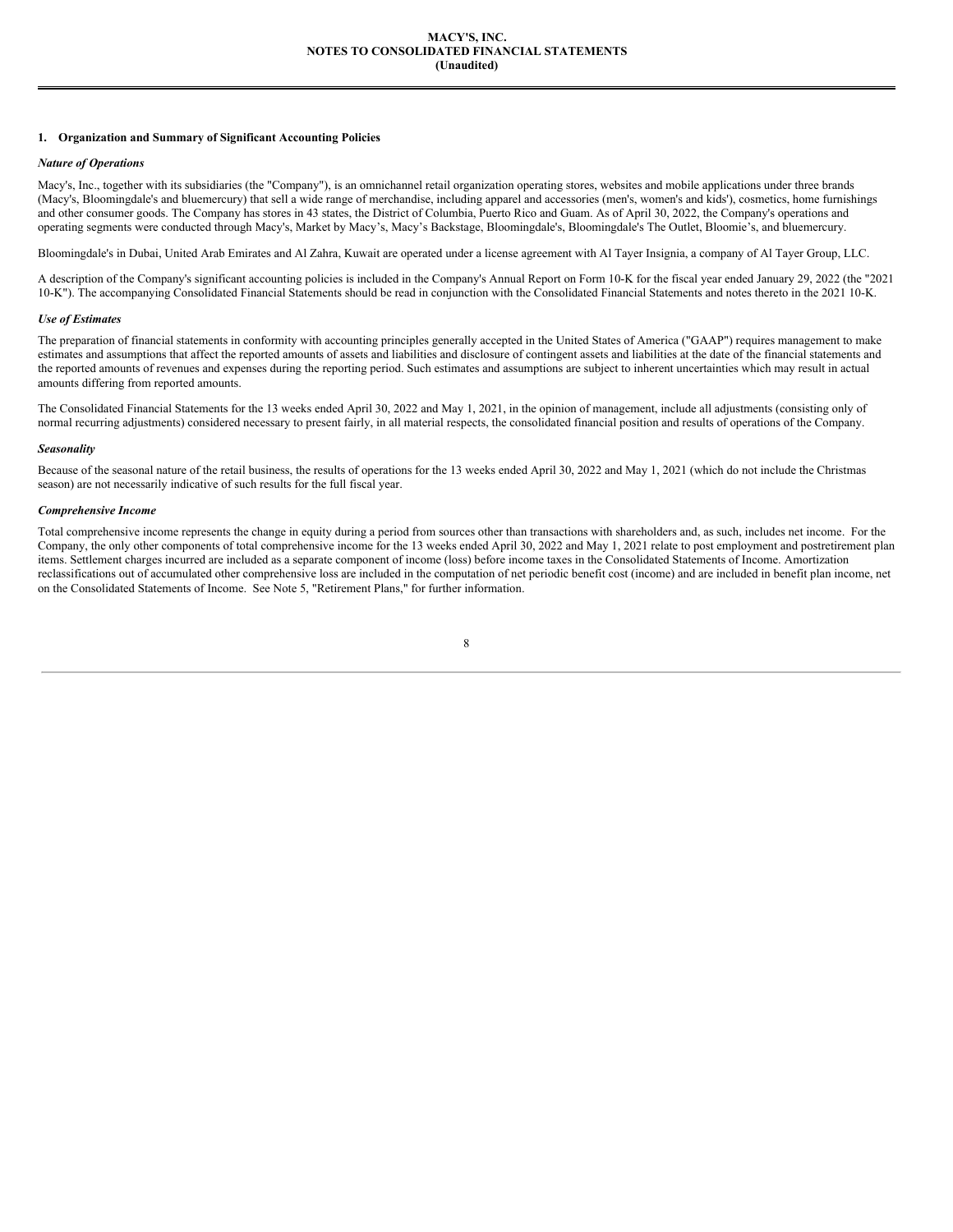### **2. Earnings Per Share**

The following table sets forth the computation of basic and diluted earnings per share:

|                                                        |               |                   |                | 13 Weeks Ended                    |     |                   |      |               |
|--------------------------------------------------------|---------------|-------------------|----------------|-----------------------------------|-----|-------------------|------|---------------|
|                                                        |               |                   | April 30, 2022 |                                   |     |                   |      |               |
|                                                        |               | <b>Net Income</b> |                | <b>Shares</b>                     |     | <b>Net Income</b> |      | <b>Shares</b> |
|                                                        |               |                   |                | (millions, except per share data) |     |                   |      |               |
| Net income and average number of<br>shares outstanding | $\mathcal{S}$ | 286               |                | 282.6                             | - S | 103               |      | 310.7         |
| Shares to be issued under deferred                     |               |                   |                |                                   |     |                   |      |               |
| compensation and other plans                           |               |                   |                | 1.0                               |     |                   |      | 0.9           |
|                                                        |               | 286               |                | 283.6                             |     | 103               |      | 311.6         |
| Basic earnings per share                               |               |                   | 1.01           |                                   |     |                   | 0.33 |               |
| Effect of dilutive securities:                         |               |                   |                |                                   |     |                   |      |               |
| Stock options and restricted<br>stock units            |               |                   |                | 7.3                               |     |                   |      | 7.0           |
|                                                        |               | 286               |                | 290.9                             |     | 103               |      | 318.6         |
| Diluted earnings per share                             |               |                   | 0.98           |                                   |     |                   | 0.32 |               |

In addition to the stock options and restricted stock units reflected in the foregoing table, stock options to purchase 2.3 and 14.7 million shares of common stock and restricted stock units relating to 0.4 and 1.1 million shares of common stock were outstanding at April 30, 2022 and May 1, 2021, respectively, but were not included in the computation of diluted earnings per share because their inclusion would have been antidilutive or they were subject to performance conditions that had not been met.

#### **3. Revenue**

#### *Net sales*

Revenue is recognized when customers obtain control of goods and services promised by the Company. The amount of revenue recognized is based on the amount that reflects the consideration that is expected to be received in exchange for those respective goods and services. The Company's revenue generating activities include the following:

#### *Retail Sales*

Retail sales include merchandise sales, inclusive of delivery income, licensed department income, sales of private brand goods directly to third party retailers and sales of excess inventory to third parties. Sales of merchandise are recorded at point of sale for in-store purchases or the time of shipment to the customer for digital purchases and are reported net of estimated merchandise returns and certain customer incentives. Commissions earned on sales generated by licensed departments are included as a component of total net sales and are recognized as revenue at the time merchandise is sold to customers. Service revenues (e.g., alteration and cosmetic services) are recorded at the time the customer receives the benefit of the service. The Company has elected to present sales taxes on a net basis and, as such, sales taxes are included in accounts payable and accrued liabilities until remitted to the taxing authorities.

Macy's accounted for 86% and 87% of the Company's net sales for the 13 weeks ended April 30, 2022 and May 1, 2021, respectively. In addition, digital sales accounted for approximately 33% and 37% of the Company's net sales for the 13 weeks ended April 30, 2022 and May 1, 2021, respectively.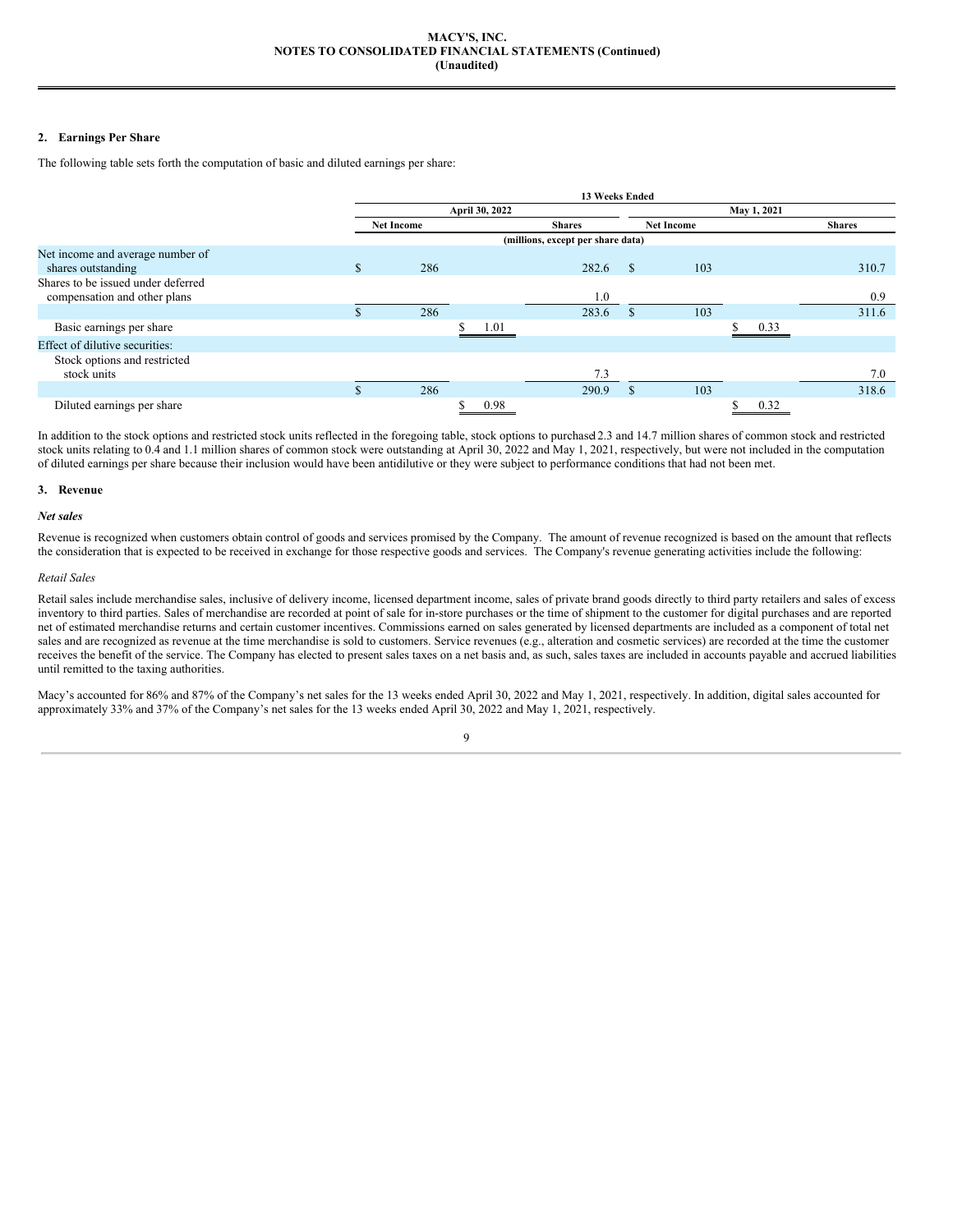#### **MACY'S, INC. NOTES TO CONSOLIDATED FINANCIAL STATEMENTS (Continued) (Unaudited)**

Disaggregation of the Company's net sales by family of business for the 13 weeks endedApril 30, 2022 and May 1, 2021 were as follows:

|                                                         | <b>13 Weeks Ended</b> |             |
|---------------------------------------------------------|-----------------------|-------------|
| Net sales by family of business                         | April 30, 2022        | May 1, 2021 |
|                                                         | (millions)            |             |
| Women's Accessories, Intimate Apparel, Shoes, Cosmetics |                       |             |
| and Fragrances                                          | 2,237                 | 2,023       |
| Women's Apparel                                         | 1,135                 | 913         |
| Men's and Kids'                                         | 1,086                 | 932         |
| Home/Other (a)                                          | 890                   | 838         |
| Total                                                   | 5,348                 | 4.706       |

(a) Other primarily includes restaurant sales, allowance for merchandise returns adjustments and breakage income from unredeemed gift cards.

#### *Merchandise Returns*

The Company estimates merchandise returns using historical data and recognizes an allowance that reduces net sales and cost of sales. The liability for merchandise returns is included in accounts payable and accrued liabilities on the Company's Consolidated Balance Sheets and was \$245 million, \$198 million and \$225 million as of April 30, 2022, January 29, 2022 and May 1, 2021, respectively. Included in prepaid expenses and other current assets is an asset totaling \$144 million, \$120 million and \$136 million as of April 30, 2022, January 29, 2022 and May 1, 2021, respectively, for the recoverable cost of merchandise estimated to be returned by customers.

### *Gift Cards and Customer Loyalty Programs*

The Company only offers no-fee, non-expiring gift cards to its customers. At the time gift cards are sold or issued, no revenue is recognized; rather, the Company records an accrued liability to customers. The liability is relieved and revenue is recognized equal to the amount redeemed at the time gift cards are redeemed for merchandise. The Company records revenue from unredeemed gift cards (breakage) in net sales on a pro-rata basis over the time period gift cards are actually redeemed. At least three years of historical data, updated annually, is used to determine actual redemption patterns.

The Company maintains customer loyalty programs in which customers earn points based on their purchases. Under the Macy's Star Rewards loyalty program, points are earned based on customers' spending on Macy's private label and co-branded credit cards as well as non-proprietary cards and other forms of tender. The Company's Bloomingdale's Loyallist and bluemercury BlueRewards programs provide tender neutral points-based programs to their customers. The Company recognizes the estimated net amount of the rewards that will be earned and redeemed as a reduction to net sales at the time of the initial transaction and as tender when the points are subsequently redeemed by a customer.

The liability for unredeemed gift cards and customer loyalty programs is included in accounts payable and accrued liabilities on the Company's Consolidated Balance Sheets and was \$428 million, \$481 million and \$580 million as of April 30, 2022, January 29, 2022 and May 1, 2021, respectively.

#### *Credit Card Revenues, net*

In 2005, the Company entered into an arrangement with Citibank, N.A. ("Citibank") to sell the Company's private label and co-branded credit cards ("Credit Card Program"). Subsequent to this initial arrangement and associated amendments, in 2021, the Company entered into the sixth amendment to the amended and restated Credit Card Program Agreement (the "Program Agreement") with Citibank. The changes to the Credit Card Program's financial structure are not materially different from its previous terms. As part of the Program Agreement, the Company receives payments for providing a combination of interrelated services and intellectual property to Citibank in support of the underlying Credit Card Program. Revenue based on the spending activity of the underlying accounts is recognized as the respective card purchases occur and the Company's profit share is recognized based on the performance of the underlying portfolio. Revenue associated with the establishment of new credit accounts and assisting in the receipt of payments for existing accounts is recognized as such activities occur. Credit card revenues include finance charges, late fees and other revenue generated by the Company's Credit Card Program, net of fraud losses and expenses associated with establishing new accounts.

The Program Agreement expires March 31, 2030, subject to an additional renewal term ofthree years. The Program Agreement provides for, among other things, (i) the ownership by Citibank of the accounts purchased by Citibank, (ii) the ownership by Citibank of new accounts opened by the Company's customers, (iii) the provision of credit by Citibank to the holders of the credit cards associated with the foregoing accounts, (iv) the servicing of the foregoing accounts, and (v) the allocation between Citibank and the Company of the economic benefits and burdens associated with the foregoing and other aspects of the alliance. Pursuant to the Program Agreement, the Company continues to provide certain servicing functions related to the accounts and related receivables owned by Citibank and receives compensation from Citibank for these services. The amounts earned under the Program Agreement related to the servicing functions are deemed adequate compensation and, accordingly, no servicing asset or liability has been recorded on the Consolidated Balance Sheets.

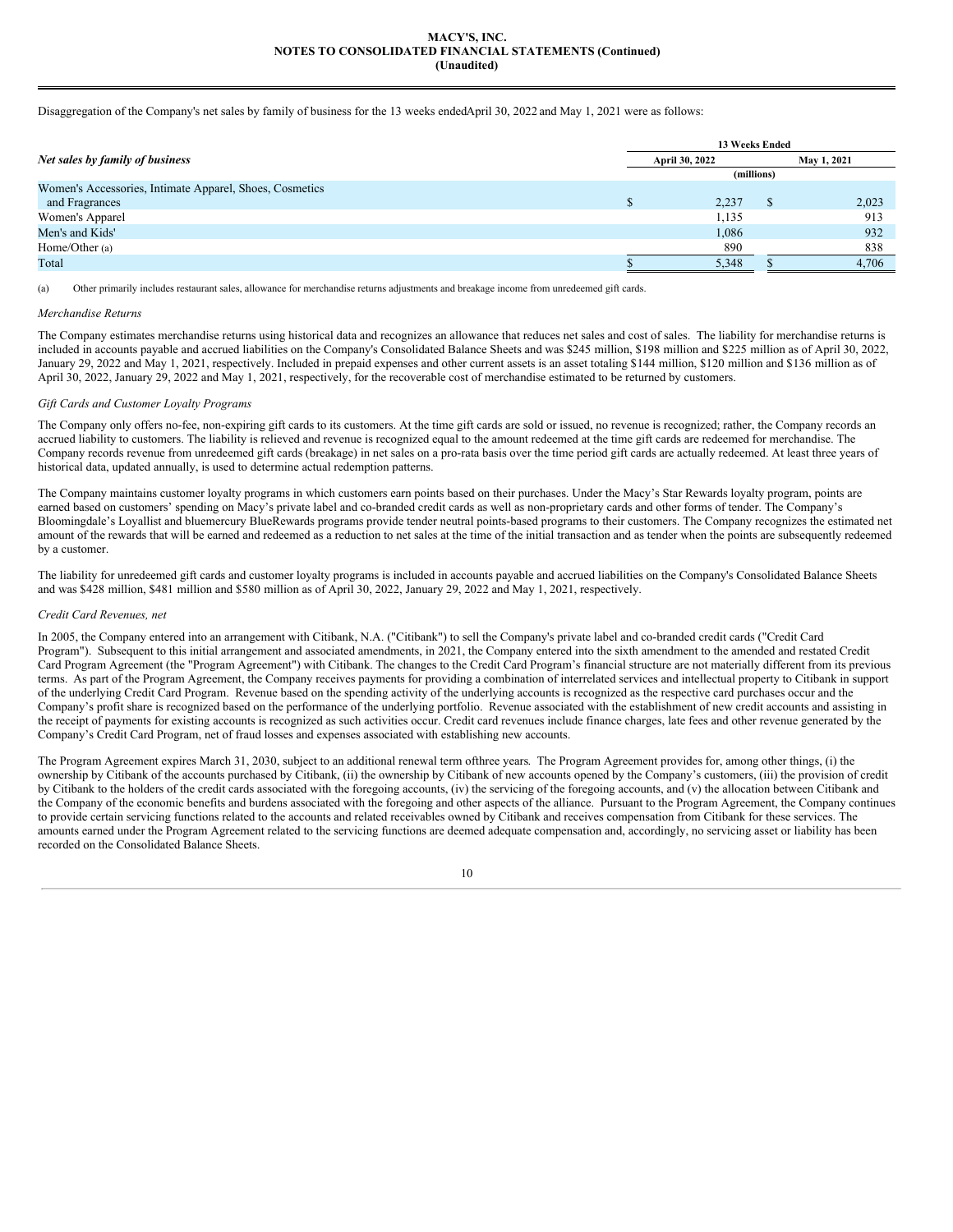### **4. Financing Activities**

The following table shows the detail of debt repayments:

|                                      | <b>13 Weeks Ended</b> |    |             |  |
|--------------------------------------|-----------------------|----|-------------|--|
|                                      | April 30, 2022        |    | May 1, 2021 |  |
|                                      | (millions)            |    |             |  |
| 2.875% Senior notes due 2023         | 504                   | S. | 136         |  |
| 3.625% Senior notes due 2024         | 350                   |    | 150         |  |
| 4.375% Senior notes due 2023         | 161                   |    | 49          |  |
| 6.65% Senior debentures due 2024     | 117                   |    |             |  |
| 6.9% Senior debentures due 2032      |                       |    |             |  |
| 6.7% Senior debentures due 2034      |                       |    |             |  |
| 6.7% Senior debentures due 2028      |                       |    |             |  |
| 3.875% Senior notes due 2022         |                       |    | 156         |  |
| 7.6% Senior debentures due 2025      |                       |    | 4           |  |
| 9.5% Amortizing debentures due 2021  |                       |    |             |  |
| 9.75% Amortizing debentures due 2021 |                       |    |             |  |
|                                      | 1.139                 |    | 503         |  |

On March 3, 2022, Macy's Inventory Funding LLC (the "ABL Borrower"), an indirect subsidiary of the Company, and Macy's Inventory Holdings LLC (the "ABL Parent"), a direct subsidiary of Macy's and the direct parent of the ABL Borrower, entered into an amendment ("the Amendment") to the credit agreement governing the existing \$2,941 million asset-based credit facility (the "Existing ABL Credit Facility"), which was set to expire in May 2024. The Amendment provides for a new revolving credit facility of \$3.0 billion, including a swingline sub-facility and a letter of credit sub-facility (the "New ABL Credit Facility"). The ABL Borrower may request increases in the size of the New ABL Credit Facility up to an additional aggregate principal amount of \$750 million. The New ABL Credit Facility replaces the Existing ABL Credit Facility, with similar collateral support, but reduced interest and unused facility fees. The New ABL Credit Facility matures in March 2027.

The New ABL Credit Facility is secured on a first priority basis (subject to customary exceptions) by (i) all assets of the ABL Borrower including all such inventory and the proceeds thereof and (ii) the equity of the ABL Borrower. The ABL Parent guarantees the ABL Borrower's obligations under the New ABL Credit Facility. The New ABL Credit Facility contains customary borrowing conditions including a borrowing base equal to the sum of (i)90% of the net orderly liquidation percentage of eligible inventory, minus (ii) customary reserves. Amounts borrowed under the New ABL Credit Facility are subject to interest at a rate per annum equal to, at the ABL Borrower's option, either (i) adjusted SOFR (calculated to include a 0.10% credit adjustment spread) plus a margin of 1.25% to 1.50% or (ii) a base rate plus a margin of 0.25% to 0.50%, in each case depending on revolving line utilization. The New ABL Credit Facility also contains customary covenants that provide for, among other things, limitations on indebtedness, liens, fundamental changes, restricted payments, cash hoarding, and prepayment of certain indebtedness as well as customary representations and warranties and events of default typical for credit facilities of this type.

The New ABL Credit Facility also requires the Company and its restricted subsidiaries to maintain a fixed charge coverage ratio of at least1.00 to 1.00 as of the end of any fiscal quarter if (i) certain events of default have occurred and are continuing or (ii) Availability plus Suppressed Availability (each as defined in the New ABL Credit Facility) is less than the greater of (a) 10% of the Loan Cap (as defined in the New ABL Credit Facility) and (b) \$250 million, in each case, as of the end of such fiscal quarter.

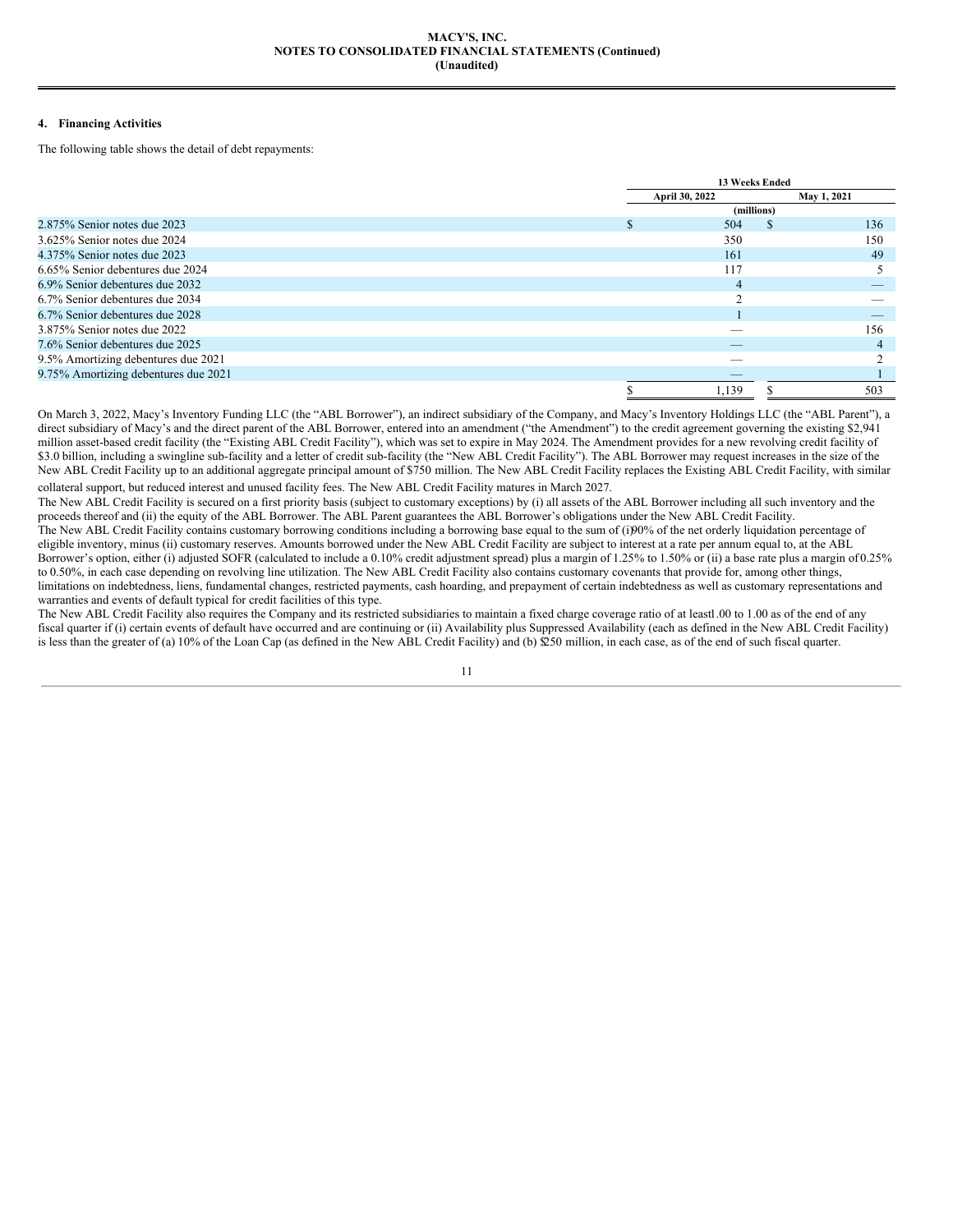#### **MACY'S, INC. NOTES TO CONSOLIDATED FINANCIAL STATEMENTS (Continued) (Unaudited)**

As of April 30, 2022, the Company had \$65 million of standby letters of credit outstanding under the ABL Credit Facility, which reduced the available borrowing capacity to \$2,935 million. The Company had no outstanding borrowings under the ABL Credit Facility as of April 30, 2022 and May 1, 2021.

On March 8, 2022, Macy's Retail Holdings, LLC ("MRH"), a direct, wholly owned subsidiary of Macy's, Inc., completed a tender offer and purchased approximately \$8 million in aggregate principal amount of certain senior secured debentures (collectively, the "Second Lien Notes"). The purchased Second Lien Notes included \$2 million of 6.65% Senior Secured Debentures due 2024, \$1 million of 6.7% Senior Secured Debentures due 2028, \$10,000 of 7.875% Senior Secured Debentures due 2030, \$4 million of 6.9% Senior Secured Debentures due 2032, and \$2 million of 6.7% Senior Secured Debentures due 2034. The total cash cost for the tender offer was approximately \$8 million. Pursuant to the indenture governing the Second Lien Notes, the liens upon the collateral securing the Second Lien Notes that remained outstanding after the tender offer were automatically released on March 8, 2022. As of such date, such collateral no longer secures such Second Lien Notes or any obligations under the indenture with respect to such Second Lien Notes, and the right of the holders of the Second Lien Notes and such obligations to the benefits and proceeds of any such liens on the collateral terminated and were discharged automatically and unconditionally with respect to such Second Lien Notes.

On March 10, 2022, MRH issued \$850 million in aggregate principal amount of senior notes in two separate tranches, one representing \$425 million in aggregate principal amount of 5.875% senior notes due March 15, 2030 (the "2030 Notes") and the other representing \$425 million in aggregate principal amount of 6.125% senior notes due March 15, 2032 (the "2032 Notes"), in a private offering. Each of the 2030 Notes and 2032 Notes are senior unsecured obligations of MRH and are unconditionally guaranteed on an unsecured basis by Macy's, Inc. Proceeds from the issuance, together with cash on hand, were used to redeem certain of MRH's outstanding senior notes and pay fees and expenses therewith and in connection with the offering. The Company recognized \$31 million of losses related to the early retirement of debt on the Consolidated Statements of Income during the first quarter of 2022.

During the 13 weeks ended April 30, 2022, the Company repurchased approximately24 million shares of its common stock pursuant to existing stock purchase authorizations for a total of approximately \$600 million. As of April 30, 2022, the Company had \$1.4 billion of authorization remaining under its share repurchase program. The Company may continue or, from time to time, suspend repurchases of shares under its share repurchase program, depending on prevailing market conditions, alternate uses of capital and other factors.

#### **5. Retirement Plans**

The Company has defined contribution plans that cover substantially all colleagues who work1,000 hours or more in a year. In addition, the Company has a funded defined benefit plan ("Pension Plan") and an unfunded defined benefit supplementary retirement plan ("SERP"), which provides benefits, for certain colleagues, in excess of qualified plan limitations. Effective January 1, 2012, the Pension Plan was closed to new participants, with limited exceptions, and effective January 2, 2012, the SERP was closed to new participants.

In February 2013, the Company announced changes to the Pension Plan and SERP whereby eligible colleagues no longer earn future pension service credits after December 31, 2013, with limited exceptions. All retirement benefits attributable to service in subsequent periods are provided through defined contribution plans.

In addition, certain retired colleagues currently are provided with specified health care and life insurance benefits ("Postretirement Obligations"). Eligibility requirements for such benefits vary, but generally state that benefits are available to eligible colleagues who were hired prior to a certain date and retire after a certain age with specified years of service. Certain colleagues are subject to having such benefits modified or terminated.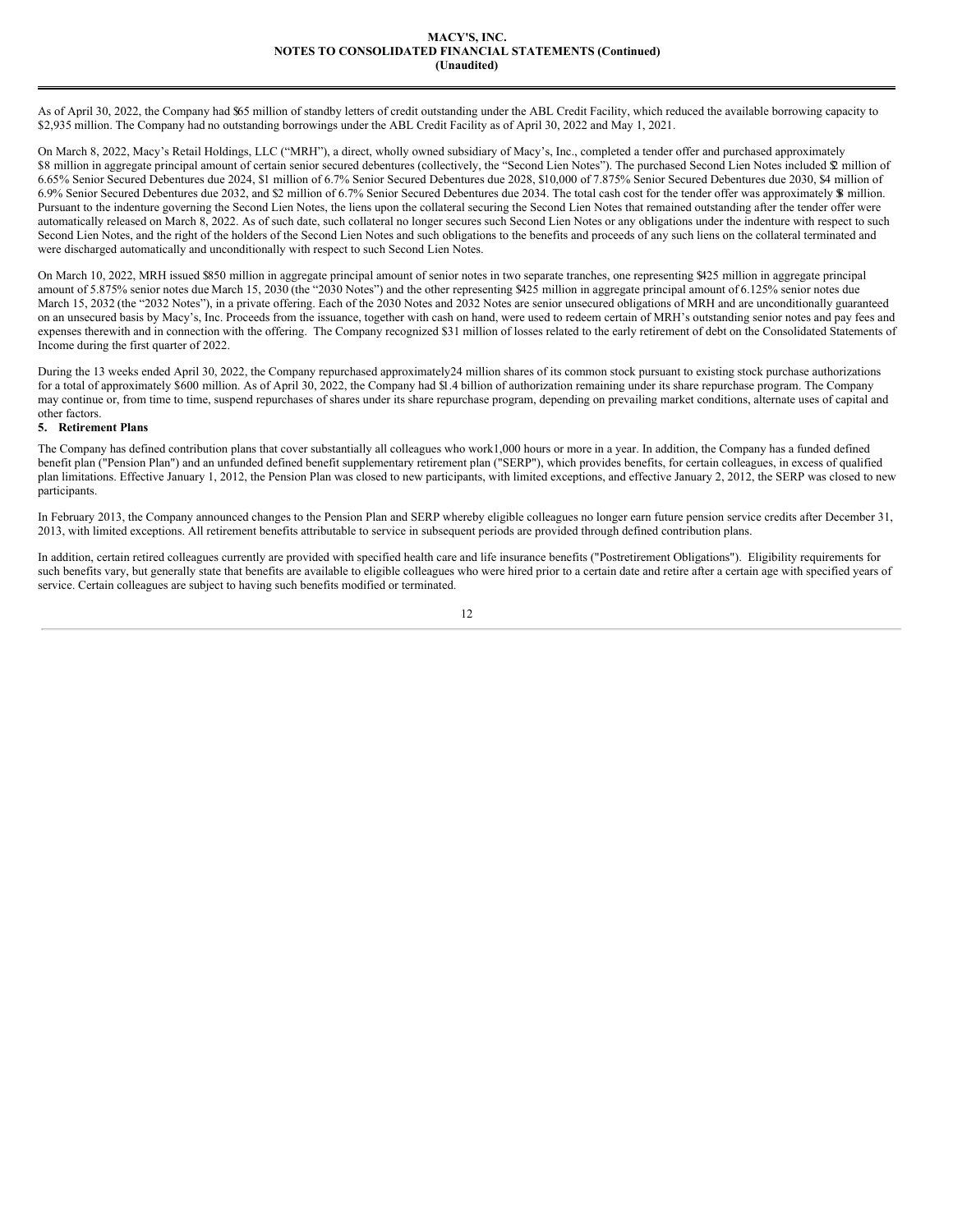#### **MACY'S, INC. NOTES TO CONSOLIDATED FINANCIAL STATEMENTS (Continued) (Unaudited)**

The defined contribution plan expense and actuarially determined components of the net periodic benefit cost (income) associated with the defined benefit plans are as follows:

|                                            |              | 13 Weeks Ended |               |             |  |
|--------------------------------------------|--------------|----------------|---------------|-------------|--|
|                                            |              | April 30, 2022 |               | May 1, 2021 |  |
|                                            |              | (millions)     |               |             |  |
| 401(k) Qualified Defined Contribution Plan |              | 22             |               |             |  |
| Pension Plan                               |              |                |               |             |  |
| Service cost                               | $\mathbf{s}$ |                | $\mathcal{S}$ |             |  |
| Interest cost                              |              | 14             |               | 12          |  |
| Expected return on assets                  |              | (31)           |               | (40)        |  |
| Recognition of net actuarial loss          |              |                |               |             |  |
|                                            |              | (13)           |               | (20)        |  |
| Supplementary Retirement Plan              |              |                |               |             |  |
| Interest cost                              |              |                |               |             |  |
| Recognition of net actuarial loss          |              |                |               |             |  |
|                                            |              |                |               |             |  |
|                                            |              |                |               |             |  |
| <b>Total Retirement Expense</b>            |              | 16             |               |             |  |
|                                            |              |                |               |             |  |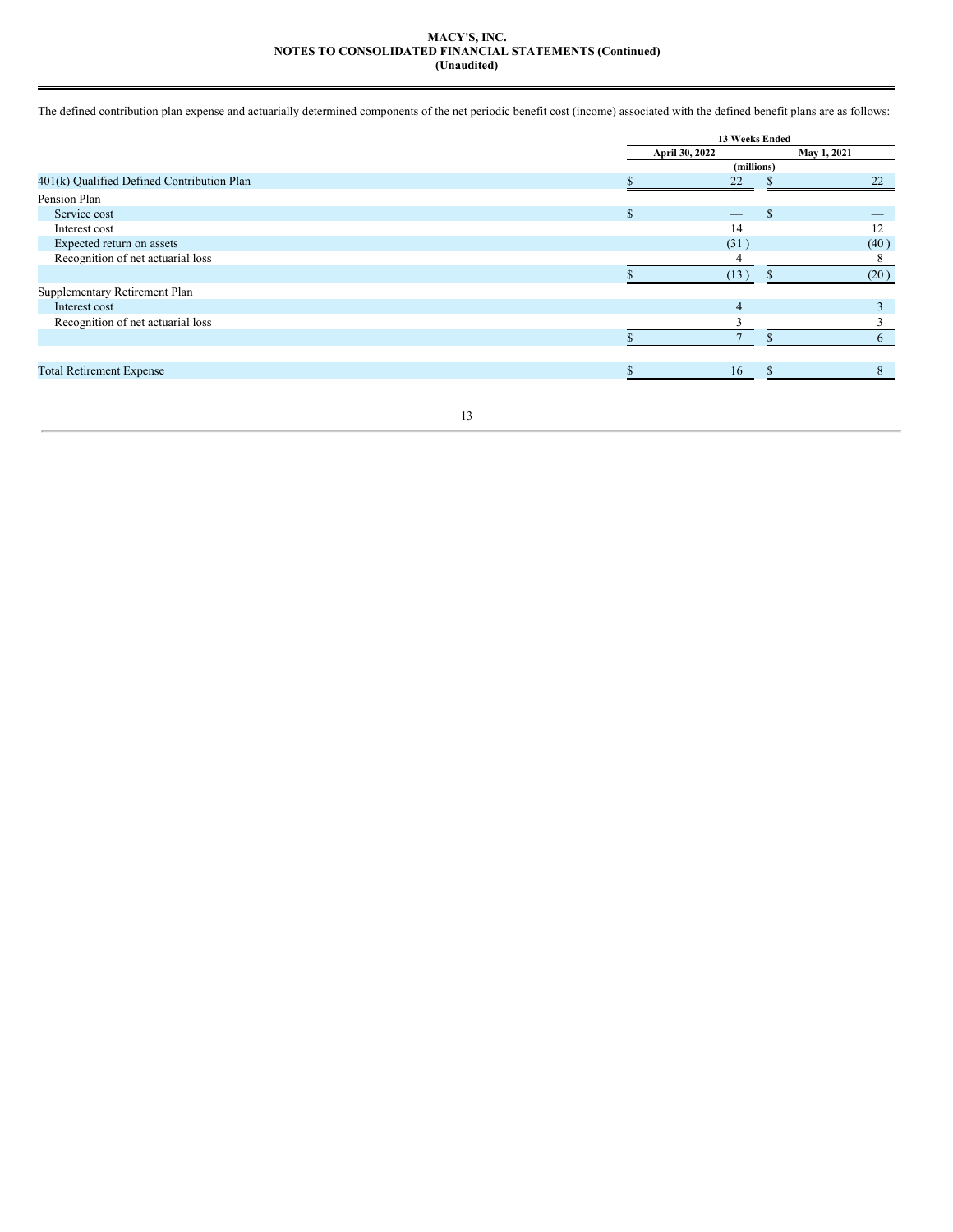### **6. Fair Value Measurements**

The following table shows the Company's financial assets that are required to be measured at fair value on a recurring basis, by level within the hierarchy as defined by applicable accounting standards:

Level 1: Quoted prices in active markets for identical assets

- Level 2: Significant observable inputs for the assets
- Level 3: Significant unobservable inputs for the assets

|                            |              | April 30, 2022 |                                |            |       |         | May 1, 2021 |                                |                          |
|----------------------------|--------------|----------------|--------------------------------|------------|-------|---------|-------------|--------------------------------|--------------------------|
|                            |              |                | <b>Fair Value Measurements</b> |            |       |         |             | <b>Fair Value Measurements</b> |                          |
|                            | <b>Total</b> | <b>Level 1</b> | <b>Level 2</b>                 | Level 3    | Total | Level 1 |             | Level 2                        | Level 3                  |
|                            |              |                |                                | (millions) |       |         |             |                                |                          |
| Marketable equity and debt |              |                |                                |            |       |         |             |                                |                          |
| securities                 | 35           | 35             | $\overline{\phantom{a}}$       | $-$        | 82    | 38      |             | 44                             | $\overline{\phantom{a}}$ |

Other financial instruments not measured at fair value on a recurring basis include cash and cash equivalents, receivables, certain short-term investments and other assets, shortterm debt, merchandise accounts payable, accounts payable and accrued liabilities and long-term debt. With the exception of long-term debt, the carrying amount of these financial instruments approximates fair value because of the short maturity of these instruments. The fair values of long-term debt, excluding capitalized leases, are generally estimated based on quoted market prices for identical or similar instruments, and are classified as Level 2 measurements within the hierarchy as defined by applicable accounting standards.

The following table shows the estimated fair value of the Company's long-term debt:

|                |                 | April 30, 2022 |          |        |  |            |  | May 1, 2021     |  |          |  |       |  |
|----------------|-----------------|----------------|----------|--------|--|------------|--|-----------------|--|----------|--|-------|--|
|                | <b>Notional</b> |                | Carrying |        |  | Fair       |  | <b>Notional</b> |  | Carrying |  | Fair  |  |
|                | Amount          |                |          | Amount |  | Value      |  | Amount          |  | Amount   |  | Value |  |
|                |                 |                |          |        |  | (millions) |  |                 |  |          |  |       |  |
| Long-term debt |                 | 3,007          | м.       | 2,994  |  | 2,675      |  | 4,610           |  | 4,558    |  | 4,643 |  |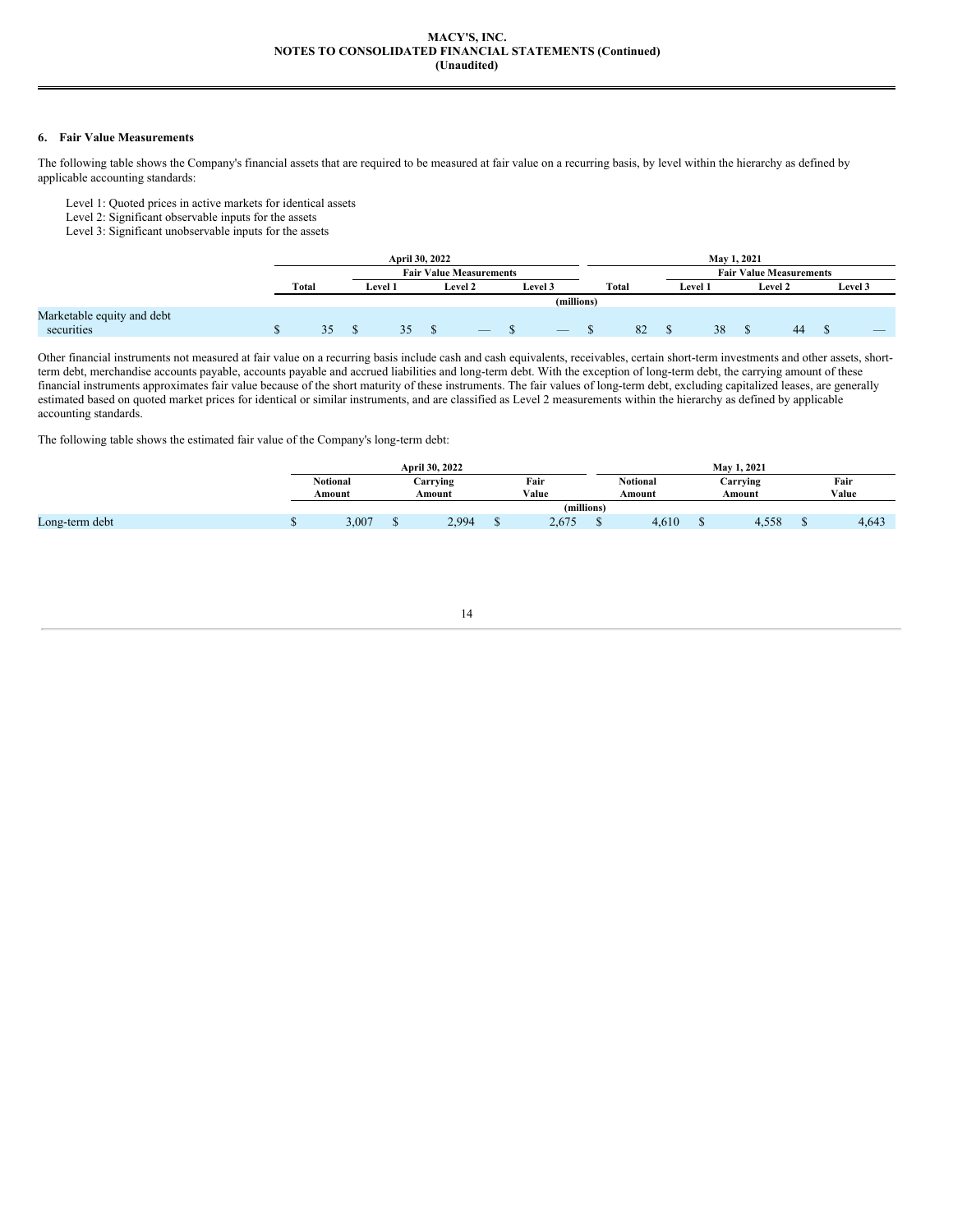#### **Item 2. Management's Discussion and Analysis of Financial Condition and Results of Operations**

For purposes of the following discussion, all references to "first quarter of 2022" and "first quarter of 2021" are to the Company's 13-week fiscal periods ended April 30, 2022 and May 1, 2021, respectively.

The following discussion should be read in conjunction with the Consolidated Financial Statements and the related notes included elsewhere in this report, as well as the financial and other information included in the 2021 10-K. The following discussion contains forward-looking statements that reflect the Company's plans, estimates and beliefs. The Company's actual results could materially differ from those discussed in these forward-looking statements. Factors that could cause or contribute to those differences include, but are not limited to, those discussed below and elsewhere in this report (particularly in "Risk Factors" and in "Forward-Looking Statements") and in the 2021 10-K (particularly in "Risk Factors" and in "Forward-Looking Statements"). This discussion includes Non-GAAP financial measures. For information about these measures, see the disclosure under the caption "Important Information Regarding Non-GAAP Financial Measures".

#### *Quarterly Overview*

The Company delivered solid results in the first quarter of 2022 despite a challenging operating environment. The profitable first quarter results were driven by notable shift back to occasion-based apparel, in-store shopping, and continued strength in sales of luxury goods.

Certain financial highlights are as follows:

- Comparable sales were up 12.8% on an owned basis; and up 12.4% on an owned plus licensed basis compared to the first quarter of 2021.
- Digital sales increased 2% versus the first quarter of 2021. Digital penetration was at 33% of net sales for the first quarter of 2022, a 4-percentage point decline from the first quarter of 2021.
- Gross margin was 39.6%, compared to 38.6% in the first quarter of 2021.
- Net credit card revenues were \$191 million, up \$32 million from the first quarter of 2021.
- Selling, general and administrative ("SG&A") expense was \$1.9 billion, up \$131 million from the first quarter of 2021.SG&A expense as a percent of sales was 35.1%, an improvement of 200 basis points from the first quarter of 2021.
- Net income was \$286 million in the first quarter of 2022, compared \$103 million in the first quarter of 2021.
- The first quarter of 2022 had positive earnings before interest, taxes, depreciation and amortization ("EBITDA") of \$676 million compared to EBITDA of \$454 million during the first quarter of 2021. On an adjusted basis, EBITDA was \$684 million for the first quarter of 2022, compared to \$473 million during the first quarter of 2021.
- Diluted earnings per share and adjusted diluted earnings per share were \$0.98 and \$1.08, respectively, during the first quarter of 2022. This compares to diluted earnings per share and adjusted diluted earnings per share of \$0.32 and \$0.39 for the first quarter of 2021, respectively.
- Inventory was up 17% from the first quarter of 2021.
- During the first quarter of 2022, the Company took the following actions to boost its liquidity and financial flexibility as well as return capital to shareholders:
	- On March 8, 2022, the collateral securing the Company's second lien notes was automatically released and all of the Company's long-term debt is now unsecured.
	- Using the proceeds from the issuance of \$850 million in new unsecured notes along with cash on hand, Macy's Inc. redeemed approximately \$1.1 billion of near-term debt that was originally maturing in 2023 and 2024. The net result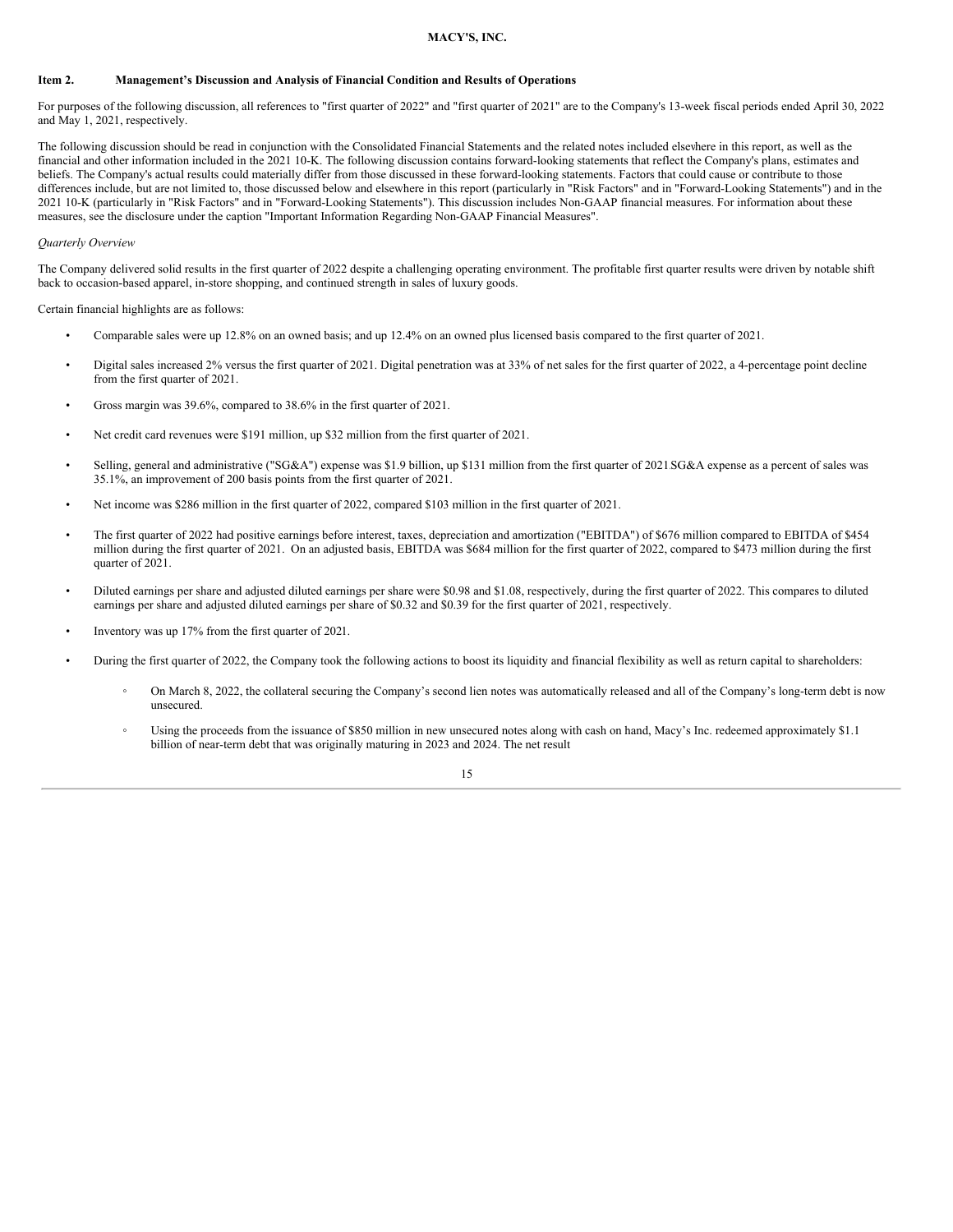of the issuance and redemptions was an approximately \$300 million reduction to total long-term debt. As a result, the Company does not have any material debt maturities for the next five years.

- The Company amended its asset-based credit facility, including extending the maturity of the \$3 billion facility to March 2027.
- The Company repurchased \$600 million of shares under its newly authorized \$2 billion share repurchase program, which does not have an expiration date, and paid \$45 million in dividends to shareholders.

During the first quarter of 2022, the Company continued to execute its Polaris strategy and these actions impacted its operating results for the period, notably:

- Win With Fashion and Style: By offering a wide assortment of categories, products and brands from off-price to luxury, the Company was able to reach a broad and diverse range of customers during the first quarter. In merchandise, strengths shifted away from pandemic-driven products such as casual, activewear, and soft home, and into occasion-based categories, such as dresses, women's shoes, accessories and men's tailored. This shift contributed to an increase in store foot-traffic and the Company's balanced assortment allowed it to meet demand and capture sales. Additionally, during the first quarter of 2022, the Company launched *Own Your Style*, a new multiyear creative brand platform and tagline celebrating individuality and placing customers at the center of communication and*Mission Every One*, a social purpose platform in which Macy's invests in its people, partners, products and programs to create a more equitable and sustainable future. Finally, the Company is in the early stages of reinventing its private brand portfolio.
- Deliver Clear Value: The Company is leveraging data analytics and pricing tools to efficiently plan, place and price inventory, including location level pricing and point-of -sale ("POS") pricing work. The Company's POS pricing optimization contributed to lower promotional markdowns on regular priced goods which contributed to higher average unit retail and improved gross margin performance during the first quarter. Additionally, higher ticket prices and category mix benefited average unit retail during the quarter. These collective activities have resulted in higher average unit retail prices and gross margin performance. In addition, inventory turn for the trailing 12 months has improved by 9% over 2021.
- Excel in Digital Shopping: While the Company experienced a deceleration in the growth of its digital channel during the first quarter, as consumers shifted back to in-store shopping, the Company continued to improve its digital offerings through continued website and app updates. Digital conversion for the quarter was 3.8%. Macy's Media Network, an in-house media platform that enables business-to-business monetization of advertising partnerships, generated \$26 million of net revenue during the first quarter of 2022, nearly double that of the first quarter of 2021. In addition, in November 2021, the Company announced its plan to launch a curated, digital marketplace. The Macy's digital marketplace is expected to launch in the third quarter of 2022.
- Enhance Store Experience: During the first quarter of 2022, the consumer shifted shopping channels from digital to stores as consumer comfort levels grew along with their desire to return to in-store shopping. The Company continues to invest in physical stores to support its digitally-led omnichannel business model and build new capabilities to help make the shopping experience as convenient and compelling as possible. For example, the Company invested in its customer service experience by enhancing *At Your Service* centers. The Company is in the process of adding 37 new Macy's Backstage locations nationwide as well as 5 to 10 offmall, smaller format stores in 2022, a mix of Market by Macy's, Freestanding Backstage, Bloomie's and Bloomingdale's the Outlet.
- Modernize Supply Chain: The Company has continued to update its supply chain infrastructure and network, while leveraging improved data and analytics capabilities in fulfillment strategies to meet customers' desire for speed and convenience and improving inventory placement. The Company is navigating supply chain disruptions by adjusting freight strategies, diversifying ports and working closely with international carriers and brand partners to prioritize product. The Company is expanding and relocating distribution centers to support business growth and serve the growing customer base. This includes plans to open a modern, new facility in Texas in mid-2023 which will continue to support stores in the region as well as provide online fulfillment. In addition, the Company plans to open a new 1.4 million-square-foot fulfillment center in North Carolina in 2024. The facility will be equipped with new automation technology to increase capacity and productivity to help drive profitable digital sales growth and will employ nearly 2,800 workers when fully operational.
- Enable Transformation: The Company has continued to modernize its technology foundations to increase agility in reacting to customers and the market regardless of the channel in which customers interact. These activities are coupled with others to build out data science and analytics capabilities with a focus on areas to provide competitive differentiation. The Company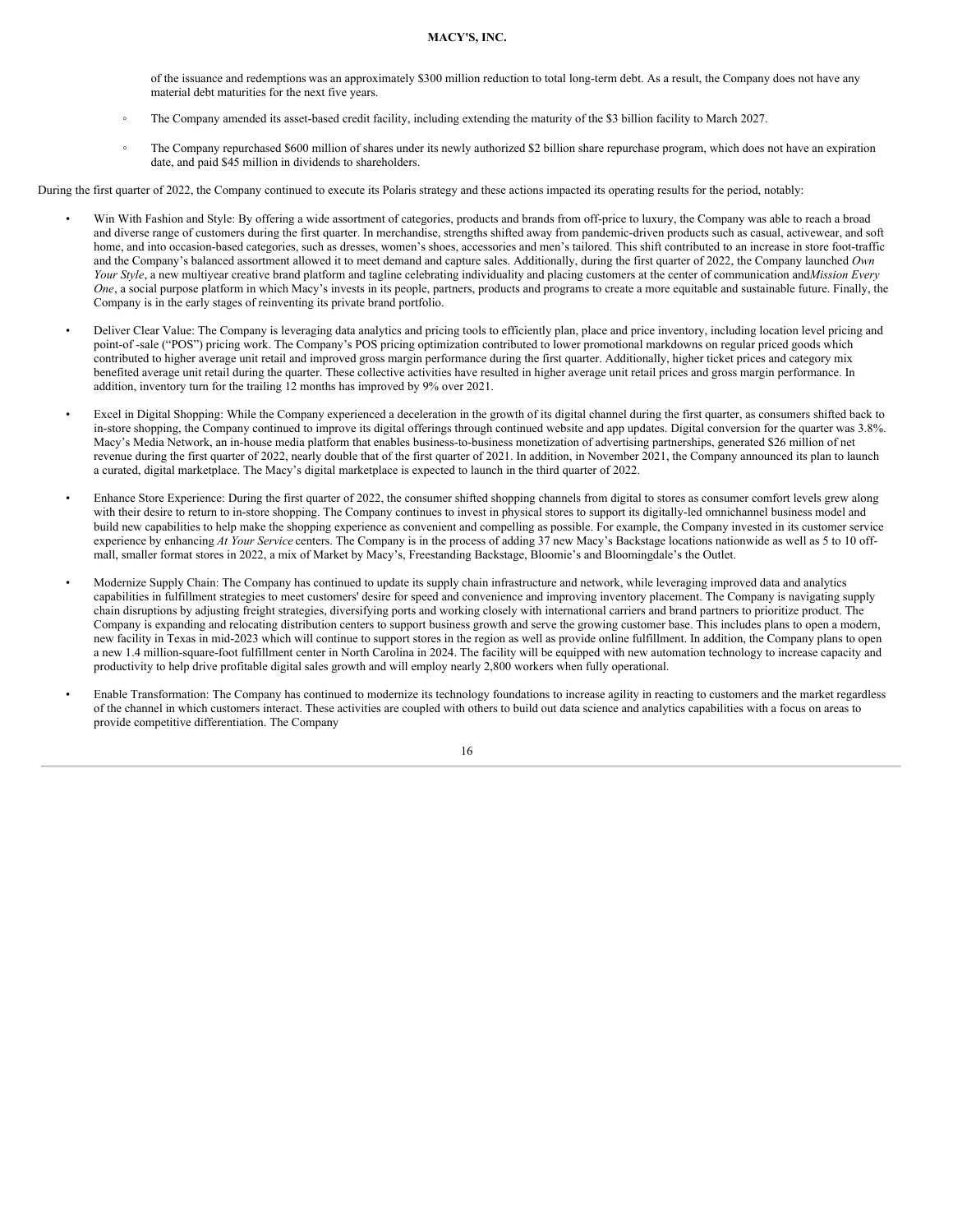has focused on personalization as an important growth engine and will continue to enhance its capabilities to increase engagement across all segments.As part of the Company's ongoing initiatives to attract and retain talent, in May 2022, the Company raised its minimum pay rate to \$15 per hour and began providing a debtfree education benefit program through which U.S.-based, regular, salaried and hourly colleagues are able to pursue a range of education programs with 100% of tuition, books and fees covered.

From a nameplate perspective, Macy's brand comparable sales were up 10.7% on an owned basis and up 10.1% on an owned-plus-licensed basis compared to the first quarter of 2021. Bloomingdale's comparable sales on an owned basis were up 28.1% and on an owned-plus-licensed basis were up 26.9% compared to the first quarter of 2021. Bluemercury comparable sales were up 25.2% on an owned and owned-plus licensed basis compared to the first quarter of 2021.

#### *Results of Operations*

|                                              |              | <b>First Quarter of 2022</b> |                                                 | <b>First Quarter of 2021</b> |                          |
|----------------------------------------------|--------------|------------------------------|-------------------------------------------------|------------------------------|--------------------------|
|                                              |              | Amount                       | % to Net<br><b>Sales</b>                        | Amount                       | % to Net<br><b>Sales</b> |
|                                              |              |                              | (dollars in millions, except per share figures) |                              |                          |
| Net sales                                    | $\mathbb{S}$ | 5,348                        |                                                 | 4,706<br>S.                  |                          |
| Increase in comparable sales                 |              | 12.8%                        |                                                 | 62.5%                        |                          |
| Credit card revenues, net                    |              | 191                          | $3.6\%$                                         | 159                          | $3.4\%$                  |
| Cost of sales                                |              | (3,231)                      | $(60.4)\%$                                      | (2,889)                      | $(61.4)\%$               |
| Selling, general and administrative expenses |              | (1,879)                      | $(35.1)\%$                                      | (1,748)                      | $(37.1)\%$               |
| Gains on sale of real estate                 |              | 42                           | $0.8\%$                                         | 6                            | $0.1\%$                  |
| Impairment, restructuring and other costs    |              | (8)                          | $(0.1) \%$                                      | (19)                         | (0.4)%                   |
| Operating income                             |              | 463                          | $8.7\%$                                         | 216                          | $4.6\%$                  |
| Diluted earnings per share                   | \$           | 0.98                         |                                                 | 0.32<br>\$                   |                          |
| Supplemental Financial Measures              |              |                              |                                                 |                              |                          |
| Gross margin (a)                             | $\mathbb{S}$ | 2,117                        | $39.6\%$                                        | 1,817<br><sup>\$</sup>       | 38.6%                    |
| Digital sales as a percentage of net sales   |              | <b>33</b> %                  |                                                 | 37%                          |                          |
| Supplemental Non-GAAP Financial Measures     |              |                              |                                                 |                              |                          |
| Increase in comparable sales on an           |              |                              |                                                 |                              |                          |
| owned plus licensed basis                    |              | 12.4%                        |                                                 | 63.9%                        |                          |
| Adjusted diluted earnings per share          | S            | 1.08                         |                                                 | 0.39                         |                          |
| <b>EBITDA</b>                                | \$           | 676                          |                                                 | 454                          |                          |
| <b>Adjusted EBITDA</b>                       | \$           | 684                          |                                                 | 473<br>S                     |                          |

(a) Gross margin is defined as net sales less cost of sales.

See pages 22 to 23 for reconciliations of the supplemental non-GAAP financial measures to their most comparable GAAP financial measure and for other important information.

*Comparison of the First Quarter of 2022 and the First Quarter of 2021*

|                                                              | <b>First Ouarter of 2022</b> |          | <b>First Ouarter of 2021</b> |
|--------------------------------------------------------------|------------------------------|----------|------------------------------|
| Net sales                                                    |                              | 5.348    | 4,706                        |
| Increase in comparable sales                                 |                              | $12.8\%$ | $62.5\%$                     |
| Increase in comparable sales on an owned plus licensed basis |                              | $12.4\%$ | 63.9%                        |
| Digital sales as a percent of net sales                      |                              | 33 %     | $37\%$                       |

Net sales for the first quarter of 2022 improved across all three brands – Macy's, Bloomingdale's and bluemercury. During the quarter, consumer shopping behavior shifted more towards occasion-based apparel, with strength in dresses, women's and men's shoes, accessories, men's tailored and luggage. Categories such as casual, activewear and soft home, including textiles and housewares, underperformed the prior year as a result of the shift in consumer behavior.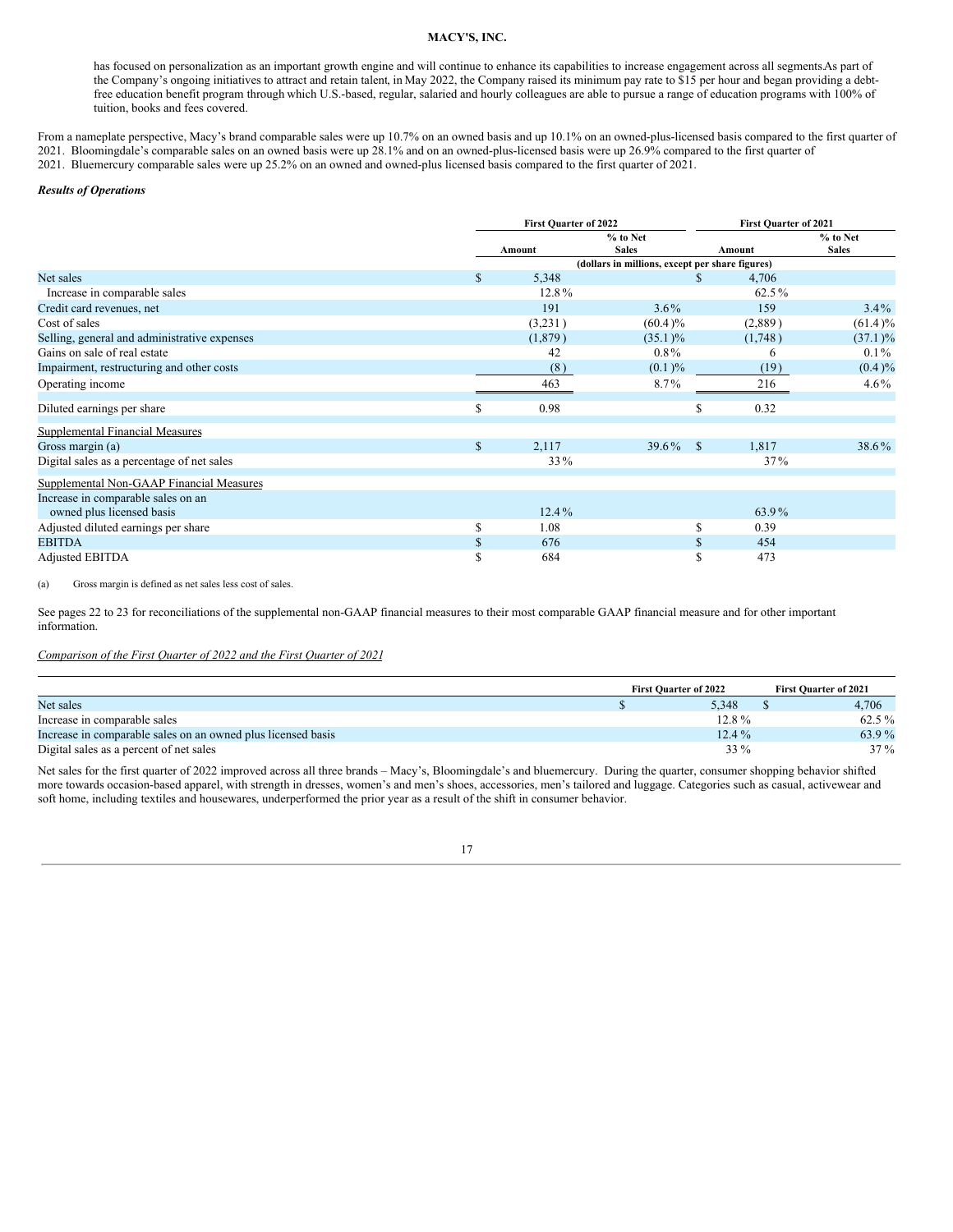|                                           | <b>First Ouarter of 2022</b> |     | <b>First Quarter of 2021</b> |
|-------------------------------------------|------------------------------|-----|------------------------------|
| Credit card revenues, net                 |                              | IO. | 159                          |
| Proprietary credit card sales penetration |                              |     | 42.0 %                       |

The increase in net credit card revenues was driven by the continuation of the strong credit health of the credit card portfolio's customers leading to lower levels of bad debt, higher credit sales and higher spending on the co-brand credit card.

|                           | <b>First Ouarter of 2022</b> | <b>First Ouarter of 2021</b> |         |  |
|---------------------------|------------------------------|------------------------------|---------|--|
| Cost of sales             | (3.231)                      |                              | (2,889) |  |
| As a percent to net sales | 60.4 %                       |                              | 61.4 %  |  |
| Gross margin              | 2.117                        |                              | 1,817   |  |
| As a percent to net sales | 39.6 %                       |                              | 38.6 %  |  |

The increase in the gross margin rate was primarily driven by higher average unit retail driven by effective POS pricing optimization efforts driving lower promotions particularly on regular priced merchandise, higher ticket prices and category mix. Inventory was up 17% year-over-year, impacted by the downshift in consumer demand from active/casual and soft home categories to accelerated demand at occasion-based apparel, coupled with the loosening in supply chain constraints resulting in a higher percentage of receipts than expected.

|                           | <b>First Quarter of 2022</b><br>$\mathbf{r}$ | <b>First Quarter of 2021</b> |                 |
|---------------------------|----------------------------------------------|------------------------------|-----------------|
| SG&A expenses             | 970<br>(1,8)                                 |                              | (1,748)         |
| As a percent to net sales | $35.1\%$                                     |                              | $1\,0/$<br>- 20 |

SG&A expenses increased in the first quarter of 2022 but decreased as a percent to net sales. The increase in SG&A expense dollars corresponds with higher net sales as well as the Company lapping a significant number of open positions in the prior year. However, the improvement in the SG&A expense rate benefited from expense leverage in conjunction with growing sales driven by disciplined expense management.

|                                                                                                      | <b>First Ouarter of 2022</b> |                              |  | <b>First Ouarter of 2021</b> |
|------------------------------------------------------------------------------------------------------|------------------------------|------------------------------|--|------------------------------|
| Gains on sale of real estate                                                                         |                              | 42                           |  |                              |
| The first quarter of 2022 asset sale gains mainly consist of gains from the sale of three properties |                              |                              |  |                              |
|                                                                                                      |                              | <b>First Ouarter of 2022</b> |  | <b>First Ouarter of 2021</b> |
| Impairment, restructuring and other costs                                                            |                              | (8)                          |  | (19)                         |

Impairment, restructuring and other costs in the first quarter of 2021 primarily related to the write-off of investment assets.

|                                       | --<br>First | Ouarter of 2022 | $\sim$<br>First | <b>Ouarter of 2021</b> |
|---------------------------------------|-------------|-----------------|-----------------|------------------------|
| Losses on early<br>retirement of debt |             | ۰<br>. .        |                 | . .                    |

In the first quarter of 2022, losses on early retirement of debt were recognized due to the early payment of \$1.1 billionsenior notes and debentures. In the first quarter of 2021, losses on early retirement of debt were recognized due to the \$500 million tender offer.

|                         | <b>First Quarter of 2022</b> | <b>First Quarter of 2021</b><br>$\sim$ |  |  |
|-------------------------|------------------------------|----------------------------------------|--|--|
| Net interest<br>expense | $\sqrt{4}$<br>I4.            | (70)                                   |  |  |
|                         |                              |                                        |  |  |

The decrease in net interest expense, excluding losses on early retirement of debt, was primarily driven by interest savings associated with the redemption of the Company's \$1.3 billion aggregate principal amount of 8.375% Senior Secured Notes due 2025 in August 2021.

|                                    | <b>First Quarter of 2022</b> | <b>First Ouarter of 2021</b> |
|------------------------------------|------------------------------|------------------------------|
| Effective tax rate                 | $\mathbf{a}$<br>$27.1\%$     | 20/<br>26.3<br>70.           |
| Federal income statutory rate<br>. | 210<br>ZI 70                 | 210/<br>-70<br>21/           |

The Company's effective tax rate varies from the federal income tax statutory rate of 21% in both periods, primarily driven by the impact of state and local taxes and the realization of deferred tax assets associated with the vesting and cancellation of certain stock-based compensation awards.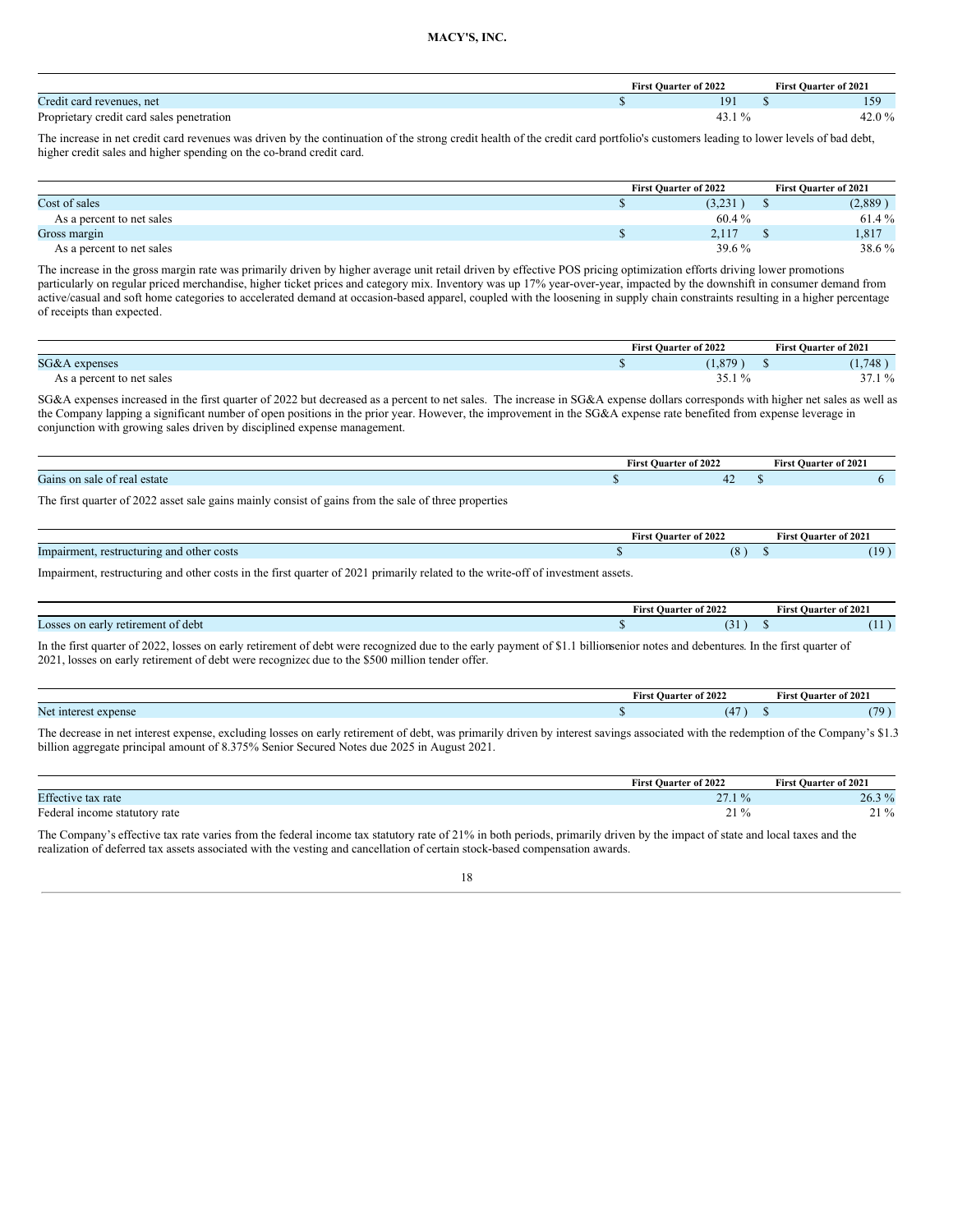#### *Liquidity and Capital Resources*

The Company's principal sources of liquidity are cash from operations, cash on hand and the asset-based credit facility described below. Material contractual obligations arising in the normal course of business primarily consist of long-term debt and related interest payments, lease obligations, merchandise purchase obligations, retirement plan benefits, and self-insurance reserves.

Merchandise purchase obligations represent future merchandise payables for inventory purchased from various suppliers through contractual arrangements and are expected to be funded through cash from operations.

#### *Capital Allocation*

The Company's capital allocation goals include maintaining a healthy balance sheet and investment-grade credit metrics, followed by investing in growth initiatives and returning capital to shareholders through modest yet predictable dividends and meaningful share repurchases.

The Company ended the first quarter of 2022 with a cash and cash equivalents balance of \$672 million, a decrease from \$1,798 million at the end of the first quarter of 2021. The Company is party to the New ABL Credit Facility with certain financial institutions providing for a \$3 billion asset-based credit facility.

|                                           | 2022  | 2021  |
|-------------------------------------------|-------|-------|
| Net cash provided by operating activities | 248   | 494   |
| Net cash used by investing activities     | 194   | 74.   |
| Net cash used by financing activities     | 1,094 | (300) |

#### *Operating Activities*

The decrease in net cash provided by operating activities was driven by the decrease in accounts payable and accrued liabilities due to the timing of payments and a lower net inflow from the increase in merchandise accounts payable and merchandise inventories.

#### *Investing Activities*

The Company's first quarter of 2022 capital expenditures were \$171 million, mainly driven by investments in its department stores as well as its technology-based initiatives, including those that support the digital business, data science initiatives and the simplification of its technology structure.

#### *Financing Activities*

# **Dividends**

The Company paid dividends totaling \$45 million in the first quarter of 2022. The Board of Directors declared regular quarterly dividend of 15.75 cents per share on the Company's common stock, which was paid on April 1, 2022, to Macy's shareholders of record at the close of business on March 15, 2022.

On May 20, 2022, the Company's Board of Directors declared a regular quarterly dividend of 15.75 cents per share on its common stock, payable July 1, 2022, to shareholders of record at the close of business on June 15, 2022. Subsequent dividends will be subject to approval of the Board of Directors, which will depend on market and other conditions.

#### Stock Repurchases

On February 22, 2022, the Company's announced that its Board of Directors authorized a new \$2.0 billion share repurchase program, which does not have an expiration date. During the first quarter of 2022, the Company repurchased approximately 24.0 million shares of its common stock at an average cost of \$24.98 per share. As of April 30, 2022, \$1.4 billion of shares remained available for repurchase. Repurchases may be made from time to time in the open market or through privately negotiated transactions in accordance with applicable securities laws, including Rule 10b-18 under the Securities Exchange Act of 1934, on terms determined by the Company.

#### Debt Transactions

On March 3, 2022, Macy's Inventory Funding LLC (the "ABL Borrower"), an indirect subsidiary of the Company, and Macy's Inventory Holdings LLC (the "ABL Parent"), a direct subsidiary of Macy's and the direct parent of the ABL Borrower, entered into an amendment (the "Amendment") to the credit agreement governing the existing \$2.941 billion asset-based credit facility (the "Existing ABL Credit Facility"), which was set to expire in May 2024. The Amendment provides for a new revolving credit facility of \$3.0 billion, including a swingline sub-facility and a letter of credit sub-facility (the "New ABL Credit Facility"). The ABL Borrower may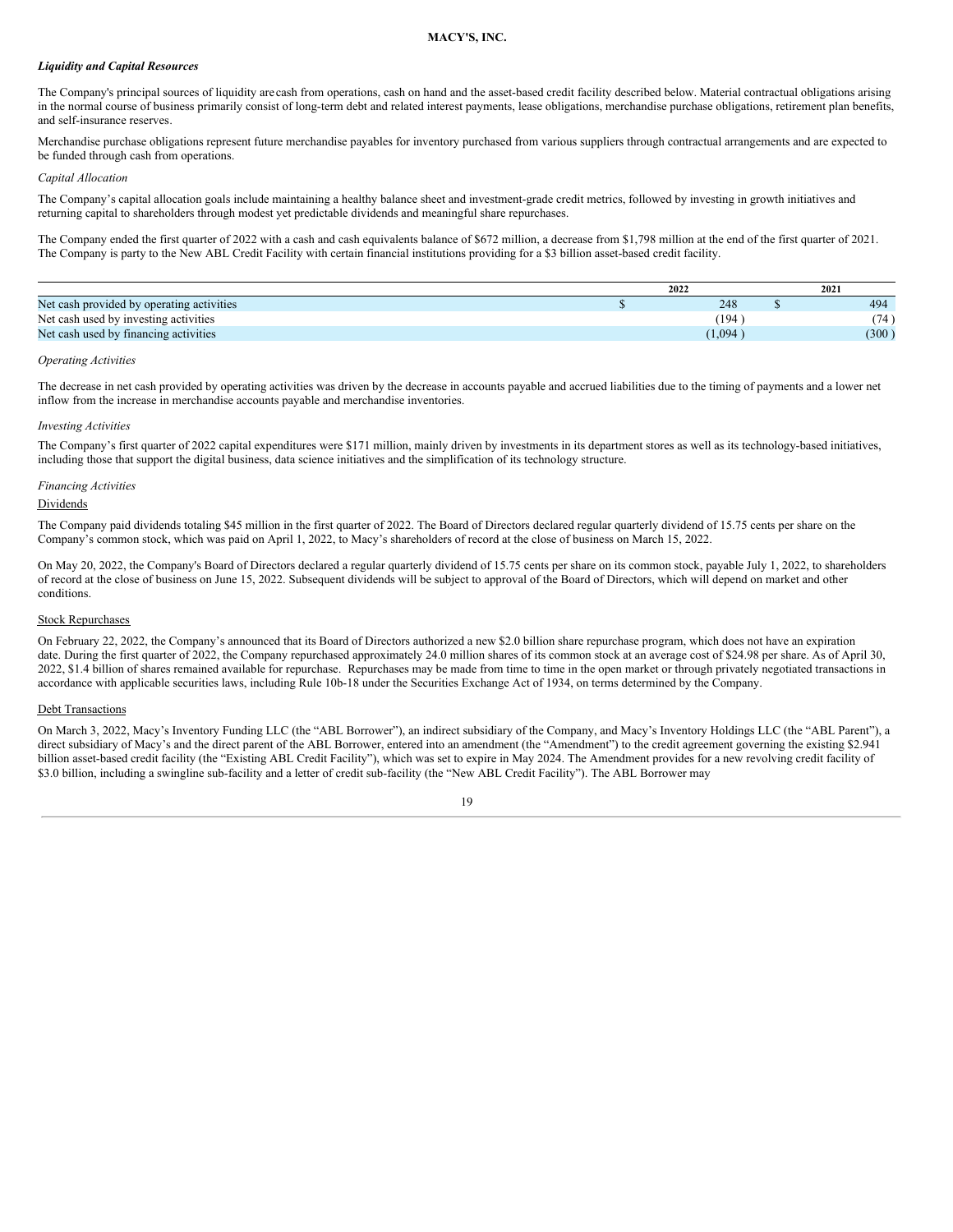request increases in the size of the New ABL Credit Facility up to an additional aggregate principal amount of \$750 million. The New ABL Credit Facility replaces the Existing ABL Credit Facility, with similar collateral support, but reduced interest and unused facility fees. The New ABL Credit Facility matures in March 2027. The New ABL Credit Facility is secured on a first priority basis (subject to customary exceptions) by (i) all assets of the ABL Borrower including all such inventory and the proceeds thereof and (ii) the equity of the ABL Borrower. The ABL Parent guarantees the ABL Borrower's obligations under the New ABL Credit Facility. The New ABL Credit Facility contains customary borrowing conditions including a borrowing base equal to the sum of (i) 90% of the net orderly liquidation percentage of eligible inventory, minus (ii) customary reserves. Amounts borrowed under the New ABL Credit Facility are subject to interest at a rate per annum equal to, at the ABL Borrower's option, either (i) adjusted SOFR (calculated to include a 0.10% credit adjustment spread) plus a margin of 1.25% to 1.50% or (ii) a base rate plus a margin of 0.25% to 0.50%, in each case depending on revolving line utilization. The New ABL Credit Facility also contains customary covenants that provide for, among other things, limitations on indebtedness, liens, fundamental changes, restricted payments, cash hoarding, and prepayment of certain indebtedness as well as customary representations and warranties and events of default typical for credit facilities of this type.

The New ABL Credit Facility also requires the Company and its restricted subsidiaries to maintain a fixed charge coverage ratio of at least 1.00 to 1.00 as of the end of any fiscal quarter if (i) certain events of default have occurred and are continuing or (ii) Availability plus Suppressed Availability (each as defined in the New ABL Credit Facility) is less than the greater of (a) 10% of the Loan Cap (as defined in the New ABL Credit Facility) and (b) \$250 million, in each case, as of the end of such fiscal quarter. As of April 30, 2022, the Company had \$65 million of standby letters of credit outstanding under the ABL Credit Facility, which reduced the available borrowing capacity to \$2,935 million. The Company had no outstanding borrowings under the ABL Credit Facility as of April 30, 2022 and May 1, 2021.

On March 8, 2022, Macy's Retail Holdings, LLC ("MRH"), a direct, wholly owned subsidiary of Macy's, Inc., completed a tender offer and purchased approximately \$8 million in aggregate principal amount of certain senior secured debentures (collectively, the "Second Lien Notes"). The purchased Second Lien Notes included \$2 million of 6.65% Senior Secured Debentures due 2024, \$1 million of 6.7% Senior Secured Debentures due 2028, \$10,000 of 7.875% Senior Secured Debentures due 2030, \$4 million of 6.9% Senior Secured Debentures due 2032, and \$2 million of 6.7% Senior Secured Debentures due 2034. The total cash cost for the tender offer was approximately \$8 million. Pursuant to the indenture governing the Second Lien Notes, the liens upon the collateral securing the Second Lien Notes that remained outstanding after the tender offer were automatically released on March 8, 2022. As of such date, such collateral no longer secures such Second Lien Notes or any obligations under the indenture with respect to such Second Lien Notes, and the right of the holders of the Second Lien Notes and such obligations to the benefits and proceeds of any such liens on the collateral terminated and were discharged automatically and unconditionally with respect to such Second Lien Notes.

On March 10, 2022, MRH issued \$850 million in aggregate principal amount of senior notes in two separate tranches, one representing \$425 million in aggregate principal amount of 5.875% senior notes due March 15, 2030 (the "2030 Notes") and the other representing \$425 million in aggregate principal amount of 6.125% senior notes due March 15, 2032 (the "2032 Notes"), in a private offering. Each of the 2030 Notes and 2032 Notes are senior unsecured obligations of MRH and are unconditionally guaranteed on an unsecured basis by Macy's, Inc. Proceeds from the issuance, together with cash on hand, were used to redeem certain of MRH's outstanding senior notes and pay fees and expenses therewith and in connection with the offering. The Company recognized \$31 million of losses related to the early retirement of debt on the Consolidated Statements of Income during the first quarter of 2022.

#### Contractual Obligations

As of April 30, 2022, other than the financing transactions discussed above and in Note 4 to the accompanying Consolidated Financial Statements, there were no material changes to our contractual obligations and commitments outside the ordinary course of business since January 29, 2022, as reported in the Company's 2021 Form 10-K.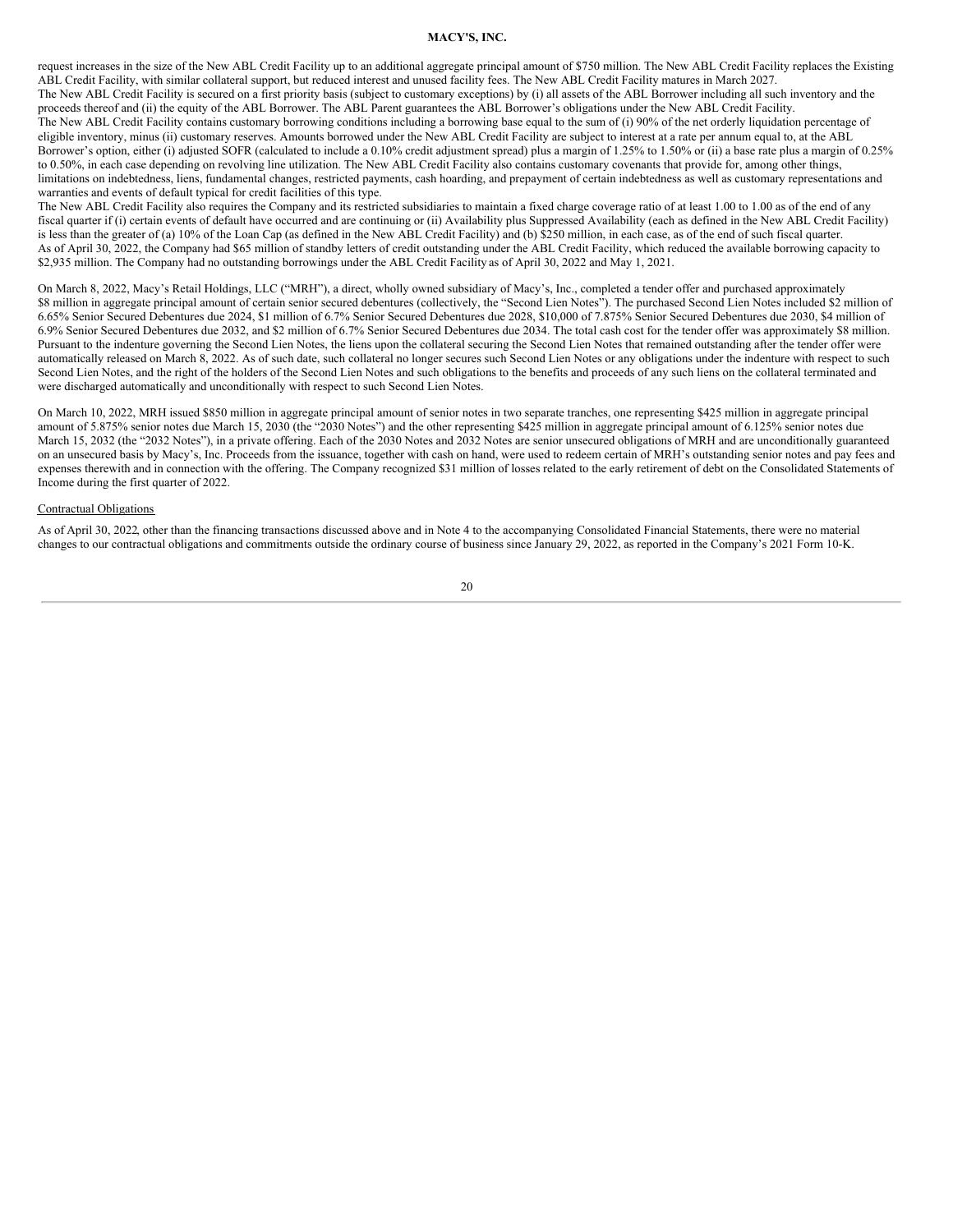#### *Guarantor Summarized Financial Information*

The Company had \$3,007 million and \$2,935 million aggregate principal amount of senior unsecured notes and senior unsecured debentures (collectively the "Unsecured Notes") outstanding as of April 30, 2022 and January 29, 2022, respectively, with maturities ranging from 2023 to 2043. The Unsecured Notes constitute debt obligations of MRH ("Subsidiary Issuer"), a 100%-owned subsidiary of Macy's, Inc. ("Parent" and together with the "Subsidiary Issuer," the "Obligor Group"), and are fully and unconditionally guaranteed on a senior unsecured basis by Parent. The Unsecured Notes rank equally in right of payment with all of the Company's existing and future senior unsecured obligations, senior to any of the Company's future subordinated indebtedness, and are structurally subordinated to all existing and future obligations of each of the Company's subsidiaries that do not guarantee the Unsecured Notes. Holders of the Company's secured indebtedness, including the Notes and any borrowings under the ABL Credit Facility, will have a priority claim on the assets that secure such secured indebtedness; therefore, the Unsecured Notes and the related guarantee are effectively subordinated to all of the Subsidiary Issuer's and Parent and their subsidiaries' existing and future secured indebtedness to the extent of the value of the collateral securing such indebtedness.

The following tables include combined financial information of the Obligor Group. Investments in subsidiaries of \$8,263 million and \$7,975 million as of April 30, 2022 and January 29, 2022, respectively, have been excluded from the Summarized Balance Sheets. Equity in earnings of non-Guarantor subsidiaries of \$504 million for the 13-weeks ended April 30, 2022 have been excluded from the Summarized Statement of Operations. The combined financial information of the Obligor Group is presented on a combined basis with intercompany balances and transactions within the Obligor Group eliminated.

#### **Summarized Balance Sheets**

|                            | April 30, 2022 |               | <b>January 29, 2022</b> |
|----------------------------|----------------|---------------|-------------------------|
|                            |                | (in millions) |                         |
| <b>ASSETS</b>              |                |               |                         |
| <b>Current Assets</b>      |                | 1,053         | 1,517<br>S              |
| <b>Noncurrent Assets</b>   |                | 6,717         | 6,784                   |
|                            |                |               |                         |
| <b>LIABILITIES</b>         |                |               |                         |
| <b>Current Liabilities</b> |                | 1,990         | 2,243<br>S              |
| Noncurrent Liabilities (a) |                | 10,761        | 10,407                  |

(a) Includes net amounts due to non-Guarantor subsidiaries of \$5,901 million and \$4,337 million as of April 30, 2022 and January 29, 2022, respectively.

#### **Summarized Statement of Operations**

|                                   | <b>13 Weeks Ended</b><br>April 30, 2022 |
|-----------------------------------|-----------------------------------------|
|                                   | (in millions)                           |
| <b>Net Sales</b>                  | 200                                     |
| Consignment commission income (a) | 835                                     |
| Cost of sales                     | (112)                                   |
| Operating loss                    | (228)                                   |
| Loss before income taxes (b)      | (77)                                    |
| Net income                        |                                         |

(a) Income pertains to transactions with ABL Borrower, a non-Guarantor subsidiary.

(b) Includes \$232 million of dividend income from non-Guarantor subsidiaries for the 13 weeks ended April 30, 2022.

#### *Outlook and Recent Developments*

On May 26, 2022, despite the uncertainty within the macroeconomic environment, the company reaffirmed its annual 2022 sales guidance and raised its earnings guidance to account for first quarter 2022 share repurchases as well as improved expectations for credit card revenue. The updates to the annual 2022 guidance are below:

- Digital sales are now expected to be approximately 35% of net sales
- Net credit card revenues are now expected to be approximately 3.1% of net sales

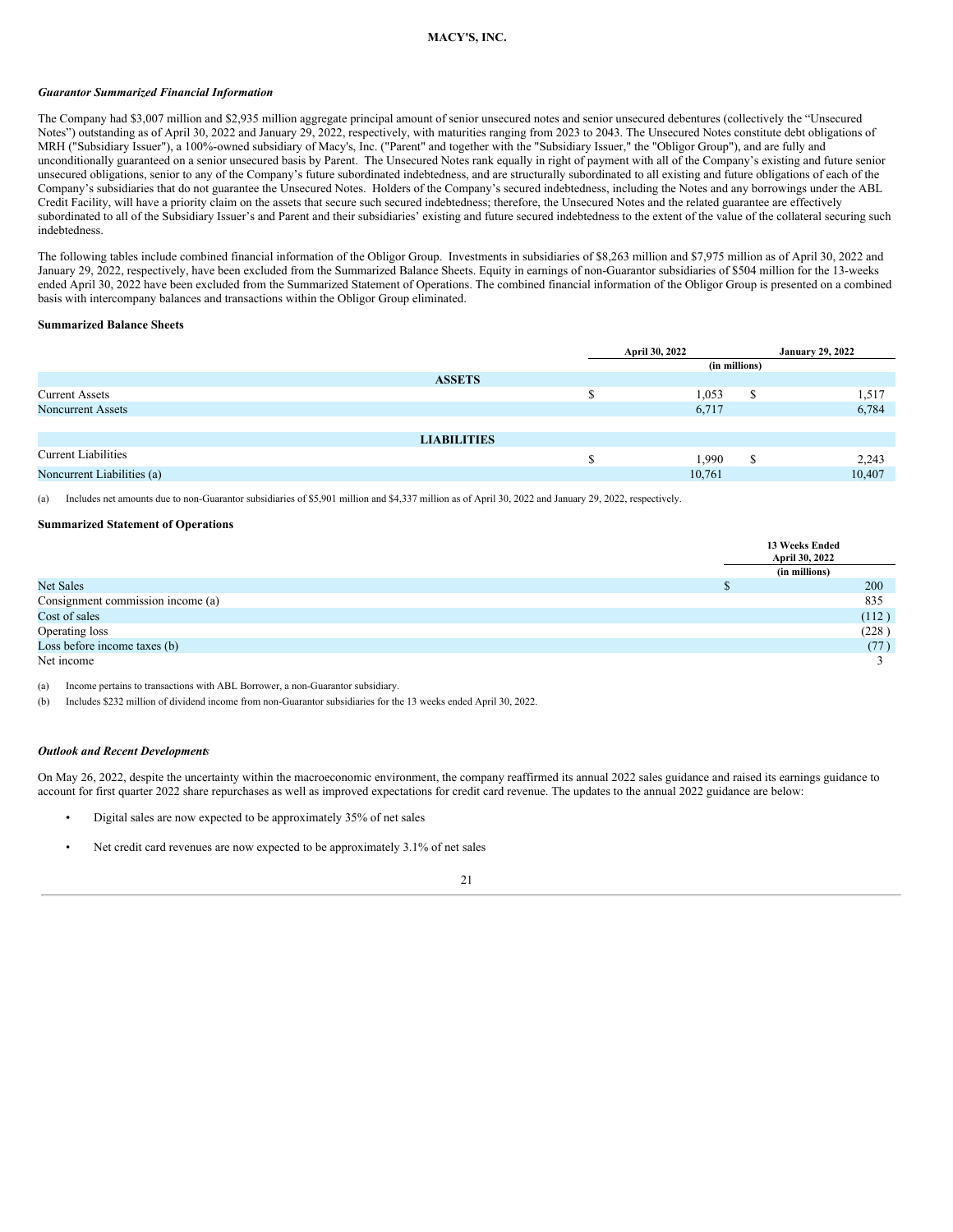- Adjusted EBITDA as a percent of net sales is now expected to be between 11.2% and 11.7%
- Diluted shares outstanding of approximately 283 million
- Adjusted diluted earnings per share are now expected to be between \$4.53 and \$4.95

#### *Important Information Regarding Non-GAAP Financial Measures*

The Company reports its financial results in accordance with U.S. generally accepted accounting principles (GAAP). However, management believes that certain non-GAAP financial measures provide users of the Company's financial information with additional useful information in evaluating operating performance. Management believes that providing supplemental changes in comparable sales on an owned plus licensed basis, which includes adjusting for the impact of comparable sales of departments licensed to third parties, assists in evaluating the Company's ability to generate sales growth, whether through owned businesses or departments licensed to third parties, and in evaluating the impact of changes in the manner in which certain departments are operated. Earnings (loss) before interest, taxes, depreciation and amortization (EBITDA) is a non-GAAP financial measure which the company believes provides meaningful information about its operational efficiency by excluding the impact of changes in tax law and structure, debt levels and capital investment. In addition, management believes that excluding certain items from EBITDA, net income (loss) and diluted earnings (loss) per share that are not associated with the Company's core operations and that may vary substantially in frequency and magnitude from period-to-period provides useful supplemental measures that assist in evaluating the Company's ability to generate earnings and to more readily compare these metrics between past and future periods.

The Company does not provide reconciliations of the forward-looking non-GAAP measures of adjusted EBITDA and adjusted diluted earnings per share to the most directly comparable forward-looking GAAP measures because the timing and amount of excluded items are unreasonably difficult to fully and accurately estimate. For the same reasons, the Company is unable to address the probable significance of the unavailable information, which could be material to future results.

Non-GAAP financial measures should be viewed as supplementing, and not as an alternative or substitute for, the Company's financial results prepared in accordance with GAAP. Certain of the items that may be excluded or included in non-GAAP financial measures may be significant items that could impact the Company's financial position, results of operations or cash flows and should therefore be considered in assessing the Company's actual and future financial condition and performance. Additionally, the amounts received by the Company on account of sales of departments licensed to third parties are limited to commissions received on such sales. The methods used by the Company to calculate its non-GAAP financial measures may differ significantly from methods used by other companies to compute similar measures. As a result, any non-GAAP financial measures presented herein may not be comparable to similar measures provided by other companies.

*Changes in Comparable Sales*

|                                               |              | Comparable Sales vs. 13 Weeks Ended May 1, 2021 |                       |             |  |  |
|-----------------------------------------------|--------------|-------------------------------------------------|-----------------------|-------------|--|--|
|                                               | Macy's, Inc. | Macy's                                          | <b>Bloomingdale's</b> | bluemercury |  |  |
| Increase in comparable sales on an owned      |              |                                                 |                       |             |  |  |
| basis (Note 1)                                | $12.8\%$     | $10.7\%$                                        | $28.1\%$              | $25.2\%$    |  |  |
| Impact of departments licensed to third       |              |                                                 |                       |             |  |  |
| parties (Note 2)                              | $(0.4\%)$    | $(0.6\%)$                                       | $(1.2\%)$             | $0.0\%$     |  |  |
| Increase in comparable sales on an owned plus |              |                                                 |                       |             |  |  |
| licensed basis                                | $12.4\%$     | $10.1\%$                                        | $26.9\%$              | $25.2\%$    |  |  |

Notes:

- (1) Represents the period-to-period percentage change in net sales from stores in operation during the 13 weeks ended April 30, 2022 and the 13 weeks ended May 1, 2021. Such calculation includes all digital sales and excludes commissions from departments licensed to third parties. Stores impacted by a natural disaster or undergoing significant expansion or shrinkage remain in the comparable sales calculation unless the store, or material portion of the store, is closed for a significant period of time. Definitions and calculations of comparable sales may differ among companies in the retail industry.
- (2) Represents the impact of including the sales of departments licensed to third parties occurring in stores in operation throughout the year presented and the immediately preceding year and all online sales in the calculation of comparable sales. The Company licenses third parties to operate certain departments in its stores and online and receives commissions from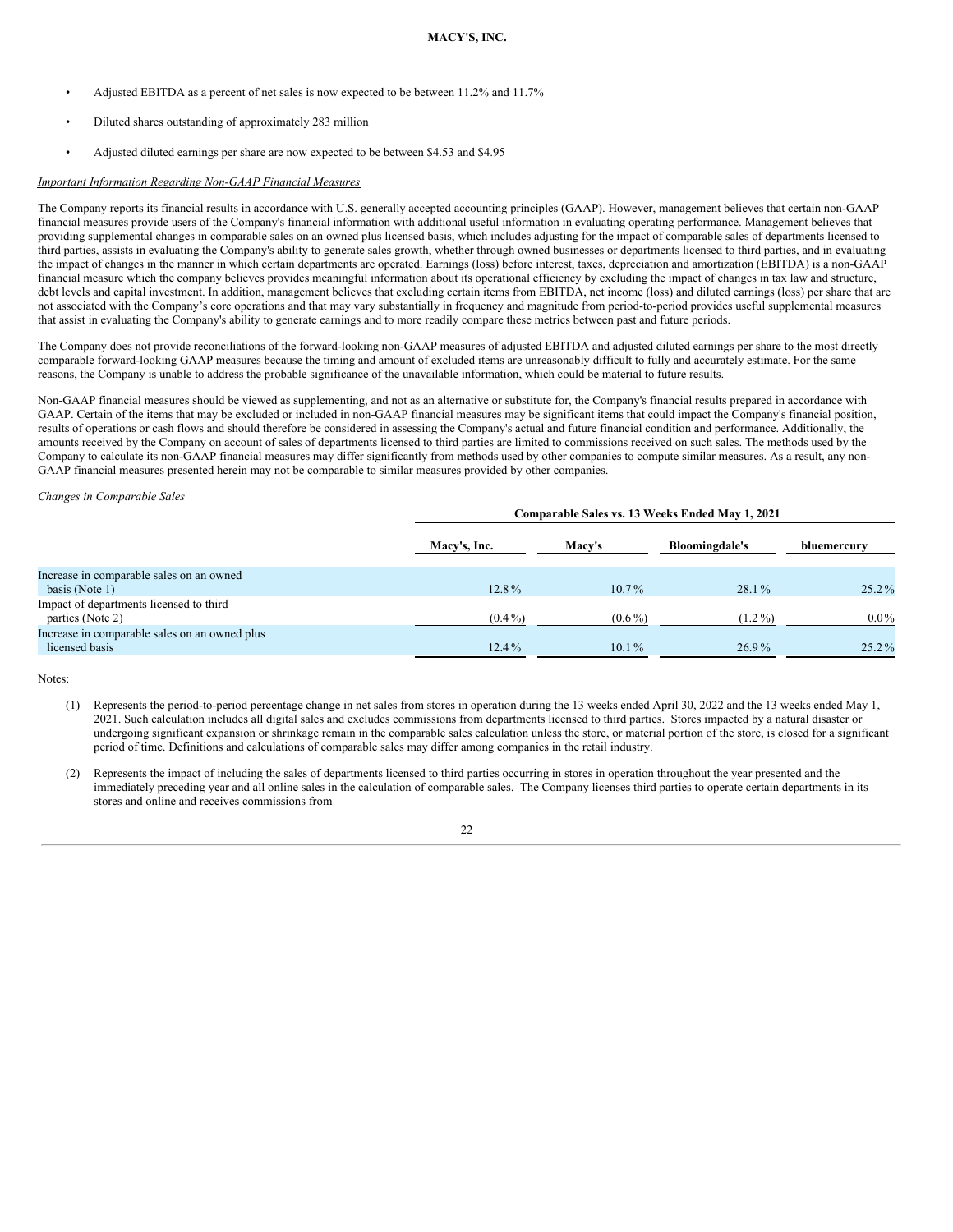these third parties based on a percentage of their net sales. In its financial statements prepared in conformity with GAAP, theCompany includes these commissions (rather than sales of the departments licensed to third parties) in its net sales. The Company does not, however, include any amounts in respect of licensed department sales (or any commissions earned on such sales) in its comparable sales in accordance with GAAP (i.e., on an owned basis). The amounts of commissions earned on sales of departments licensed to third parties are not material to its net sales for the periods presented.

#### *Adjusted EBITDA as a Percent to Net Sales*

The following is a tabular reconciliation of the non-GAAP financial measures EBITDA, as adjusted to exclude certain items ("Adjusted EBITDA"), as a percent to net sales to GAAP net income as a percent to net sales, which the Company believes to be the most directly comparable GAAP financial measure.

|                                                              | 13 Weeks Ended<br>April 30, 2022 | (millions, except percentages) | <b>13 Weeks Ended</b><br>May 1, 2021 |  |  |
|--------------------------------------------------------------|----------------------------------|--------------------------------|--------------------------------------|--|--|
| Net sales                                                    |                                  | 5,348                          | 4,706                                |  |  |
| Net income                                                   |                                  | 286                            | 103                                  |  |  |
| Net income as a percent to net sales                         |                                  | 5.3%                           | $2.2\%$                              |  |  |
| Net income                                                   |                                  | ς<br>286                       | 103                                  |  |  |
| Interest expense - net<br>Losses on early retirement of debt |                                  | 47<br>31                       | 79<br>11                             |  |  |
| Federal, state and local income tax expense                  |                                  | 106                            | 37                                   |  |  |
| Depreciation and amortization                                |                                  | 206                            | 224                                  |  |  |
| <b>EBITDA</b>                                                |                                  | 676                            | 454                                  |  |  |
| Impairment, restructuring and other costs                    |                                  | 8                              | 19                                   |  |  |
| <b>Adjusted EBITDA</b>                                       |                                  | 684                            | 473                                  |  |  |
| Adjusted EBITDA as a percent to net sales                    |                                  | 12.8%                          | $10.1\%$                             |  |  |

#### *Adjusted Net Income and Adjusted Diluted Earnings Per Share*

The following is a tabular reconciliation of the non-GAAP financial measures of net income and diluted earnings per share, excluding certain items identified below, to GAAP net income and diluted earnings per share, which the Company believes to be the most directly comparable GAAP measures.

|                                            | <b>First Quarter of 2022</b> |  | <b>First Quarter of 2021</b>            |  |                   |  |                                         |
|--------------------------------------------|------------------------------|--|-----------------------------------------|--|-------------------|--|-----------------------------------------|
|                                            | <b>Net Income</b>            |  | <b>Diluted</b><br>Earnings<br>Per Share |  | <b>Net Income</b> |  | <b>Diluted</b><br>Earnings<br>Per Share |
|                                            |                              |  | (millions, except per share figures)    |  |                   |  |                                         |
| As reported                                | 286                          |  | 0.98                                    |  | 103               |  | 0.32                                    |
| Impairment, restructuring and other        |                              |  |                                         |  |                   |  |                                         |
| costs                                      | 8                            |  | 0.03                                    |  | 19                |  | 0.06                                    |
| Losses on early retirement of debt         | 31                           |  | 0.11                                    |  | 11                |  | 0.03                                    |
| Income tax impact of certain items         |                              |  |                                         |  |                   |  |                                         |
| noted above                                | (10)                         |  | (0.04)                                  |  |                   |  | (0.02)                                  |
| As adjusted to exclude certain items above | 315                          |  | 1.08                                    |  | 126               |  | 0.39                                    |

#### *New Pronouncements*

The Company does not expect that any recently issued accounting pronouncements will have a material effect on its consolidated financial statements.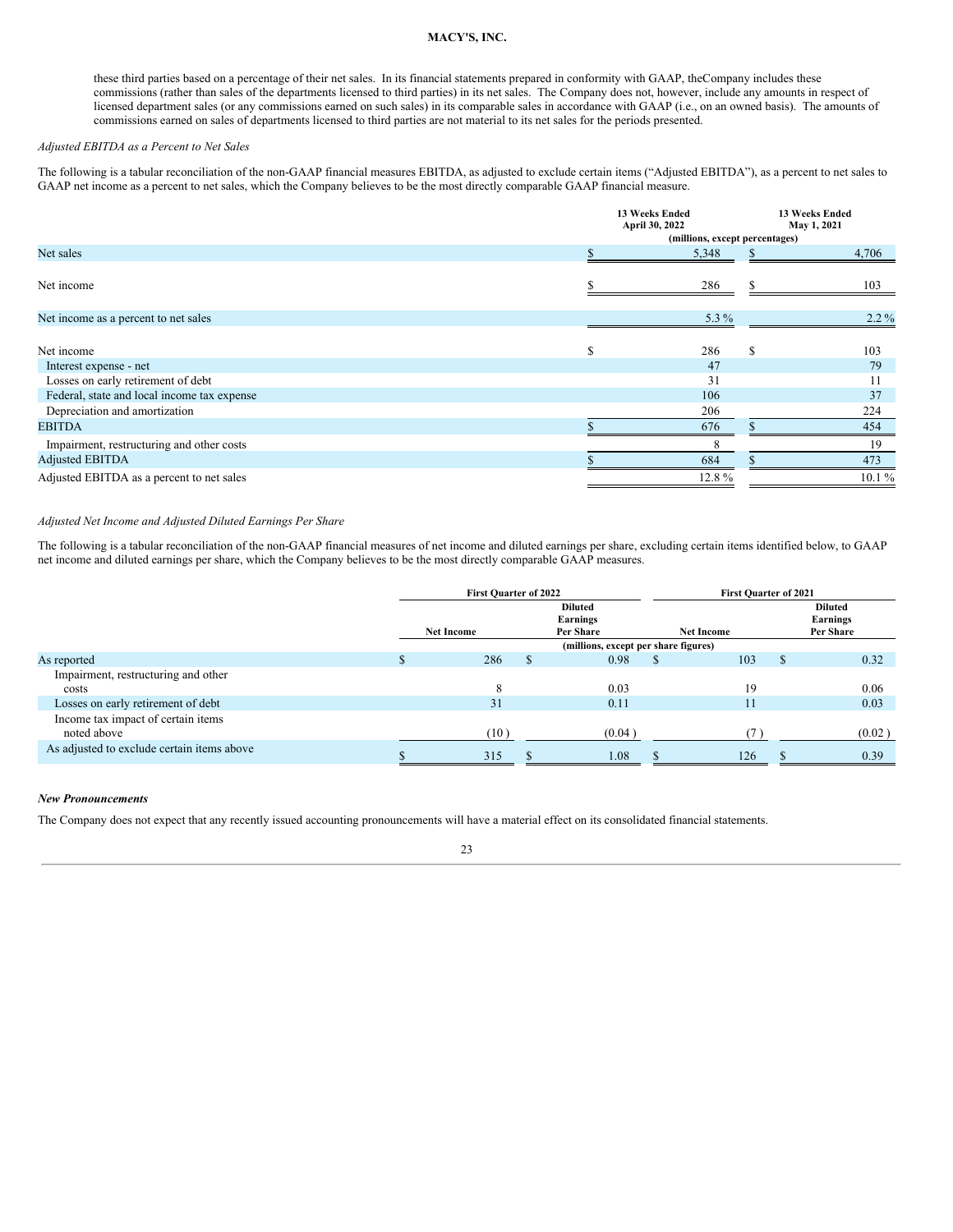# **Item 3. Quantitative and Qualitative Disclosures About Market Risk.**

There have been no material changes to the Company's market risk as described in the Company's 2021 10-K. For a discussion of the Company's exposure to market risk, refer to the Company's market risk disclosures set forth in Part II, Item 7A, "Quantitative and Qualitative Disclosures About Market Risk" of the 2021 10-K.

#### **Item 4. Controls and Procedures.**

The Company's Chief Executive Officer and Chief Financial Officer have carried out, as of April 30, 2022, with the participation of the Company's management, an evaluation of the effectiveness of the Company's disclosure controls and procedures, as defined in Rule 13a-15(e) and 15d-15(e) under the Securities Exchange Act of 1934 (the "Exchange Act"). Based upon this evaluation, the Chief Executive Officer and Chief Financial Officer have concluded that as of April 30, 2022, the Company's disclosure controls and procedures were effective to provide reasonable assurance that information required to be disclosed by the Company in reports the Company files under the Exchange Act is recorded, processed, summarized and reported, within the time periods specified in the Securities and Exchange Commission (the "SEC") rules and forms, and that information required to be disclosed by the Company in the reports the Company files or submits under the Exchange Act is accumulated and communicated to the Company's management, including its Chief Executive Officer and Chief Financial Officer, as appropriate to allow timely decisions regarding required disclosure.

From time to time adoption of new accounting pronouncements, major organizational restructuring and realignment occurs for which the Company reviews its internal control over financial reporting. As a result of this review, there were no changes in the Company's internal control over financial reporting that occurred during the Company's most recently completed fiscal quarter that materially affected, or are reasonably likely to materially affect, the Company's internal control over financial reporting.

|   | I |
|---|---|
| - |   |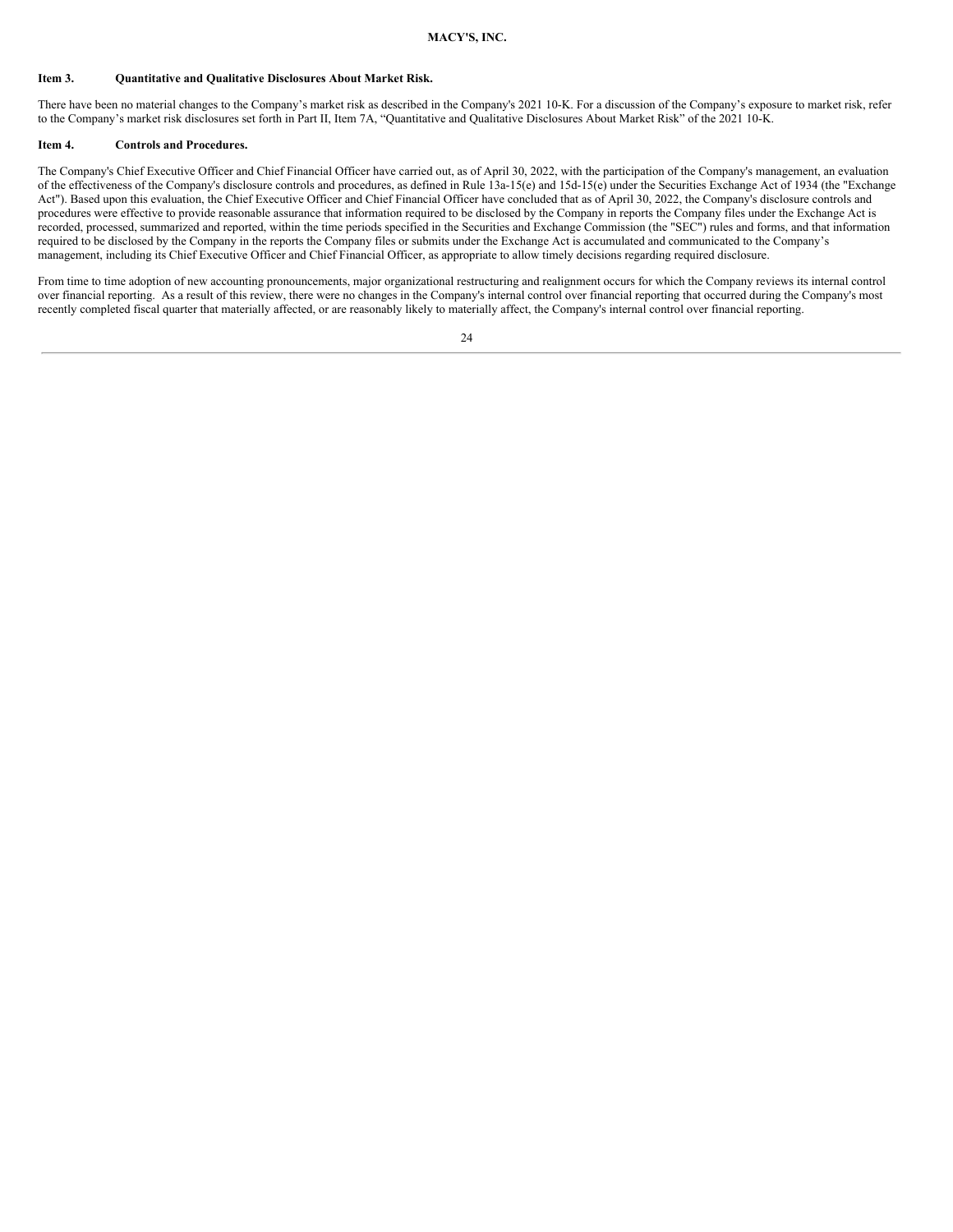#### **PART II - OTHER INFORMATION**

#### **Item 1. Legal Proceedings.**

The Company and its subsidiaries are involved in various proceedings that are incidental to the normal course of their businesses. As of the date of this report, the Company does not expect that any of such proceedings will have a material adverse effect on the Company's financial position or results of operations.

#### **Item 1A. Risk Factors.**

There have been no material changes to the Risk Factors described in Part I, Item 1A."Risk Factors" in the Company's 2021 Form 10-K.

#### **Item 2. Unregistered Sales of Equity Securities and Use of Proceeds.**

The following table provides information regarding the Company's purchase of Common Stock during the first quarter of 2022.

|                                      |                          |                   |                     | <b>Maximum</b>      |
|--------------------------------------|--------------------------|-------------------|---------------------|---------------------|
|                                      |                          |                   | <b>Total Number</b> | <b>Dollar Value</b> |
|                                      |                          |                   | of Shares           | of Shares           |
|                                      |                          |                   | Purchased           | that may            |
|                                      |                          |                   | as Part of          | vet be              |
|                                      | Total                    |                   | Publicly            | Purchased           |
|                                      | <b>Number</b>            | Average           | Announced           | Under the           |
|                                      | of Shares                | <b>Price Paid</b> | Plans or            | Plans or            |
|                                      | Purchased                | per Share (\$)    | Programs (1)        | Programs $(1)(\$)$  |
|                                      | (thousands)              |                   | (thousands)         | (millions)          |
| January 30, 2022 – February 26, 2022 | $\qquad \qquad - \qquad$ |                   |                     | 2,000               |
| February 27, 2022 – April 2, 2022    | 17,470                   | 24.98             | 17,470              | 1,564               |
|                                      |                          |                   |                     |                     |
| April 3, 2022 – April 30, 2022       | 6,557                    | 24.99             | 6,557               | 1,400               |

(1) On February 22, 2022, the Company announced that its Board of Directors authorized a new \$2.0 billion share repurchase program, which does not have an expiration date. As of April 30, 2022, \$1.4 billion of shares remained available for repurchase pursuant to this authorization. The Company may continue, discontinue or resume purchases of common stock under this authorization or possible future authorizations in the open market, in privately negotiated transactions or otherwise at any time and from time to time without prior notice.

#### **Item 5. Other Information.**

### *Forward-Looking Statements*

This report and other reports, statements and information previously or subsequently filed by the Company with the SEC contain or may contain forward-looking statements. Such statements are based upon the beliefs and assumptions of, and on information available to, the management of the Company at the time such statements are made. The following are or may constitute forward-looking statements within the meaning of the Private Securities Litigation Reform Act of 1995: (i) statements preceded by, followed by or that include the words "may," "will," "could," "should," "believe," "expect," "future," "potential," "anticipate," "intend," "plan," "think," "estimate" or "continue" or the negative or other variations thereof, and (ii) statements regarding matters that are not historical facts. Such forward-looking statements are subject to various risks and uncertainties, including risks and uncertainties relating to:

- the effects of the weather, natural disasters, outbreak of disease, and health pandemics, including the COVID-19 pandemic, on the Company's business, including the ability to open stores, customer demand and its supply chain, as well as its consolidated results of operations, financial position and cash flows;
- the possible invalidity of the underlying beliefs and assumptions;
- the Company's ability to successfully execute against its Polaris strategy, including the ability to realize the anticipated benefits associated with the strategy;
- the success of the Company's operational decisions, such as product sourcing, merchandise mix and pricing, and marketing and strategic initiatives, such as growing its digital channels, expanding off-mall and modernizing its technology and supply chain infrastructures;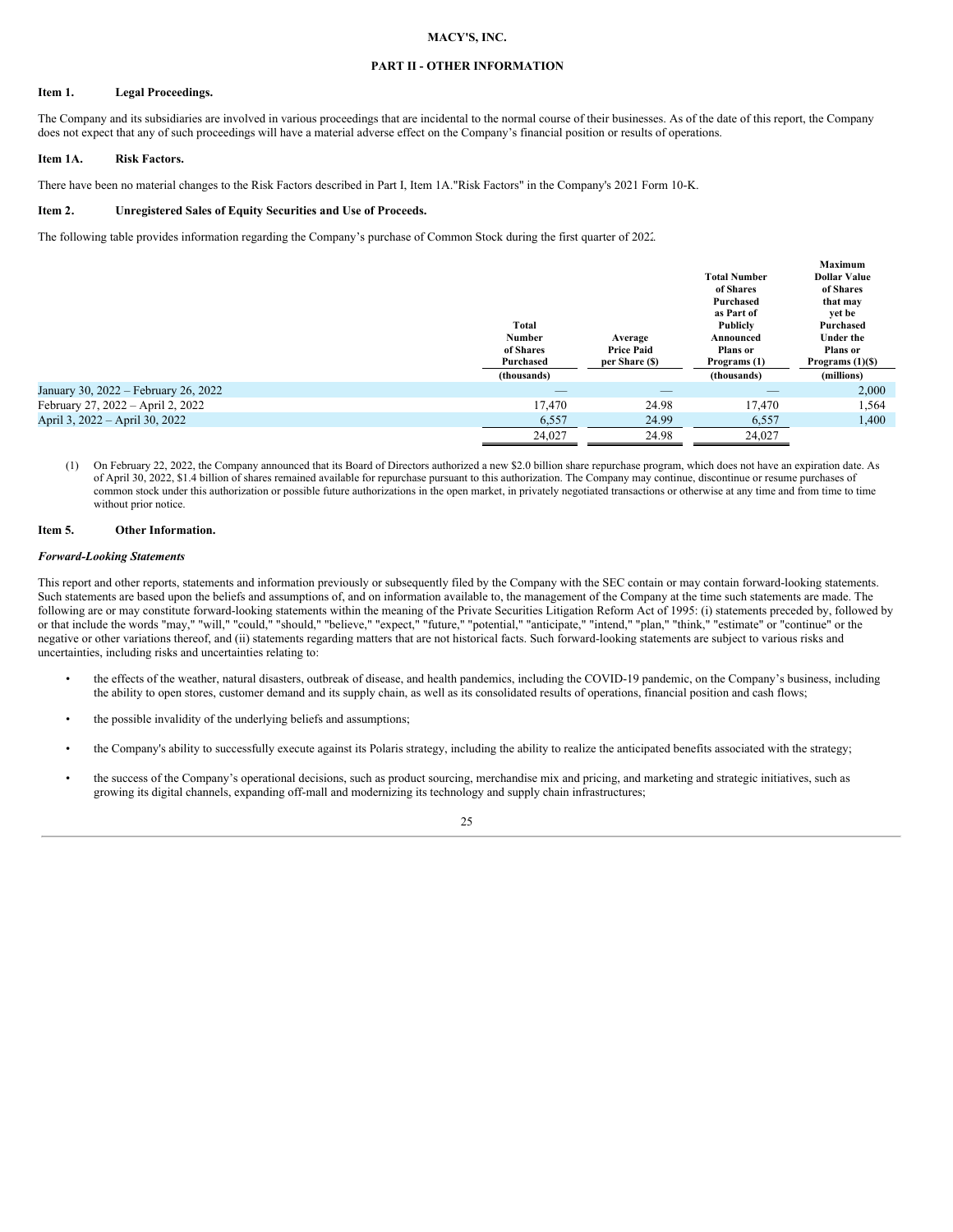- general consumer shopping behaviors and spending levels, including the shift of consumer spending to digital channels, the impact of changes in general economic conditions, consumer disposable income levels, consumer confidence levels, the availability, cost and level of consumer debt, and the costs of basic necessities and other goods;
- competitive pressures from department stores, specialty stores, general merchandise stores, manufacturers' outlets, off-price and discount stores, and all other retail channels, including digitally-native retailers, social media and catalogs;
- the Company's ability to remain competitive and relevant as consumers' shopping behaviors continue to migrate to online and other shopping channels and to maintain its brand image and reputation;
- possible systems failures and/or security breaches, including any security breach that results in the theft, transfer or unauthorized disclosure of customer, employee or company information, or the failure to comply with various laws applicable to the Company in the event of such a breach;
- the cost of colleague benefits as well as attracting and retaining quality colleagues;
- transactions and strategy involving the Company's real estate portfolio;
- the seasonal nature of the Company's business;
- conditions to, or changes in the timing of, proposed transactions, and changes in expected synergies, cost savings and non-recurring charges;
- the potential for the incurrence of charges in connection with the impairment of tangible and intangible assets, including goodwill;
- possible changes or developments in social, economic, business, industry, market, legal, and regulatory circumstances and conditions;
- possible actions taken or omitted to be taken by third parties, including customers, suppliers, business partners, competitors and legislative, regulatory, judicial and other governmental authorities and officials;
- changes in relationships with vendors and other product and service providers;
- our level of indebtedness;
- currency, interest and exchange rates, inflation rates, and other capital market, economic and geo-political conditions;
- unstable political conditions, civil unrest, terrorist activities and armed conflicts;
- the possible inability of the Company's manufacturers or transporters to deliver products in a timely manner or meet the Company's quality standards;
- the Company's reliance on foreign sources of production, including risks related to the disruption of imports by labor disputes, regional and global health pandemics, and regional political and economic conditions;
- duties, taxes, other charges and quotas on imports;
- labor shortages, and
- the amount and timing of future dividends and share repurchases.

In addition to any risks and uncertainties specifically identified in the text surrounding such forward-looking statements, the statements in the immediately preceding sentence and the statements under captions such as "Risk Factors" in this report and in reports, statements and information filed by the Company with the SEC from time to time constitute cautionary statements identifying important factors that could cause actual amounts, results, events and circumstances to differ materially from those expressed in or implied by such forward-looking statements.

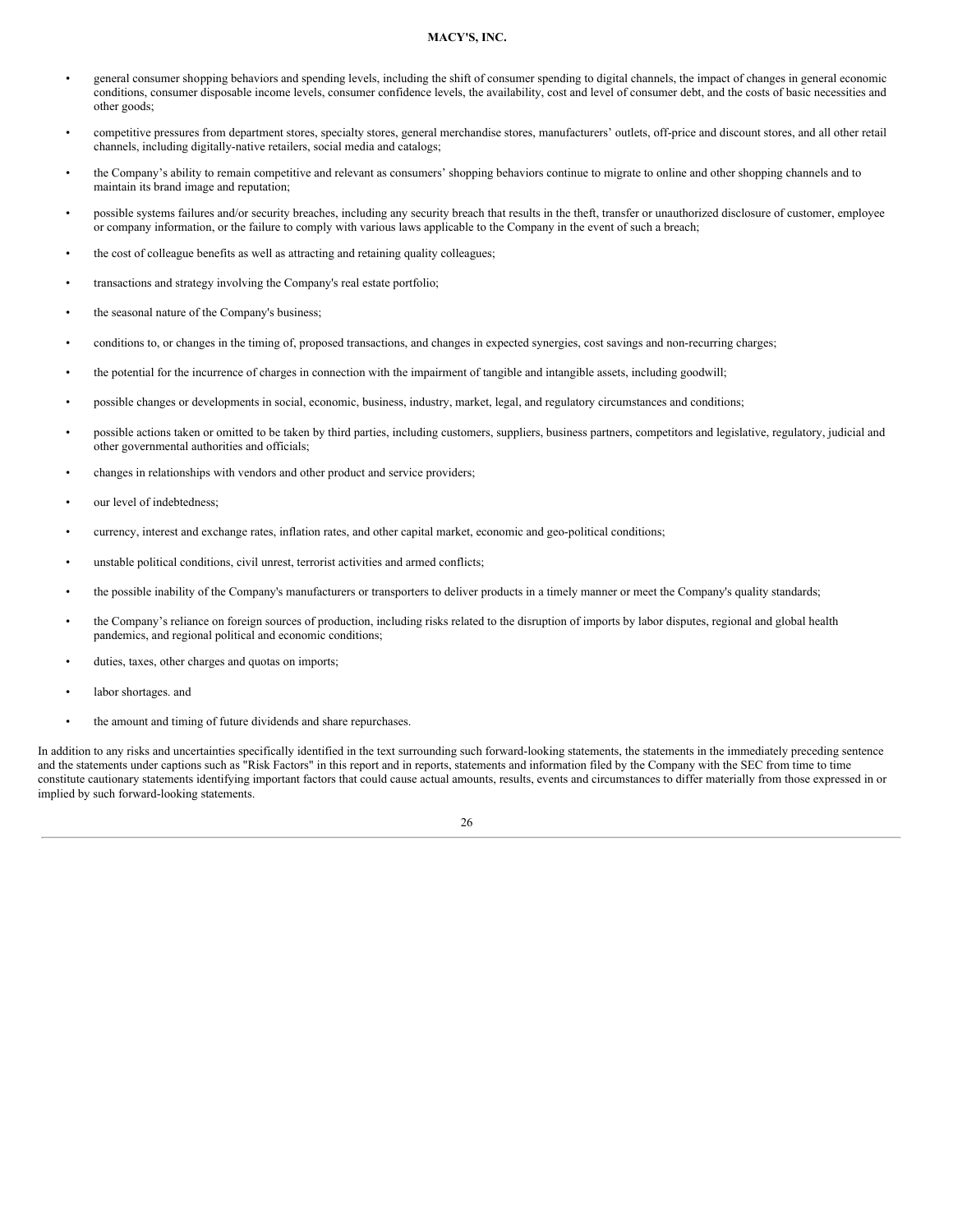#### **Item 6. Exhibits.**

#### **MACY'S, INC.**

- 4.1 Indenture, dated as of March 10, 2022, by and among Macy's Retail Holdings, LLC, as issuer, Macy's, Inc., as guarantor, and U.S. Bank Trust Company, National Association, as trustee, relating to Macy's Retail Holdings, LLC's 5.875% Senior Notes due 2030 [\(incorporated](http://www.sec.gov/Archives/edgar/data/794367/000156459022009671/m-ex41_25.htm) by reference to Exhibit 4.1 to the Company's Current Report on Form 8-K filed with the SEC on March 10, 2022)
- 4.2 Indenture, dated as of March 10, 2022, by and among Macy's Retail Holdings, LLC, as issuer, Macy's, Inc., as guarantor, and U.S. Bank Trust Company, National Association, as trustee, relating to Macy's Retail Holdings, LLC's 6.125% Senior Notes due 2032 [\(incorporated](http://www.sec.gov/Archives/edgar/data/794367/000156459022009671/m-ex42_24.htm) by reference to Exhibit 4.2 to the Company's Current Report on Form 8-K filed with the SEC on March 10, 2022)
- 10.1 Third Amendment to Credit Agreement, dated as of March 3, 2022, by and among Macy's Inventory Funding LLC, Macy's Inventory Holdings LLC, the lenders party thereto and Bank of America, N.A., as agent, l/c issuer and swing line lender [\(incorporated](http://www.sec.gov/Archives/edgar/data/794367/000156459022008536/m-ex101_6.htm) by reference to Exhibit 10.1 to the Company's Current Report on Form 8-K filed with the SEC on March 3, 2022)
- 10.2+ 2022-2024 [Performance-Based](#page-34-0) Restricted Stock Unit Terms and Conditions under the 2021 Equity and Incentive Compensation Plan\*
- 10.3 Macy's, Inc. Employee Stock Purchase Plan [\(incorporated](http://www.sec.gov/Archives/edgar/data/794367/000156459022021162/m-ex991_35.htm) by reference to Exhibit 99.1 to the Company's Registration Statement on Form S-8 filed with the SEC on May 24, 2022)\*
- 22 List of Subsidiary [Guarantors](#page-41-0)
- 31.1 [Certification](#page-42-0) of Chief Executive Officer pursuant to Rule 13a-14(a)
- 31.2 [Certification](#page-43-0) of Chief Financial Officer pursuant to Rule 13a-14(a)
- 32.1 Certification by Chief Executive Officer under Section 906 of the [Sarbanes-Oxley](#page-44-0) Act
- 32.2 Certification by Chief Financial Officer under Section 906 of the [Sarbanes-Oxley](#page-45-0) Act
- 101 The following financial statements from Macy's, Inc.'s Quarterly Report on Form 10-Q for the quarter ended April 30, 2022, filed on June 6, 2022, formatted in iXBRL (Inline eXtensible Business Reporting Language): (i) Consolidated Statements of Income, (ii) Consolidated Statements of Comprehensive Income, (iii) Consolidated Balance Sheets, (iv) Consolidated of Changes in Shareholders' Equity, (v) Consolidated Statements of Cash Flows, and (vi) the Notes to Consolidated Financial Statements.
- 104 Cover Page Interactive Data File (formatted as Inline XBRL and contained in Exhibit 101)
- \* Constitutes a compensatory plan or arrangement.
- + Portions of the exhibit have been omitted because it is both not material and is of the type the registrant treats as confidential.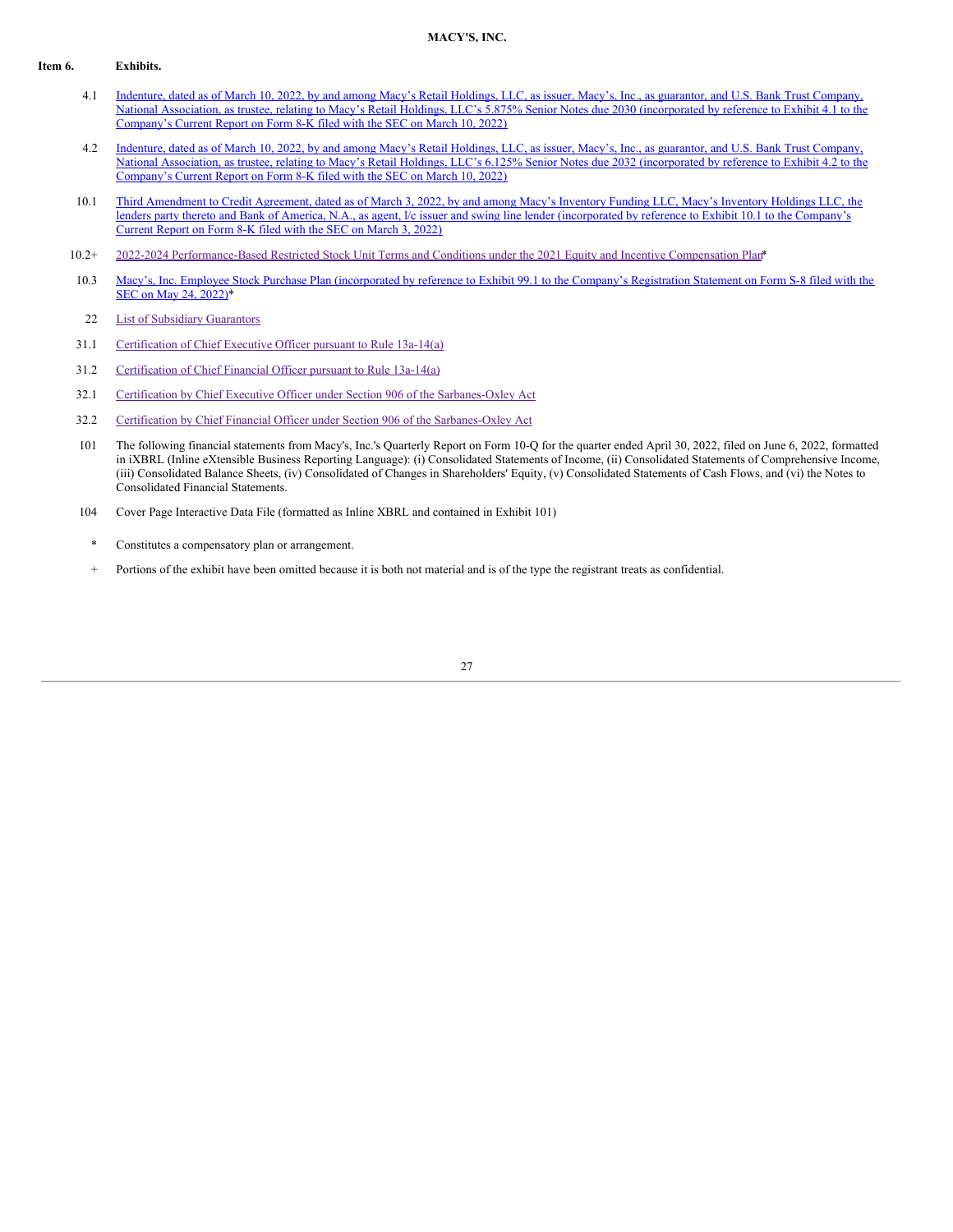# **SIGNATURES**

Pursuant to the requirements of the Securities Exchange Act of 1934, the Registrant has duly caused this report to be signed on its behalf by the undersigned, thereunto duly authorized.

MACY'S, INC.

By: /s/ ELISA D. GARCIA **Elisa D. Garcia Executive Vice President, Chief Legal Officer and Secretary** By: /s/ PAUL GRISCOM **Paul Griscom Senior Vice President and Controller**

Date: June 6, 2022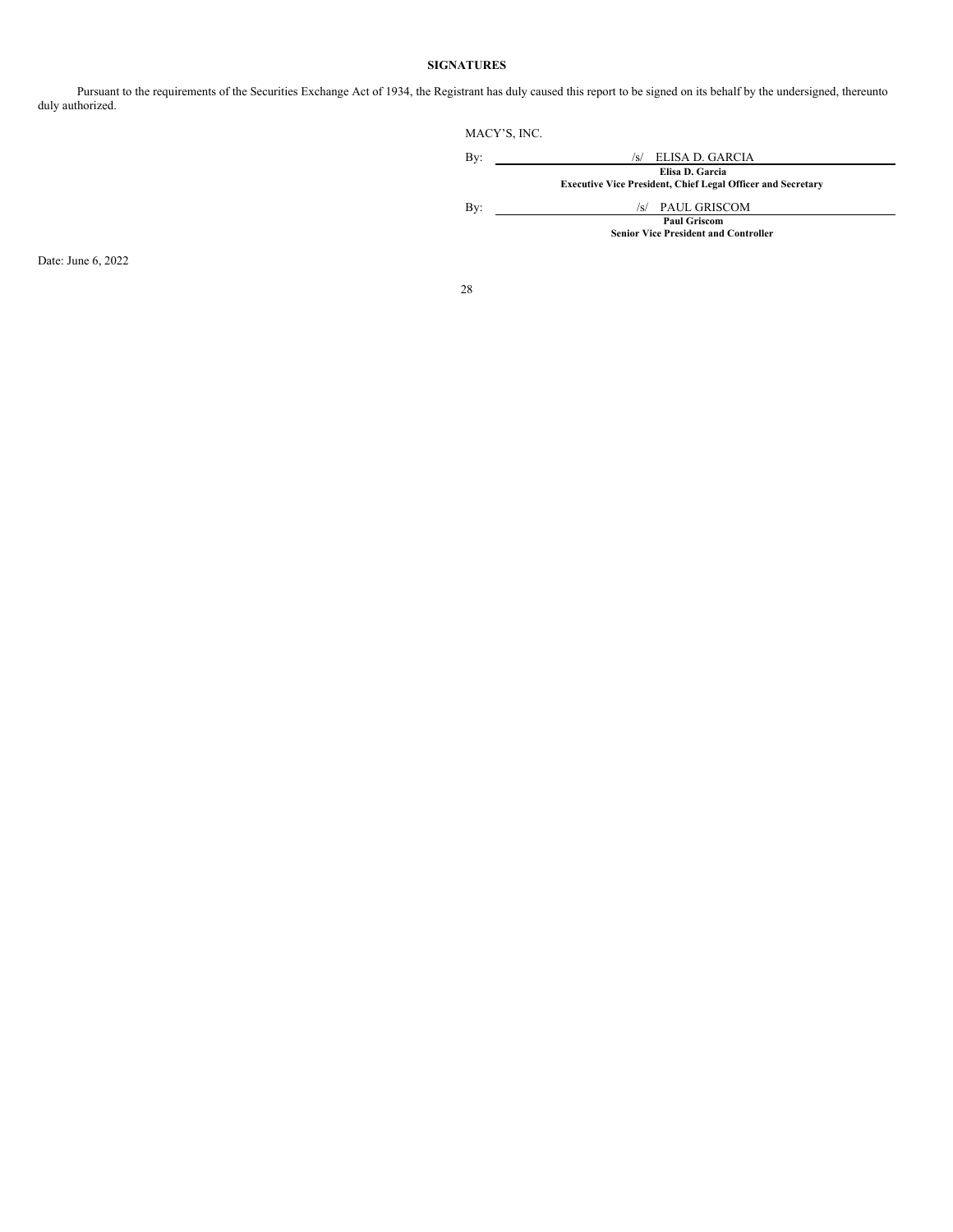# **2022-2024 Performance-Based Restricted Stock Units Terms and Conditions 2021 Equity and Incentive Compensation Plan**

1. **Grant of Performance-Based Restricted Stock Units**. Macy's, Inc. (the "Company") has granted to Grantee as of the grant date ("Date of Grant") that "Target" number Performance-Based Restricted Stock Units ("Performance Units") as shown on the Performance-Based Restricted Stock Unit Award Letter ("Award Letter") to which these Terms and Conditions apply, subject to the terms, conditions and restrictions set forth herein and in the Macy's, Inc. 2021 Equity and Incentive Compensation Plan (the "Plan"). These Terms and Conditions and the Award Letter together constitute an Evidence of Award, as defined in the Plan. Subject to Section 11 of the Plan, each Performance Unit represents the right to receive one share of common stock of the Company ("Common Stock").

2**. Performance Period.** The Performance Period shall commence on the Date of Grant for relative Total Shareholder Return ("TSR") and January 30, 2022 for Digital Sales (as applicable, the "Commencement Date") and, except as otherwise provided in these Terms and Conditions, will expire in full on February 1, 2025 (as applicable, the "Performance Period"). For the sake of clarity, if a Change in Control occurs, the Performance Period will end on the date of a Change in Control and the Performance Units will convert to time-based restricted stock units in accordance with Section 4(c) below.

# 3. **Normal Vesting of Performance Units.**

(a) The actual number of Performance Units that may be earned and become nonforfeitable is based on achieving the targeted level of the Company's relative TSR and Digital Sales goals for the Performance Period (the "Performance Goals"), weighted 60% and 40% respectively, as set forth in the following schedules.

#### RELATIVE TSR SCHEDULE

|                    | Relative TSR (60%)                 |                           |  |  |
|--------------------|------------------------------------|---------------------------|--|--|
| Performance Level* | 3-year TSR vs. Peer Group**        | <b>Vesting Percentage</b> |  |  |
| Outstanding        | $\geq$ 80 <sup>th</sup> percentile | 200%                      |  |  |
| Target             | 55 <sup>th</sup> percentile        | 100%                      |  |  |
| Threshold          | 30 <sup>th</sup> percentile        | 25%                       |  |  |
| Below Threshold    | $\leq$ 30 <sup>th</sup> percentile | $0\%$                     |  |  |

\*Straight-line interpolation will apply to performance and payout levels between the ones shown above.

\*\* Peer group are companies in the S&P Retail Select Index as of the Date of Grant. Companies added to the Index during the Performance Period will not be included.

(i) TSR will be calculated on a compound annualized basis over the Performance Period.

(ii) TSR is defined as the change in the value of the Common Stock from the Date of Grant through February 1, 2025, taking into account both stock price appreciation and the reinvestment of dividends. The beginning and ending stock prices will be based on a 20-trading day average stock price.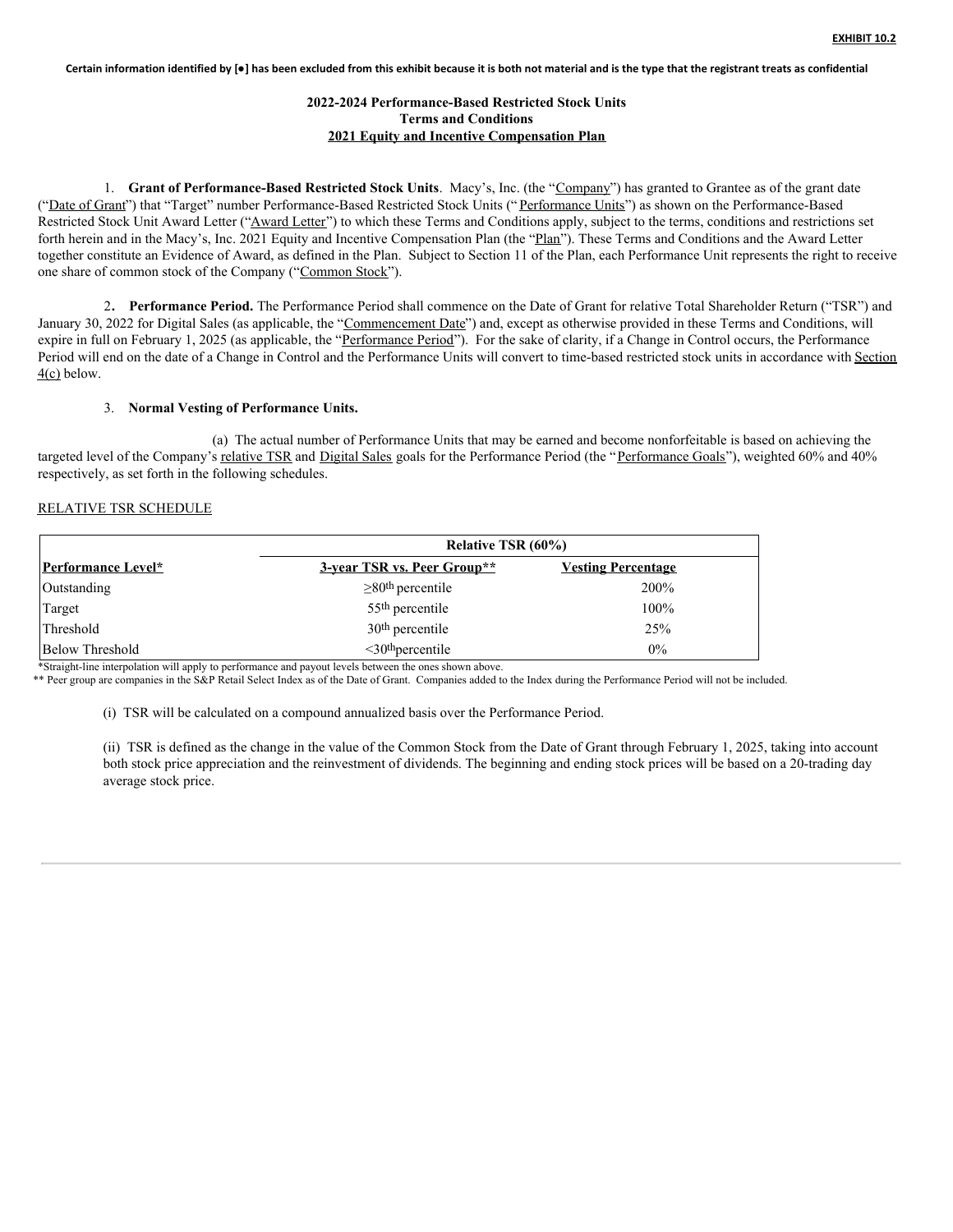(iii) Dividends will be reinvested at the closing price on the "ex dividend" date. The beginning and ending prices used in the total return calculation will be adjusted for special cash dividends, stock splits and spin-offs.

(iv) Relative TSR is the percentile rank of the Company's TSR compared to the TSR of the peer group over the Performance Period. If any of the companies in the peer group as of the first day of the Performance Period do not remain in the peer group through the last day of the Performance Period, treatment will be as follows:

- (A) Companies that are no longer publicly traded due to acquisition shall be excluded from the relative TSR calculation.
- (B) Companies that are no longer publicly traded due to merger shall be either (i) excluded from the relative TSR calculation if it is not the surviving company following the merger or (ii) included in the calculation if it is the surviving company following the merger with another index or non-index company.
- (C) Companies that are no longer publicly traded due to bankruptcy shall be included in the relative TSR calculation by force ranking at the bottom of the Index.
- (D) Companies that distribute a portion of their business in a spin-off transaction and that remain publicly traded will be included in the relative TSR calculation, but the company that is spun off will be excluded in the relative TSR calculation.

(v) If absolute TSR for the Performance Period is negative, the Vesting Percentage will be capped at Target. Maximum payout on relative TSR goal will be capped at 400% of Target number of Performance Units multiplied by the closing price of the Common Stock on the Date of Grant.

# DIGITAL SALES SCHEDULE

|                    |                          | Digital Sales (40%)       |  |  |
|--------------------|--------------------------|---------------------------|--|--|
| Performance Level* | <b>Percent of Target</b> | <b>Vesting Percentage</b> |  |  |
| Outstanding        | [•]                      | 200%                      |  |  |
| Target             | Ō                        | 100%                      |  |  |
| Threshold          | Ō                        | 25%                       |  |  |
| Below Threshold    | Ō                        | $0\%$                     |  |  |

\* Straight-line interpolation will apply to performance levels between the ones shown above.

(i) "Digital Sales" is defined as all on-line sales including but is not limited to macys.com, bloomingdales.com and bluemercury.com owned and licensed sales (which is inclusive of buy on-line ship to store (BOSS) plus buy on-line pick up in store (BOPS)) macys.com and bloomingdales.com MarketPlace GMV for the fiscal year ended February 1, 2025, as reported in the Company's internal reports and records.

# COMPARABLE STORE SALES GROWTH PROVISION

This award includes an additional payout opportunity based on Store Sales Growth from January 30, 2022 to February 1, 2025, as follows:

Performance-Based RSU Terms and Conditions SESP CMD Purview, SVP and VP March 2022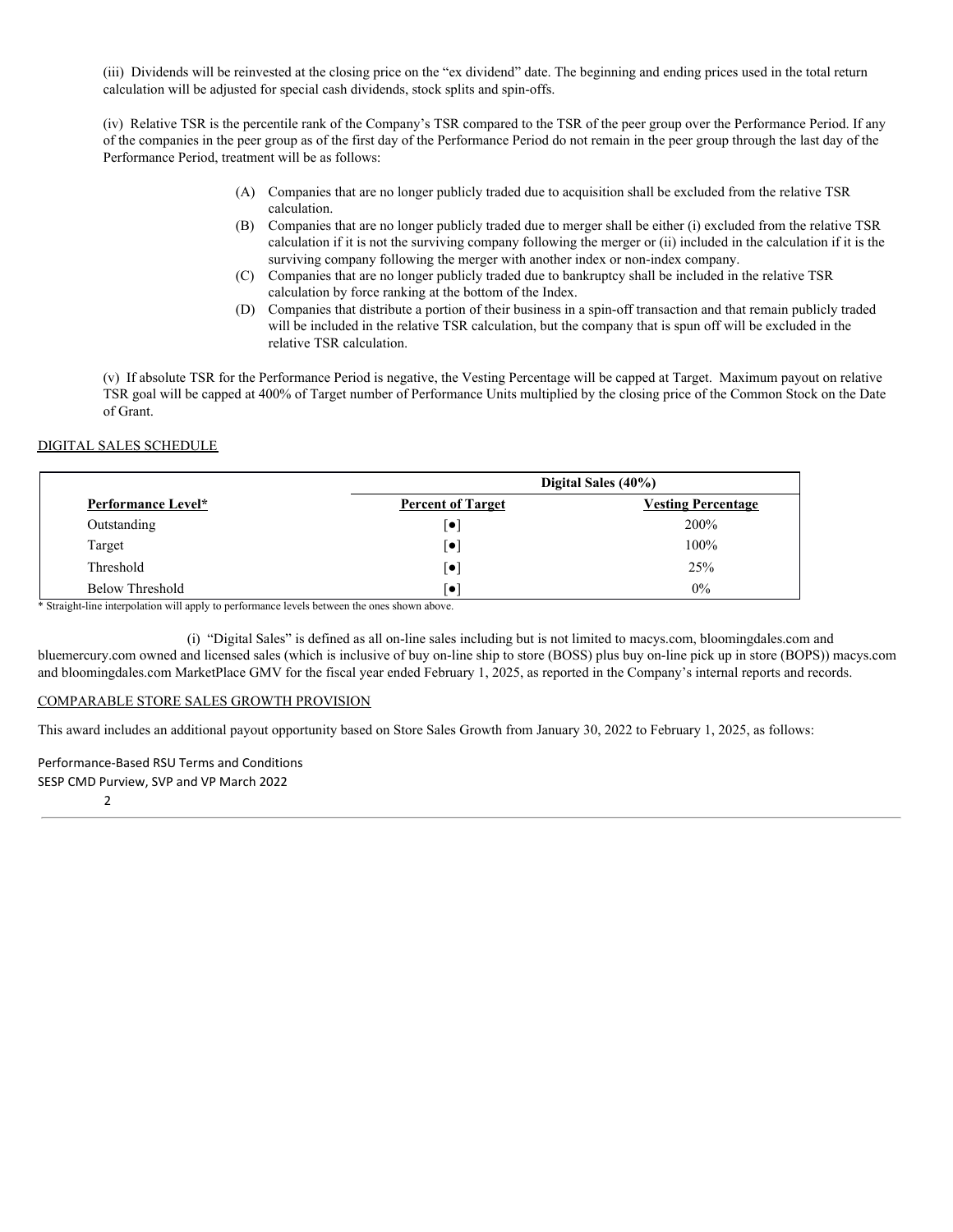| Performance Level*     | Incremental Vesting Percentage added to Digital Sales Metric Vesting<br>Percentage** |
|------------------------|--------------------------------------------------------------------------------------|
| $\left[\bullet\right]$ | $0\%$                                                                                |
| $[\bullet]$            | 25%                                                                                  |
| $[\bullet]$            | 50%                                                                                  |
| $[\bullet]$            | 75%                                                                                  |

\*Straight-line interpolation will apply to performance levels between the ones shown above

\*\* The maximum vesting percentage for the Digital Sales metric, including any incremental amount for the Comparable Store Sales Growth Provision, cannot exceed 200%

(i) Comparable Store Sales Growth is defined as the period-to-period percentage change in owned plus licensed sales from stores in operation throughout fiscal 2021 and throughout fiscal 2024. Stores impacted by a natural disaster or undergoing significant expansion or shrinkage remain in the comparable sales calculation unless the store, or a material portion of the store, is closed for a significant period of time.

(b) For purposes of determining whether the performance goal for Digital Sales and Comparable Store Sales Growth has been met, the calculation of the Company's actual Digital Sales and Comparable Store Sales Growth will be adjusted to exclude the following, if they were not included in the Company's business plan:

- (i) income, revenues, gains, expenses, losses, cash inflows and cash outflows resulting from material restructuring charges (as reported in the Company's quarterly earnings releases and filings with the Securities and Exchange Commission (SEC);
- (ii) income, revenues, gains, expenses, losses, cash inflows and cash outflows attributable to any division, business segment, material business operation, subsidiary, affiliate or material group of stores that are acquired;
- (iii) income, revenues, gains, expenses, losses, cash inflows and cash outflows from the sale or disposition of any division, business segment, material business operation, subsidiary, affiliate or material group of stores;
- (iv) income, revenues, gains, expenses, losses, cash inflows and cash outflows resulting from unusual or infrequently occurring items (as reported in the Company's quarterly earnings releases and filings with the SEC);
- (v) store closing income and costs (as reported in the Company's quarterly filings with the SEC);
- (vi) unplanned tax law changes which have a material impact on the Company; and
- (vii) changes in accounting principles (as determined under U.S. Generally Accepted Accounting Principles (GAAP)).

The adjustments for each one of the items listed above will only be made if the item was not included or was materially different than expected in the preparation of the Company's plans on which the Digital Sales or Comparable Store Sales Growth performance levels (Threshold, Target, Outstanding) are based.

To the extent a disposition, financing or material contract change was not considered in the preparation of the Company's plans on which the Digital Sales or Comparable Store Sales Growth performance levels (Threshold, Target and Outstanding) are based, including the failure to take a disposition, financing or material contract change into account at all or the fact that all or a portion of the

Performance-Based RSU Terms and Conditions SESP CMD Purview, SVP and VP March 2022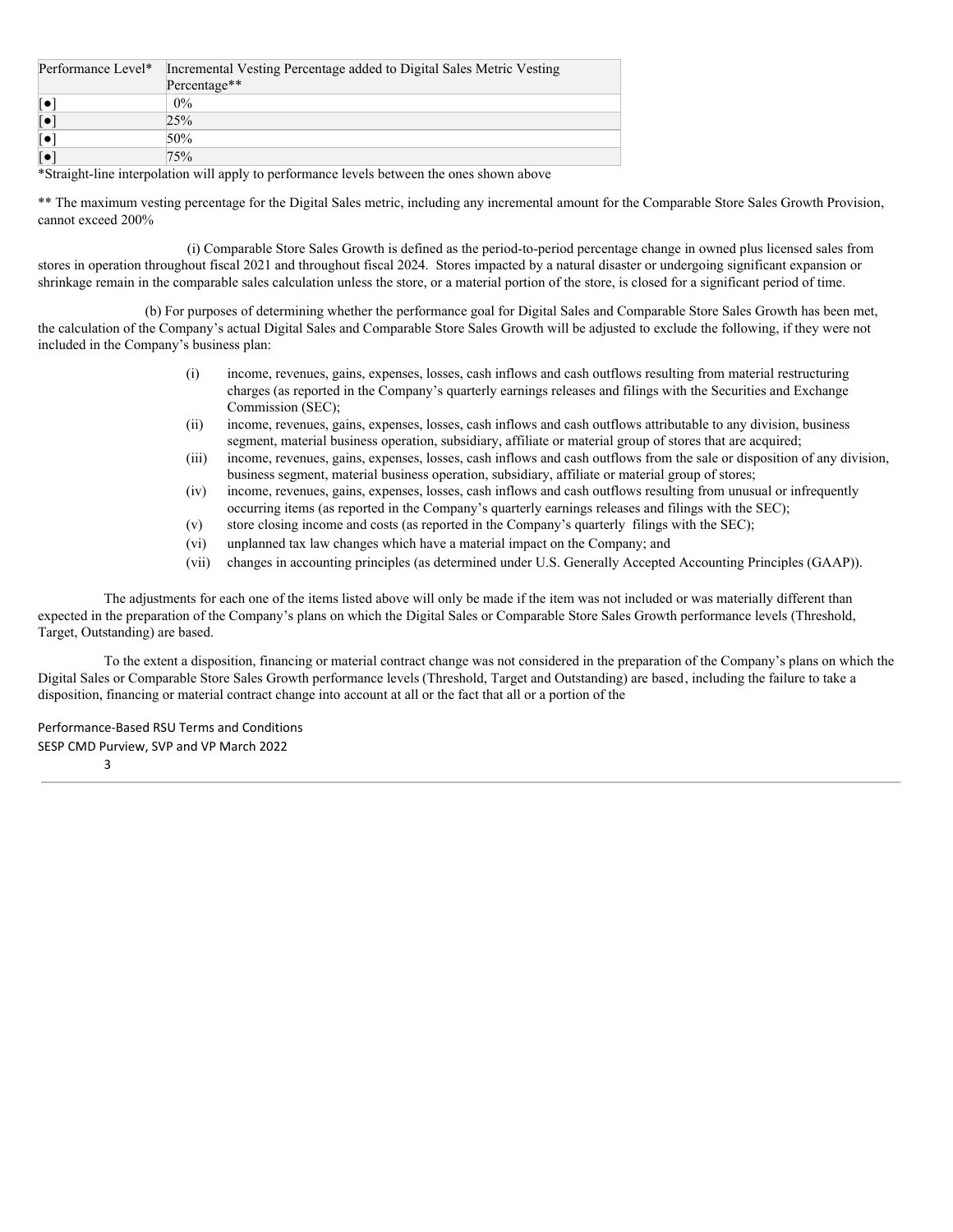disposition, financing or material contract change occurred earlier or later than planned, or did not occur at all, adjustments shall be made to the planned Digital Sales or Comparable Store Sales Growth in order to accurately take the actual disposition, financing or material contract change into account. For this purpose, (i) a "disposition" means a substantial divestiture of assets or a disposition of a division, segment, business operation, subsidiary, affiliate or store, (ii) a "financing" means a major financing or refinancing and (iii) a "material contract change" means the cancellation, amendment or renegotiation of a pre-existing contract that will have a material impact on the Company's financial results. For example, if a disposition was not considered in the preparation of the Company's plans on which the Digital Sales performance levels (Threshold, Target, Outstanding) are based, the planned Digital Sales or Comparable Store Sales Growth shall be adjusted to exclude the planned Digital Sales attributable to the corresponding assets or division, segment, business operation, subsidiary, affiliate or store from the date of disposition until the end of the Performance Period.

(c) In all cases the Compensation Committee shall certify whether the Company has achieved the specified levels of relative TSR, Digital Sales and Comparable Store Sales Growth. For purposes of these Terms and Conditions and the Award Letter, "Performance Vesting Date" means the later of  $(1)$  the last day of the Performance Period or  $(2)$  the date on which the Compensation Committee certifies the levels of achievement of the applicable Performance Goals.

(d) From time to time, the Company may adopt accounting standards, consistent with GAAP, which may impact the performance measures used in the Macy's, Inc. Senior Executive Compensation Plan. If this occurs and the adoption of such standards was not included in the financial plans used to develop the performance ranges (outstanding, target, threshold and below threshold) for each measure, then actual performance results shall be adjusted to exclude the impact of the adoption of the accounting standards.

# 4**. Forfeiture of Performance Units.**

(a) Termination of Employment**.** Except as the Board may determine on a case-by-case basis or as provided below, all unvested Performance Units shall be forfeited if Grantee ceases to be continuously employed by the Company at any time prior to the Performance Vesting Date. The continuous employment of Grantee shall not be deemed to have been interrupted by reason of the transfer of Grantee's employment among the Company and its subsidiaries, divisions or affiliates or a leave of absence approved by the Company. In the event of a termination for Cause (as defined in Section 18), all unvested Performance Units shall be immediately forfeited.

basis:

(b) Death, Disability, Retirement or Involuntary Termination. Except as the Board may determine on a case-by-case

(i) If the Performance Units have not been converted pursuant to Section  $4(c)(i)$  or (ii) below, in the event Grantee retires at least six months after the Date of Grant, on or after age 62 with at least five years of vesting service ("Retirement"), and complies with the provisions of Section 4(d) below, then on the Performance Vesting Date, a pro rata portion of the percentage of Performance Units that become vested as determined under Section 3 above will vest (i.e., prorated from the Commencement Date through the date of Retirement based on the number of completed months of service during the Performance Period divided by 36). If the Performance Units have been converted pursuant to Section  $4(c)(i)$  or (ii) below on or before the last day of the Performance Period and Grantee is a Retirement Eligible Grantee on or before the last day of the Performance Period, 100% of the Performance Units as so converted will vest on the latter of the Change in Control and the date Grantee becomes a Retirement-Eligible Grantee;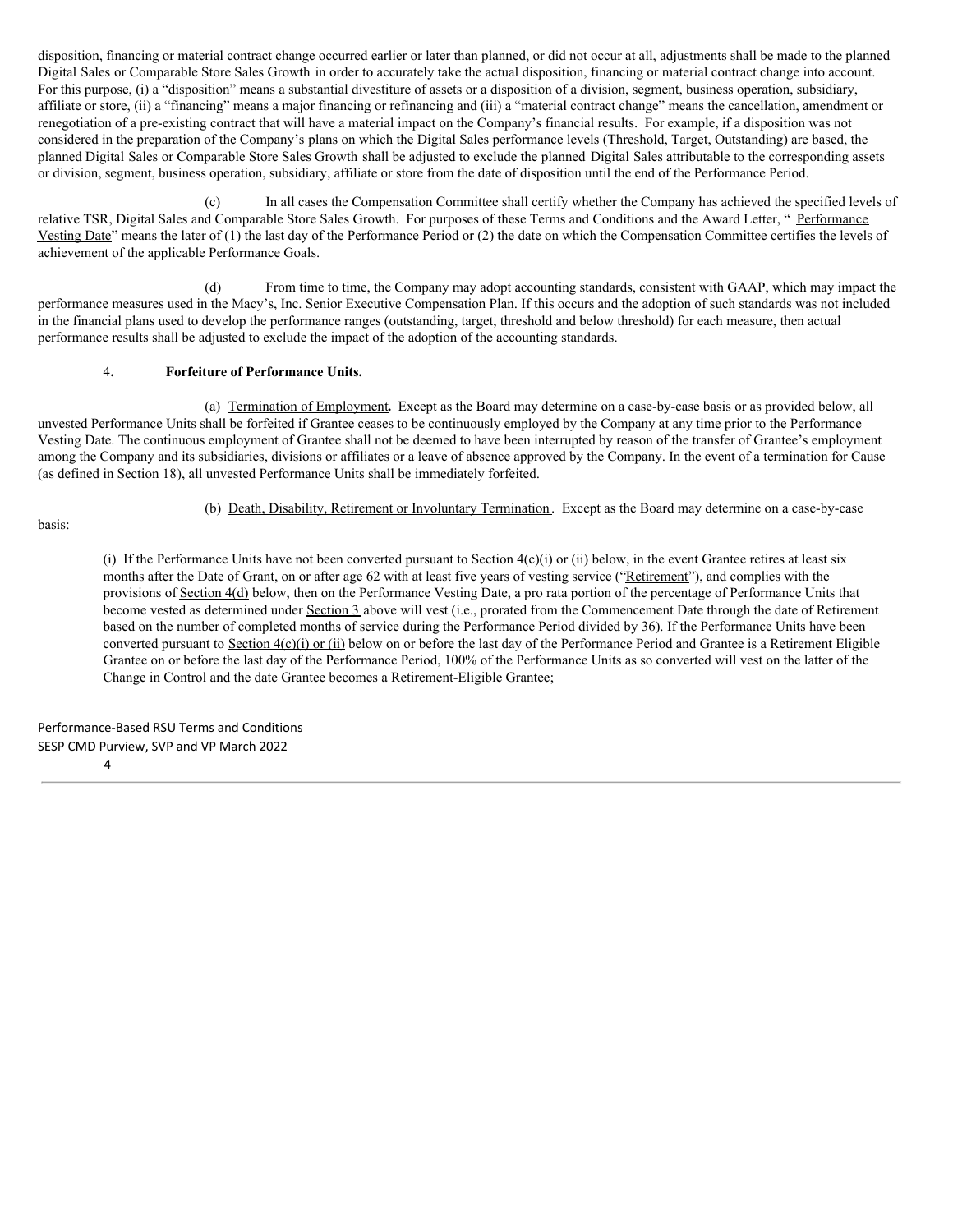(ii) If the Performance Units have not been converted pursuant to Section  $4(c)(i)$  or (ii) below, in the event Grantee dies or becomes Disabled during the Performance Period, on the Performance Vesting Date, a pro rata portion of the percentage of Performance Units that become vested as determined under Section 3 will vest (i.e., prorated from the Commencement Date through the date of death or Disability based on the number of completed months of service during the Performance Period divided by 36). If the Performance Units have been converted pursuant to Section  $4(c)$ (i) or (ii) below and Grantee dies or becomes Disabled on or before the last day of the Performance Period, 100% of the Performance Units as so converted will vest on the latter of the Change in Control and the date of death or Disability; and;

(iii) If (A) the Performance Units have not been converted pursuant to Section  $4(c)$ (i) or (ii) below, (B) as of the Date of Grant, Grantee is a participant in the Company's Senior Executive Severance Plan, (C) Grantee's employment is terminated by the Company without Cause other than as described in Section 4(c)(iii) (such termination, with respect to a Senior Executive Severance Plan participant, an "Involuntary Termination"), and (D) Grantee complies with the provisions of Section 4(d) below, then on the Performance Vesting Date, a pro rata portion of the percentage of Performance Units that become vested as determined under Section 3 above will vest (i.e., prorated from the Commencement Date through the end of the noncompetition period specified in Section 20(a) based on the number of completed months of service during the Performance Period plus such period following termination of employment divided by 36).

(c) Change in Control. In the event of a Change in Control (as defined in the Plan) prior to the last day of the Performance Period, Performance Units will convert to time-based restricted stock units without proration for the percentage of the Performance Period that has elapsed since the Commencement Date, as follows:

(i) If the Change in Control occurs prior to February 4, 2024, then 100% of the Target award number of Performance Units shall convert to time-based restricted stock units (plus an additional number of shares of time-based restricted stock units representing the dividend equivalents payable on that Target award number of Performance Units from the Commencement Date to the date of the Change in Control);

(ii) If the Change in Control occurs on or after February 4, 2024, the conversion of Performance Units to time-based restricted stock units (and the corresponding conversion of dividend equivalents payable on those Performance Units to time-based restricted stock units) will be based on:

- (A) the Company's relative TSR as of the date of the Change in Control; and
- (B) the Company's Digital Sales and Comparable Stores Sales Growth determined under Section 3 if performance can be reasonably assessed as of the date of the Change in Control, and if not then 100% of the Target award number of Performance Units associated with this Performance Goal (i.e., Target award number of Performance Units x 40%).

(iii) Except as set forth in Section 4(b)(i) or (ii) above, Performance Units as converted pursuant to Section  $4(c)$ (i) or (ii) above will vest as follows:

(A)If Performance Units as converted pursuant to Section  $4(c)(i)$  or (ii) above are not assumed or replaced by the acquiror/continuing entity on terms deemed appropriate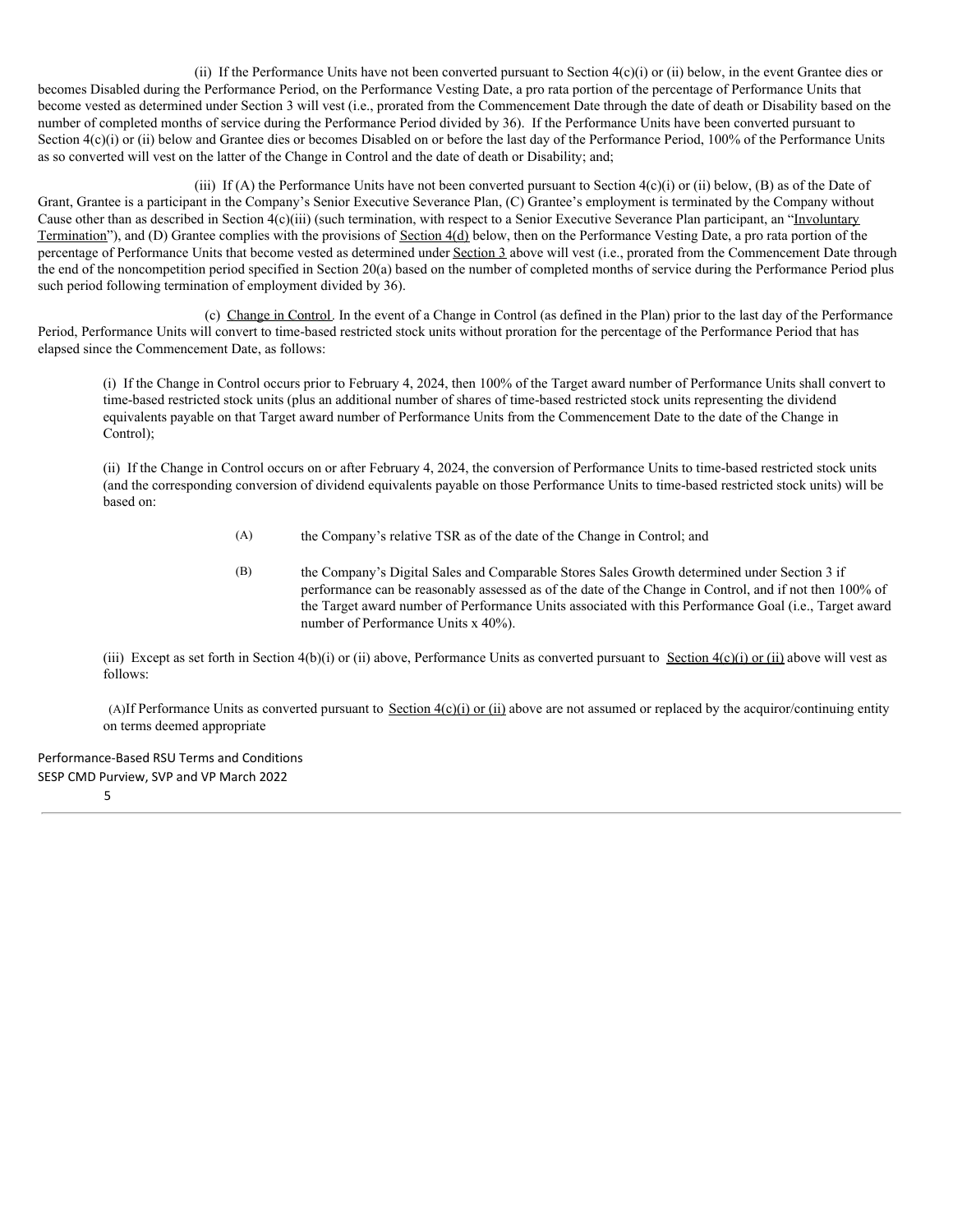by the Compensation Committee, the Converted Units will vest on or immediately prior to the closing of the Change in Control;

(B)The Performance Units as converted pursuant to Section 4(c)(i) or (ii) above will vest on the last day of the Performance Period (the "Normal Vesting Date"), if vesting has not otherwise accelerated as provided pursuant to Section  $4(b)(i)$  or (ii) above or  $4(c)(iii)(C)$  below; or

(C)If, within the 24-month period following the Change in Control, Grantee is terminated by the Company or the continuing entity without Cause or if Grantee voluntarily terminates employment with Good Reason and is a participant in the Company's Change in Control Plan (a "Qualifying Termination"), the Performance Units as converted pursuant to Section  $4(c)(i)$  or (ii) above will vest on the date of such Qualifying Termination.

(d) Violation of Restrictive Covenants. All unvested Performance Units shall be forfeited immediately upon the occurrence of any of the following events. If there are no unvested Performance Units outstanding at the time a restrictive covenant is violated, the Company may pursue other legal remedies.

(i) Following voluntary or involuntary Retirement or Involuntary Termination and prior to 12 [24 for CEO] months following Retirement or Involuntary Termination, as applicable, Grantee renders personal services to a Competing Business (as defined in Section 18) in any manner, including, without limitation, as employee, agent, consultant, advisor, independent contractor, proprietor, partner, officer, director, manager, owner, financer, joint venturer or otherwise; or

(ii) Following voluntary or involuntary Retirement or Involuntary Termination and prior to 24 months following Retirement or Involuntary Termination, Grantee directly or indirectly solicits or otherwise entices any of the Company's employees to resign from their employment with the Company, whether individually or as a group; or

(iii) At any time following voluntary or involuntary Retirement or Involuntary Termination, Grantee discloses or provides to any third party, or uses, modifies, copies or adapts any of the Company's Confidential Information (defined in Section 18).

An involuntary Retirement occurs when the employment of a Grantee who satisfies the age and years of service criteria described in Section 4(b) above is terminated by the Company without Cause (as defined in Section 18) or is terminated by Grantee with Good Reason (as defined in Section 18) within the 24-month period following a Change in Control.

5. **Dividend, Voting and Other Rights**. Grantee shall have no rights of a stockholder with respect to the Performance Units prior to the date on which shares of Common Stock are issued in settlement thereof, including the right to vote any of the Performance Units. An amount representing dividends payable on shares of Common Stock with respect to the award of Performance Units on a dividend record date shall be deemed reinvested in Common Stock and credited to Grantee as restricted stock units (rounded to the nearest whole share) as of the dividend payment date. The Performance Units are subject to adjustment to prevent dilution or enlargement of the rights of Grantee that would otherwise result from changes in the capital structure of the Company or from certain corporate transactions or events as provided in Section 11 of the Plan. Any restricted stock units or additional Performance Units credited to Grantee pursuant to this Section 5, including by reason of any adjustments under Section 11 of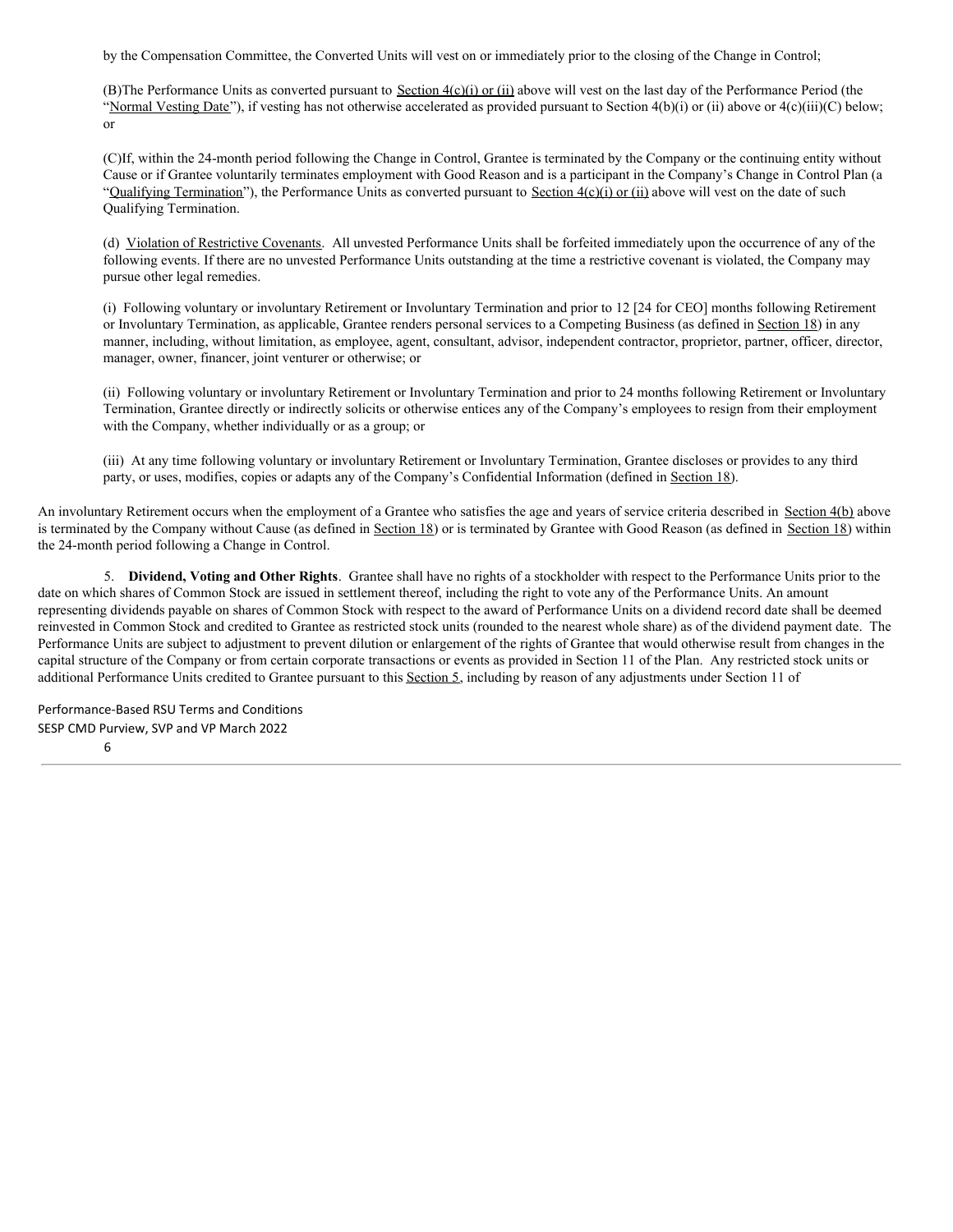<span id="page-34-0"></span>the Plan, will be subject to the terms and restrictions (including vesting) set forth in these Terms and Conditions.

6. **Settlement of Performance Units**. The Company shall issue or deliver to Grantee a number of whole shares of unrestricted Common Stock equal to the number of vested Performance Units (including any Performance Units as converted pursuant to Section 4(c)(i) or (ii) above) and the related restricted stock units attributed to any dividend equivalents on those Performance Units as soon as practicable following either (i) the Performance Vesting Date or Normal Vesting Date (as applicable), or (ii) if the Performance Units (including any Performance Units as converted pursuant to Section 4(c)(i) or (ii) above) become vested and earned or deemed vested and earned prior thereto upon an event contemplated by Section  $4(b)$  or  $4(c)$ (iii), the date of such event, and in the case of either clause (i) or (ii) of this Section 6, within the "short-term deferral" period determined under Treasury Regulation Section 1.409A-1(b)(4), with the applicable vesting date being referred to herein as the "Vesting Date." Such shares of unrestricted Common Stock shall be credited as book entry shares to Grantee's trading account. For the sake of clarity, the settlement and payment of Performance Units (including any Performance Units as converted pursuant to Section  $4(c)(i)$  or (ii) above) and the related restricted stock units attributed to any dividend equivalents on those Performance Units is intended to comply with Treasury Regulation Section 1.409A-1(b)(4), and these Terms and Conditions and the Award Letter will be construed and administered in such a manner. As a result, notwithstanding any provision in these Terms and Conditions and the Award Letter to the contrary, the settlement and payment of Performance Units (including any Performance Units as converted pursuant to Section 4(c)(i) or (ii) above) and the related restricted stock units attributed to any dividend equivalents on those Performance Units will be made in all events no later than the date that is the 15<sup>th</sup> day of the third calendar month of the applicable year following the year in which the Performance Units (including any Performance Units as converted pursuant to Section  $4(c)(i)$  or (ii) above) and the related restricted stock units attributed to any dividend equivalents on those Performance Units are no longer subject to a "substantial risk of forfeiture" within the meaning of Treasury Regulation Section 1.409A-1(d). In the event Performance Units (including any Performance Units as converted pursuant to Section 4(c)(i) or (ii) above) and any related restricted stock units attributed to any dividend equivalents on those Performance Units are not earned or do not become vested, those Performance Units (including any Performance Units as converted pursuant to Section 4(c)(i) or (ii) above) and the related restricted stock units attributed to any dividend equivalents on those Performance Units, shall be forfeited.

7. **Clawback**. Any incentive-based compensation received by Grantee from the Company hereunder or otherwise shall be subject to recovery by the Company in the circumstances and manner provided in any Incentive-Based Compensation Recovery Policy that may be adopted or implemented by the Company and in effect from time to time on or after the date hereof, and Grantee shall effectuate any such recovery at such time and in such manner as the Company may specify. For purposes of these Terms and Conditions, the term "Incentive-Based Compensation Recovery Policy" means any policy of the type contemplated by Section 10D of the Securities Exchange Act of 1934, any rules or regulations of the Securities and Exchange Commission adopted pursuant thereto, or any related rules or listing standards of any national securities exchange or national securities association applicable to the Company. Until the Company adopts an Incentive-Based Compensation Recovery Policy, the following clawback provision shall apply:

In the event that, within three years of the end of the Performance Period and settlement of vested Performance Units, the Company restates its financial results with respect to the Company's performance during the Performance Period to correct a material error that the Compensation Committee determines is the result of fraud or intentional misconduct, then the Compensation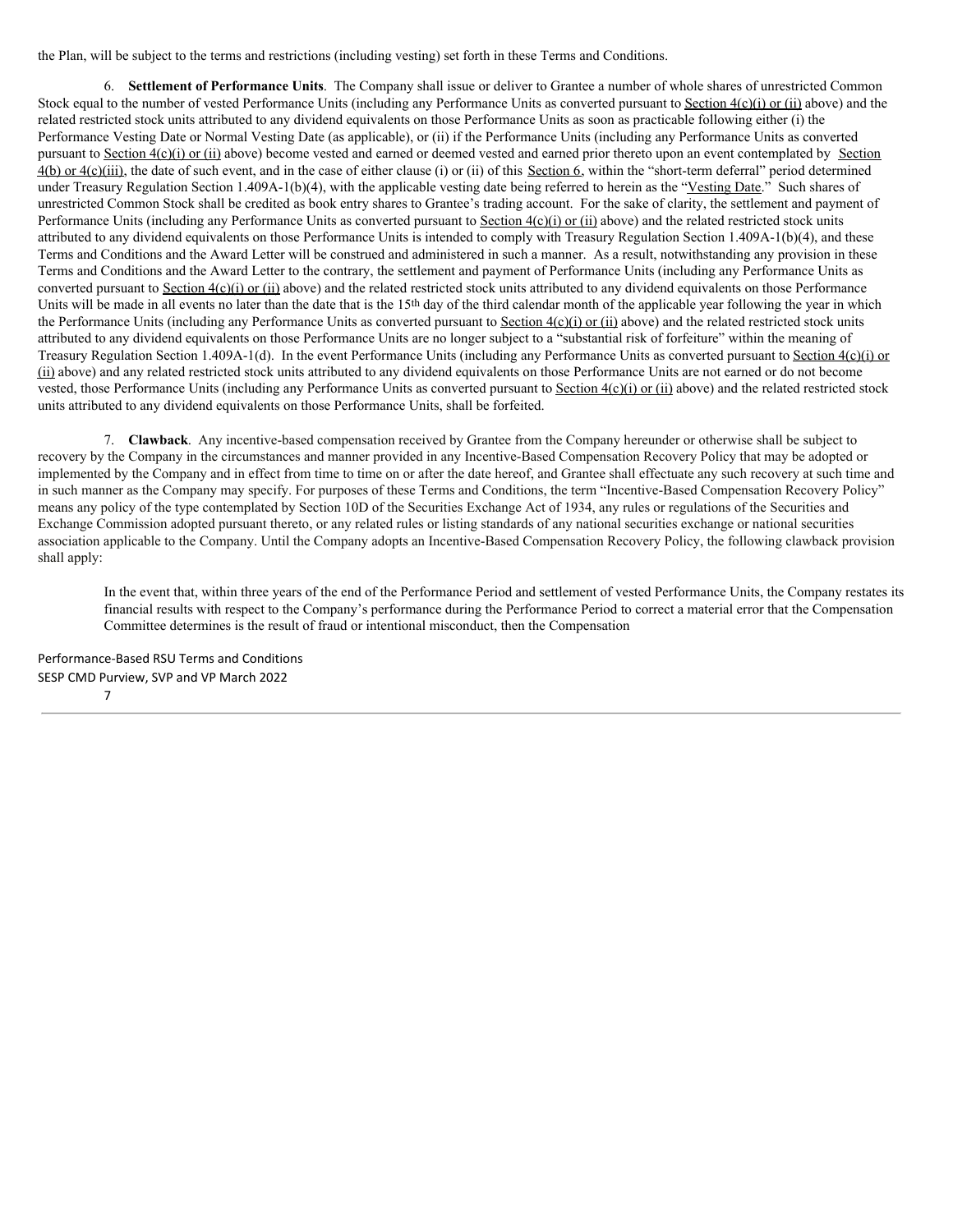Committee, in its discretion, may require Grantee to repay to the Company all income, if any, derived from the Performance Units.

8. **No Employment Contract**. Nothing contained in the Award Letter or these Terms and Conditions shall confer upon Grantee any right with respect to continued employment by the Company, or limit or affect the right of the Company to terminate the employment or adjust the compensation of Grantee.

9. **Taxes and Withholding**. If the Company is required to withhold any federal, state, local or foreign tax in connection with the issuance or vesting of, or other event triggering a tax obligation with respect to, any Performance Units or the issuance of any unrestricted shares of Common Stock or other securities following vesting pursuant to the Award Letter or these Terms and Conditions, it shall be a condition to such vesting, issuance or event that Grantee pay or make provisions that are satisfactory to the Company for payment of the tax. Unless Grantee makes alternative arrangements satisfactory to the Company prior to the vesting of the Performance Units or the issuance of shares of unrestricted Common Stock or other event triggering a tax obligation, Grantee will satisfy the statutory tax withholding obligations by providing for the sale of enough shares to generate proceeds that will satisfy the withholding obligation or surrendering to the Company a portion of the shares of Common Stock that are issued or transferred to Grantee following the Vesting Date for credit against the withholding obligation at the Market Value per Share of such shares on the Vesting Date. In accordance with Section 16 of the Plan, in no event will the fair market value of the shares of Common Stock to be withheld or delivered pursuant to this Section 9 to satisfy applicable withholding taxes exceed Grantee's estimated tax obligations based on the maximum statutory tax rates in the applicable taxing jurisdiction.

10**. Limitations on Transfer of Performance Units**. The Performance Units may not be transferred or assigned by Grantee until they vest other than (i) upon death, by will or the laws of descent and distribution, (ii) pursuant to a qualified domestic relations order or (iii) to a fully revocable trust to which Grantee is treated as the owner for federal income tax purposes.

11. **Compliance with Law**. The Company shall make reasonable efforts to comply with all applicable federal and state securities laws; provided, however, that the Company shall not be obligated to issue any Performance Units or shares of unrestricted Common Stock or other securities pursuant to the Award Letter and these Terms and Conditions if the issuance thereof would result in a violation of any such law.

12. **Relation to Other Benefits**. Any economic or other benefit to Grantee under the Award Letter and these Terms and Conditions shall not be taken into account in determining any benefits to which Grantee may be entitled under any profit-sharing, retirement or other benefit or compensation plan maintained by the Company.

13. **Amendments**. Any amendment to the Plan shall be deemed to be an amendment to these Terms and Conditions to the extent that the amendment is applicable hereto; provided, however, that no amendment shall materially impair the rights of Grantee under the Award Letter and these Terms and Conditions without Grantee's consent.

14. **Severability**. In the event that any provisions of these Terms and Conditions shall be invalidated for any reason by a court of competent jurisdiction, the invalidated provision shall be deemed to be separable from the other provisions hereof, and the remaining provisions hereof shall continue to be valid and fully enforceable.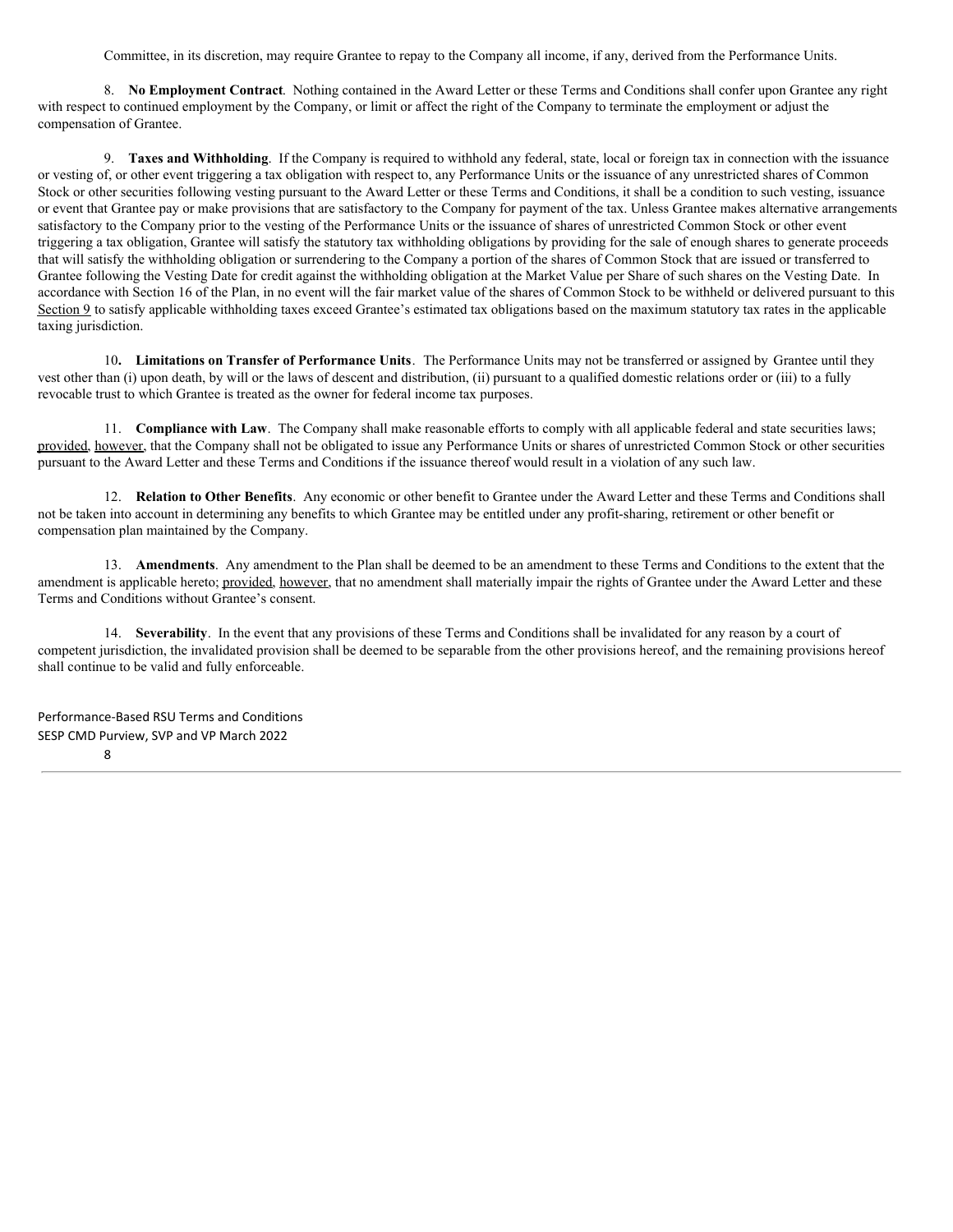# 15. **Relation to Plan**.

(a) General. These Terms and Conditions are subject to the terms and conditions of the Plan. In the event of any inconsistent provisions between these Terms and Conditions and the Plan, the Plan shall govern. Capitalized terms used herein without definition shall have the meanings assigned to them in the Plan. All references in these Terms and Conditions to the Company shall include, unless the context in which it is used suggests otherwise, its subsidiaries, divisions and affiliates.

(b) Compliance with Section 409A of the Code. The Company and Grantee acknowledge that, to the extent applicable, it is intended that the performance units covered by these Terms and Conditions comply with the provisions of Section 409A of the Code, and the Performance Units (including any Performance Units as converted pursuant to Section  $4(c)(i)$  or (ii) above) shall be administered in a manner consistent with this intent. Any amendments made to comply with Section 409A of the Code may be retroactive to the extent permitted by Section 409A of the Code and may be made by the Company without the consent of Grantee. In any case, Grantee shall be solely responsible and liable for the satisfaction of all taxes and penalties that may be imposed in connection with these Terms and Conditions and the Award Letter (including any taxes and penalties under Section 409A of the Code), and the Company shall not have any obligation to indemnify or otherwise hold Grantee harmless from any or all of such taxes or penalties. Each payment under these Terms and Conditions and the Award Letter shall be treated as a separate payment for purposes of Section 409A of the Code. Any reference herein to Section 409A of the Code will also include any regulations or any other formal guidance promulgated with respect to such Section by the U.S. Department of the Treasury or the Internal Revenue Service.

16. **Successors and Assigns**. The provisions of the Award Letter and these Terms and Conditions shall inure to the benefit of, and be binding upon, the successors, administrators, heirs, legal representatives and permitted assigns of Grantee and the successors and assigns of the Company.

17. **Governing Law**. The Award Letter and these Terms and Conditions shall be governed by and construed in accordance with the internal substantive laws of the State of Delaware.

# 18. **Definitions**.

(a) "Cause" shall mean that Grantee has committed prior to termination of employment any of the following acts:

(i) An intentional act of fraud, embezzlement, theft, or any other material violation of law in connection with Grantee's duties or in the course of Grantee's employment;

(ii) Intentional wrongful damage to material assets of the Company;

- (iii) Intentional wrongful disclosure of material confidential information of the Company;
- (iv) Intentional wrongful engagement in any competitive activity that would constitute a material breach of the duty of loyalty;

(v) Intentional breach of any stated material employment policy of the Company; or

(vi) Intentional neglect by Grantee of Grantee's duties and responsibilities.

Performance-Based RSU Terms and Conditions SESP CMD Purview, SVP and VP March 2022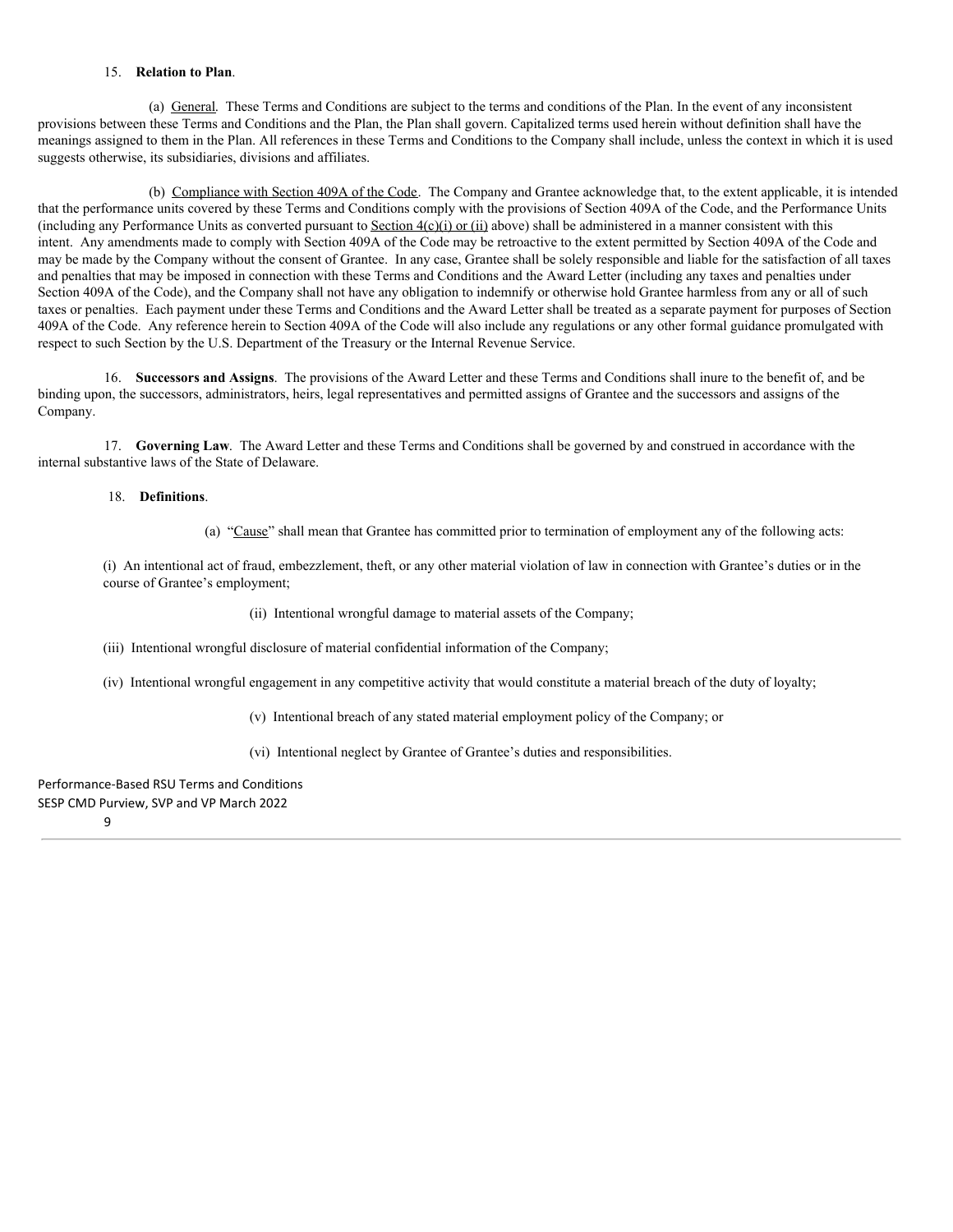For purposes of Section  $18(a)(y)$ , "material employment policy of the Company" includes, but is not limited to, any of the following policies: Equal Employment Opportunity, Anti-Harassment, the policy prohibiting workplace violence, wage & hour policies, or the prohibition on the falsification of Company records.

# (b) "Competing Business" shall mean:

(i) any of the following named companies, or any other business into which such company is merged, consolidated, or otherwise combined, and the subsidiaries, affiliates and successors of each such company:

| Amazon                         | J.C. Penney | Sears   |
|--------------------------------|-------------|---------|
| <b>Burlington Coat Factory</b> | Kohl's      | Target  |
| Dillard's                      | Nordstrom   | TJX     |
| Hudson's Bay                   | Ross Stores | Walmart |

or

(ii) any business or enterprise engaged in the business of retail sales that (1) had annual revenues for any of its three most recently completed fiscal years of at least \$4.0 billion; and (2) both (i) offers a category or categories of merchandise (e.g., Fine Jewelry, Cosmetics, Kids, Big Ticket, Housewares, Men's, Dresses), any of which are offered by the Company (and its subsidiaries, divisions or controlled affiliates), and (ii) the revenue derived by such other retailer during any of such retailer's three most recently ended fiscal years from such category or categories of merchandise represent(s), in the aggregate, more than 50% of the Company's (and its subsidiaries, divisions or controlled affiliates) total revenues for any of its three most recently completed fiscal years derived from the same category or categories of merchandise.

(c) "Confidential Information" shall mean any data or information that is material to the Company and not generally known to the public, including, without limitation: (i) price, cost and sales data; (ii) the identities and locations of vendors and consultants furnishing materials and services to the Company and the terms of vendor or consultant contracts or arrangements; (iii) lists and other information regarding customers and suppliers; (iv) financial information that has not been released to the public; (v) future business plans, marketing or licensing strategies, and advertising campaigns; or (vi) information about the Company's employees and executives, as well as the Company's talent strategies including but not limited to compensation, retention and recruiting initiatives.

(d) "Disability" shall mean Grantee's inability to engage in any substantial gainful activity by reason of any medically determinable physical or mental impairment that can be expected to result in death or can be expected to last for a continuous period of not less than 12 months.

(e) "Good Reason" shall mean, without Grantee's consent, the occurrence of any of the following events:

(i) A material diminution in Grantee's base compensation;

(ii) A material diminution in Grantee's authority, duties or responsibilities;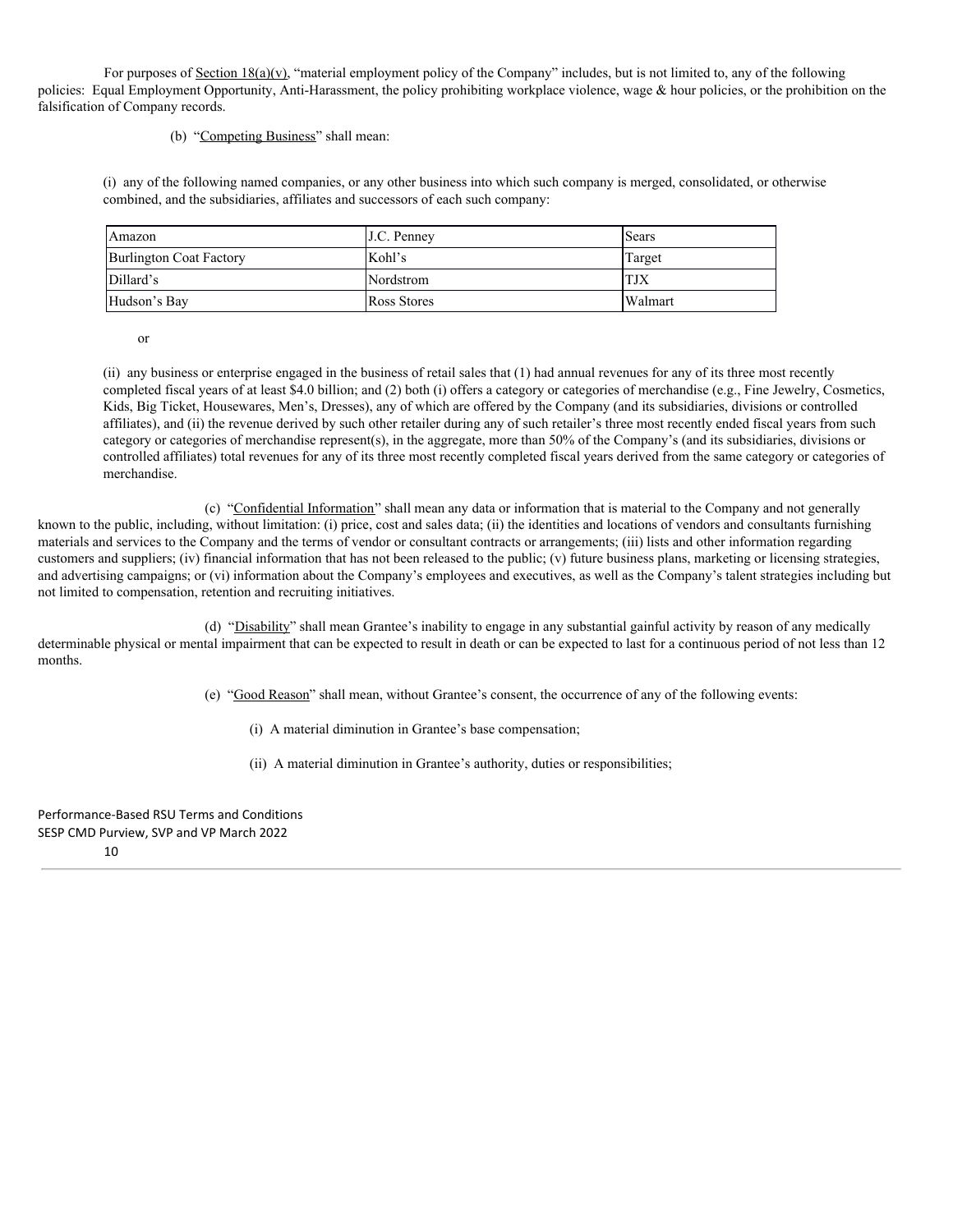(iii) A material change in the geographic location at which Grantee must perform Grantee's services; or

(iv) Any other action or inaction that constitutes a material breach by the Company of an agreement under which Grantee provides services.

Notwithstanding the foregoing, in order to terminate for Good Reason, (x) Grantee must provide the Company with written notice of the event(s) or condition(s) constituting Good Reason within ninety (90) days following the existence of such event(s) or condition(s), (y) the Company must be given thirty (30) days to cure such event(s) or condition(s), and (z) Grantee must actually terminate employment for Good Reason within sixty (60) days following the end of the Company's cure period.

(f) "Retirement-Eligible Grantee" means with respect to a Performance Unit that is outstanding at least six months after the Date of Grant a Grantee who is age 62 with at least five years of vesting service.

19. **Data Privacy**. Grantee hereby explicitly accepts the grant of Performance Units and unambiguously consents to the collection, use and transfer, in electronic or other form, of personal data as described in the Award Letter and these Terms and Conditions by and among the Company and its subsidiaries and affiliates for the exclusive purpose of implementing, administering and managing Grantee's participation in the Plan.

(a) Grantee understands that the Company holds certain personal information about Grantee, including, but not limited to, Grantee's name, home address and telephone number, date of birth, social security number or other identification number, salary, nationality, job title, shares of Common Stock held, details of all grants of Performance Units or any other entitlement to shares of Common Stock awarded, canceled, exercised, vested, unvested or outstanding in Grantee's favor, for the purpose of implementing, administering and managing the Plan (the "Data").

(b) Grantee understands that the Data may be transferred to any third parties assisting in the implementation, administration and management of the Plan, that these recipients may be located in the United States or elsewhere, and that the recipient's country may have different data privacy laws and protections than the United States. Grantee understands that Grantee may request a list with the names and addresses of any potential recipients of the Data by contacting Grantee's local human resources representative.

(c) Grantee authorizes the recipients to receive, possess, use, retain and transfer the Data, in electronic or other form, for the purposes of implementing, administering and managing Grantee's participation in the Plan, including any requisite transfer of such Data as may be required to a broker or other third party with whom Grantee may elect to deposit any shares of Common Stock acquired.

(d) Grantee understands that Data will be held only as long as is necessary to implement, administer and manage Grantee's participation in the Plan.

(e) Grantee understands that Grantee may, at any time, view the Data, request additional information about the storage and processing of the Data, require any necessary amendments to the Data or refuse or withdraw the consents herein, in any case without cost, by contacting in writing Grantee's local human resources representative.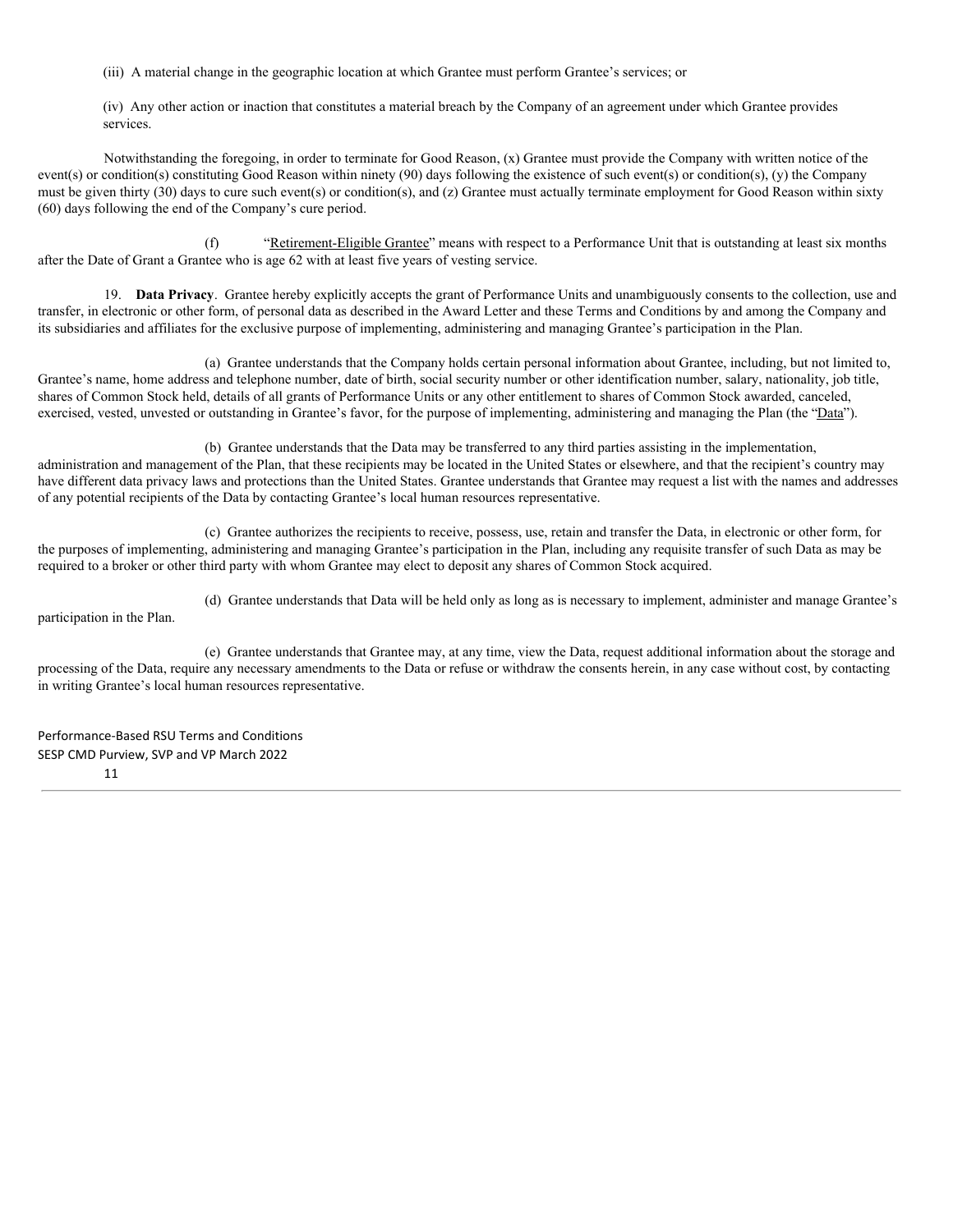(f) Grantee understands, however, that refusing or withdrawing Grantee's consent may affect Grantee's ability to

participate in the Plan.

# 20. **Acceptance of Award**. By accepting this award, Grantee agrees as follows:

(a) Noncompetition. During the term of Grantee's employment with the Company and for the 12 [24 for CEO] month period beginning on the date that Grantee's employment with the Company ceases for any reason, Grantee shall not act in any capacity (whether as an employee, agent, consultant, advisor, independent contractor, proprietor, partner, officer, director, manager, owner, financier, joint venturer, or otherwise), for any of the following companies, or any business into which such company is merged, consolidated, or otherwise combined: Amazon, Burlington Coat Factory, Dillard's, Hudson's Bay, J.C. Penney, Kohl's, Nordstrom, Ross Stores, Sears, Target, TJX and Walmart, and the subsidiaries, affiliates and successors of each such company, or a Restricted Business. A "Restricted Business" means any business or enterprise engaged in the business of retail sales that had annual revenues for any of its three most recently completed fiscal years of at least \$4 billion; and both (i) offers a category or categories of merchandise (e.g., Fine Jewelry, Cosmetics, Kids, Big Ticket, Housewares, Men's, Dresses), any of which are offered in stores, online or through an alternate channel directly by the Company, and (ii) revenue derived by such other retailer during any of such retailer's three most recently ended fiscal years from such category or categories of merchandise represent(s), in the aggregate, more than 50% of the Company's total revenues for any of its three most recently completed fiscal years derived from the same category or categories of merchandise.

(b) Nonsolicitation. Grantee agrees that Grantee will not directly or indirectly at any time during the period of Grantee's employment with the Company and for the 24 month period beginning on the date that Grantee's employment with the Company ceases for any reason, solicit or otherwise entice any of the Company's employees to resign from their employment by the Company, whether individually or as a group. Grantee acknowledges that this covenant is necessary to enable the Company to maintain the confidentiality of its Confidential Information, to avoid inevitable disclosure of such Confidential Information, to protect the Company's goodwill with its Customers and to protect against unfair competition and to retain its' competitive advantage. "Customer" means any person or entity which at the time of Grantee's cessation of employment with the Company is, or was within two years prior to such cessation of employment, a customer of the Company.

(c) Confidential Information. In order to protect the Company's Confidential Information, Grantee agrees that during the period of Grantee's employment with the Company and thereafter, Grantee will not disclose nor provide to anyone, and will not use, modify, copy or adapt (except in the course of performing Grantee's duties for the Company) any of the Company's Confidential Information. Grantee specifically agrees that Grantee's obligation not to use, modify, copy, adapt, disclose, or provide to third parties any of the Company's Confidential Information shall survive termination of Grantee's employment with the Company, regardless of the grounds for such termination.

(d) Breach. Grantee acknowledges and agrees that if Grantee should breach any of the covenants, restrictions and agreements contained herein, irreparable loss and injury would result to the Company, and that damages arising out of such a breach may be difficult to ascertain. Grantee therefore agrees that in the event of any such breach, all vested and unvested Performance Units covered by this award shall be immediately forfeited and cancelled and, in addition to all other remedies provided at law or at equity, the Company may petition and obtain from a court of law or equity all necessary temporary, preliminary and permanent injunctive relief to prevent a breach by Grantee of any covenant contained in these Terms and Conditions.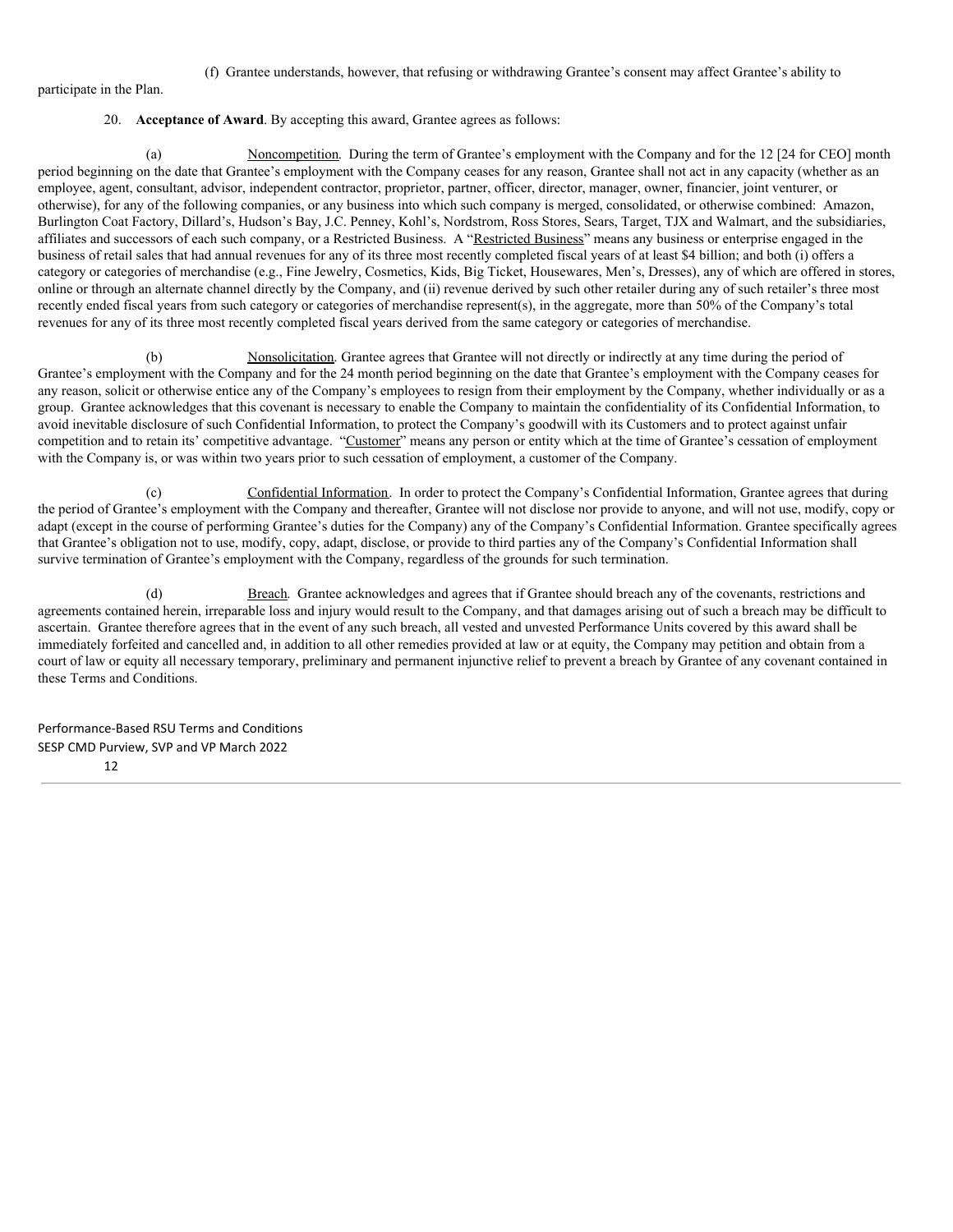(e) Enforcement. The parties hereby agree that if the scope or enforceability of any of the covenants contained in these Terms and Conditions is in dispute, a court or other trier of fact may modify and enforce the covenant in the form necessary to provide the Company with the maximum protection afforded by applicable law.

(f) Extension of Obligations. If Grantee breaches any of the provisions of these Terms and Conditions, and if the Company brings legal action for injunctive relief, such relief shall have the duration specified in Section 20(a) or Section 20(b) as relevant, commencing from the date such relief is granted.

(g) Other Restrictions or Covenants. The covenants, restrictions and agreements contained herein are in addition to any noncompetition, nonsolicitation or confidentiality agreements Grantee has entered or may inter into with the Company pursuant to the Company's Executive Severance Plan, Senior Executive Severance Plan, or otherwise.

(h) References to Company. Grantee is employed by Macy's, Inc. or one of its controlled affiliates, subsidiaries or divisions (collectively "Macy's Affiliates"). References in these Terms and Conditions to Company shall include references to Macy's Affiliates.

Performance-Based RSU Terms and Conditions SESP CMD Purview, SVP and VP March 2022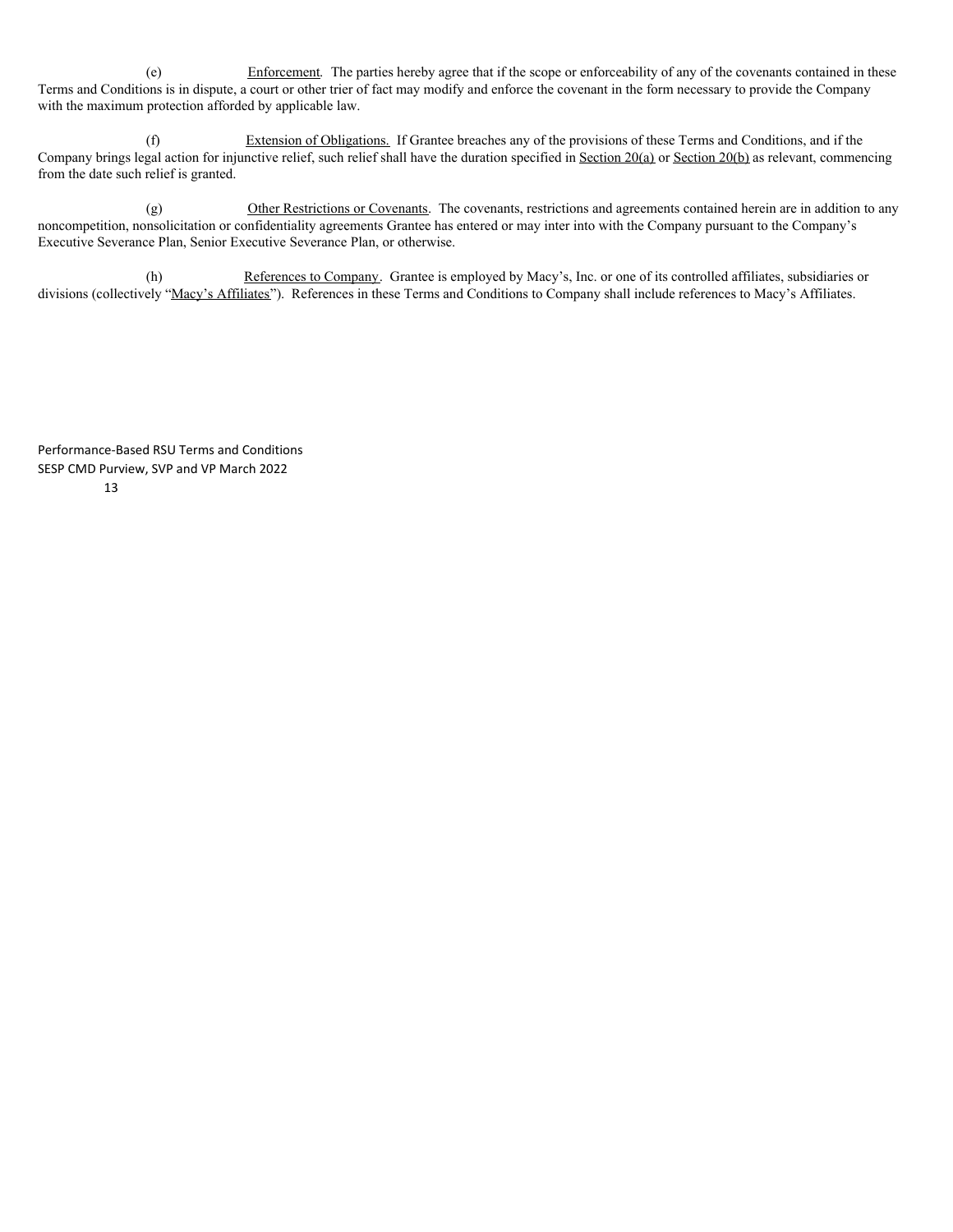### <span id="page-41-0"></span>Issuer of Guaranteed Securities

Macy's Retail Holdings, LLC (fka Macy's Retail Holdings, Inc.), a direct wholly-owned subsidiary of Macy's, Inc., is the issuer of securities listed below subject to Section 13(a) or 15(d) of the Securities Exchange Act of 1934 that are guaranteed by Macy's, Inc.

# Guaranteed Securities

7.6% Senior debentures due 2025 6.79% Senior debentures due 2027 7.0% Senior debentures due 2028 6.7% Senior debentures due 2028 8.75% Senior debentures due 2029 6.9% Senior debentures due 2029 7.875% Senior debentures due 2030 6.9% Senior debentures due 2032 6.7% Senior debentures due 2034 4.5% Senior notes due 2034 6.375% Senior notes due 2037 5.125% Senior notes due 2042 4.3% Senior notes due 2043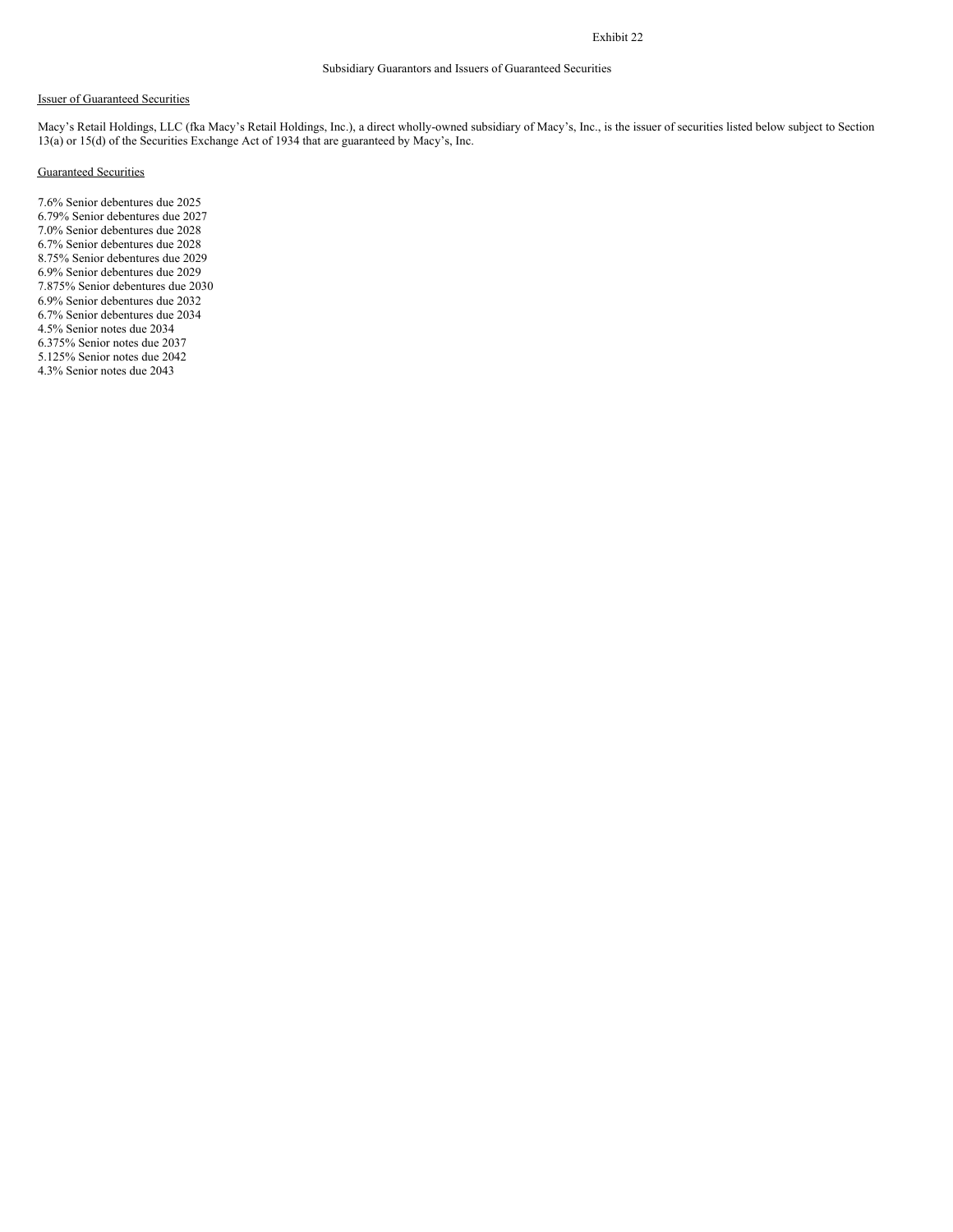### **CERTIFICATION**

<span id="page-42-0"></span>I, Jeff Gennette, certify that:

- 1. I have reviewed this quarterly report on Form 10-Q of Macy's, Inc.;
- 2. Based on my knowledge, this report does not contain any untrue statement of a material fact or omit to state a material fact necessary to make the statements made, in light of the circumstances under which such statements were made, not misleading with respect to the period covered by this report;
- 3. Based on my knowledge, the financial statements, and other financial information included in this report, fairly present in all material respects the financial condition, results of operations and cash flows of the registrant as of, and for, the periods presented in this report;
- 4. The registrant's other certifying officer(s) and I are responsible for establishing and maintaining disclosure controls and procedures (as defined in Exchange Act Rules  $13a-15(e)$  and  $15d-15(e)$ ) and internal control over financial reporting (as defined in Exchange Act Rules  $13a-15(f)$ ) and  $15d-15(f)$ ) for the registrant and have:
	- a. Designed such disclosure controls and procedures, or caused such disclosure controls and procedures to be designed under our supervision, to ensure that material information relating to the registrant, including its consolidated subsidiaries, is made known to us by others within those entities, particularly during the period in which this report is being prepared;
	- b. Designed such internal control over financial reporting, or caused such internal control over financial reporting to be designed under our supervision, to provide reasonable assurance regarding the reliability of financial reporting and the preparation of financial statements for external purposes in accordance with generally accepted accounting principles;
	- c. Evaluated the effectiveness of the registrant's disclosure controls and procedures and presented in this report our conclusions about the effectiveness of the disclosure controls and procedures, as of the end of the period covered by this report based on such evaluation; and
	- d. Disclosed in this report any change in the registrant's internal control over financial reporting that occurred during the registrant's most recent fiscal quarter (the registrant's fourth fiscal quarter in the case of an annual report) that has materially affected, or is reasonably likely to materially affect, the registrant's internal control over financial reporting; and
- 5. The registrant's other certifying officer(s) and I have disclosed, based on our most recent evaluation of internal control over financial reporting, to the registrant's auditors and the audit committee of the registrant's board of directors (or persons performing the equivalent functions):
	- a. All significant deficiencies and material weaknesses in the design or operation of internal control over financial reporting which are reasonably likely to adversely affect the registrant's ability to record, process, summarize and report financial information; and
	- b. Any fraud, whether or not material, that involves management or other employees who have a significant role in the registrant's internal control over financial reporting.

June 6, 2022 /s/ Jeff Gennette Jeff Gennette Chief Executive Officer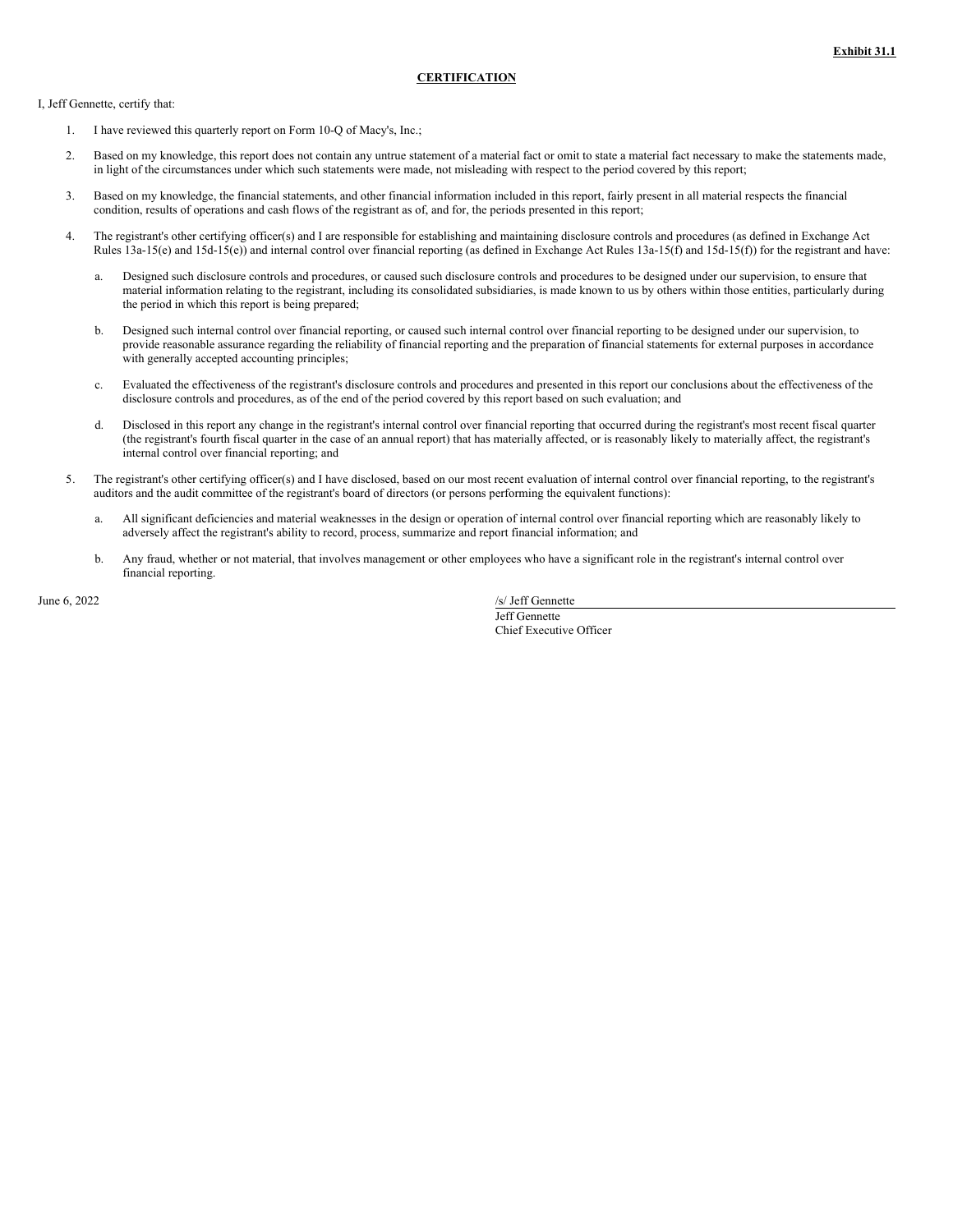### **CERTIFICATION**

<span id="page-43-0"></span>I, Adrian Mitchell, certify that:

- 1. I have reviewed this quarterly report on Form 10-Q of Macy's, Inc.;
- 2. Based on my knowledge, this report does not contain any untrue statement of a material fact or omit to state a material fact necessary to make the statements made, in light of the circumstances under which such statements were made, not misleading with respect to the period covered by this report;
- 3. Based on my knowledge, the financial statements, and other financial information included in this report, fairly present in all material respects the financial condition, results of operations and cash flows of the registrant as of, and for, the periods presented in this report;
- 4. The registrant's other certifying officer(s) and I are responsible for establishing and maintaining disclosure controls and procedures (as defined in Exchange Act Rules  $13a-15(e)$  and  $15d-15(e)$ ) and internal control over financial reporting (as defined in Exchange Act Rules  $13a-15(f)$ ) and  $15d-15(f)$ ) for the registrant and have:
	- a. Designed such disclosure controls and procedures, or caused such disclosure controls and procedures to be designed under our supervision, to ensure that material information relating to the registrant, including its consolidated subsidiaries, is made known to us by others within those entities, particularly during the period in which this report is being prepared;
	- b. Designed such internal control over financial reporting, or caused such internal control over financial reporting to be designed under our supervision, to provide reasonable assurance regarding the reliability of financial reporting and the preparation of financial statements for external purposes in accordance with generally accepted accounting principles;
	- c. Evaluated the effectiveness of the registrant's disclosure controls and procedures and presented in this report our conclusions about the effectiveness of the disclosure controls and procedures, as of the end of the period covered by this report based on such evaluation; and
	- d. Disclosed in this report any change in the registrant's internal control over financial reporting that occurred during the registrant's most recent fiscal quarter (the registrant's fourth fiscal quarter in the case of an annual report) that has materially affected, or is reasonably likely to materially affect, the registrant's internal control over financial reporting; and
- 5. The registrant's other certifying officer(s) and I have disclosed, based on our most recent evaluation of internal control over financial reporting, to the registrant's auditors and the audit committee of the registrant's board of directors (or persons performing the equivalent functions):
	- a. All significant deficiencies and material weaknesses in the design or operation of internal control over financial reporting which are reasonably likely to adversely affect the registrant's ability to record, process, summarize and report financial information; and
	- b. Any fraud, whether or not material, that involves management or other employees who have a significant role in the registrant's internal control over financial reporting.

June 6, 2022 /s/ Adrian Mitchell Adrian Mitchell Chief Financial Officer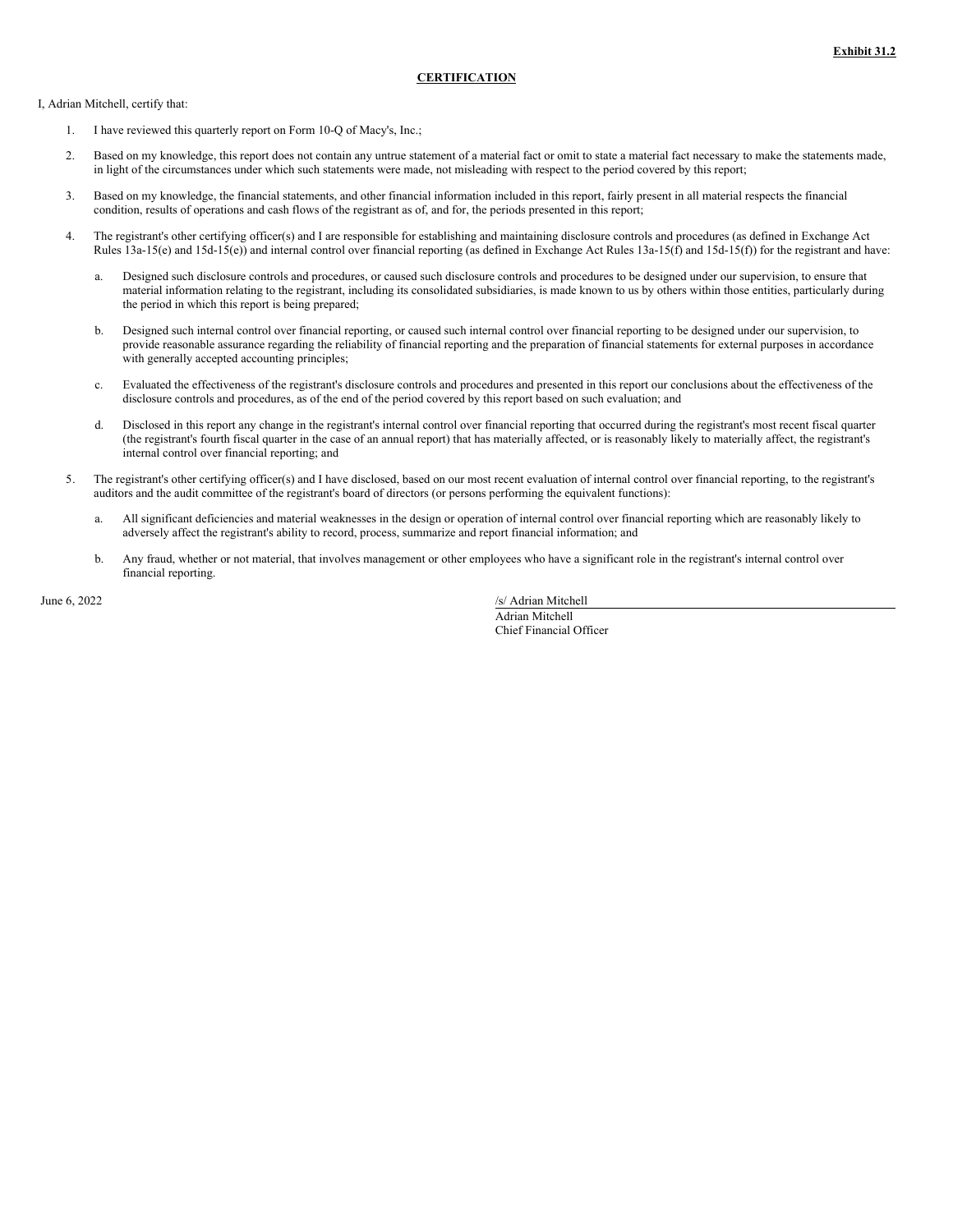# CERTIFICATION UNDER SECTION 906 OF THE SARBANES-OXLEY ACT

<span id="page-44-0"></span>Pursuant to 18 U.S.C. Section 1350, as adopted pursuant to Section 906 of the Sarbanes-Oxley Act of 2002, in connection with the filing of the Form 10-Q of Macy's, Inc. (the "Company") for the fiscal quarter ended April 30, 2022, as filed with the Securities and Exchange Commission on the date hereof (the "Report"), the undersigned officer of the Company certifies that, to his knowledge:

- 1. The Report fully complies with the requirements of Section 13(a) or 15(d) of the Securities Exchange Act of 1934; and
- 2. The information contained in the Report fairly presents, in all material respects, the financial condition and results of operations of the Company as of the dates and for the periods expressed in the Report.

June 6, 2022 /s/ Jeff Gennette

Name: Jeff Gennette Title: Chief Executive Officer